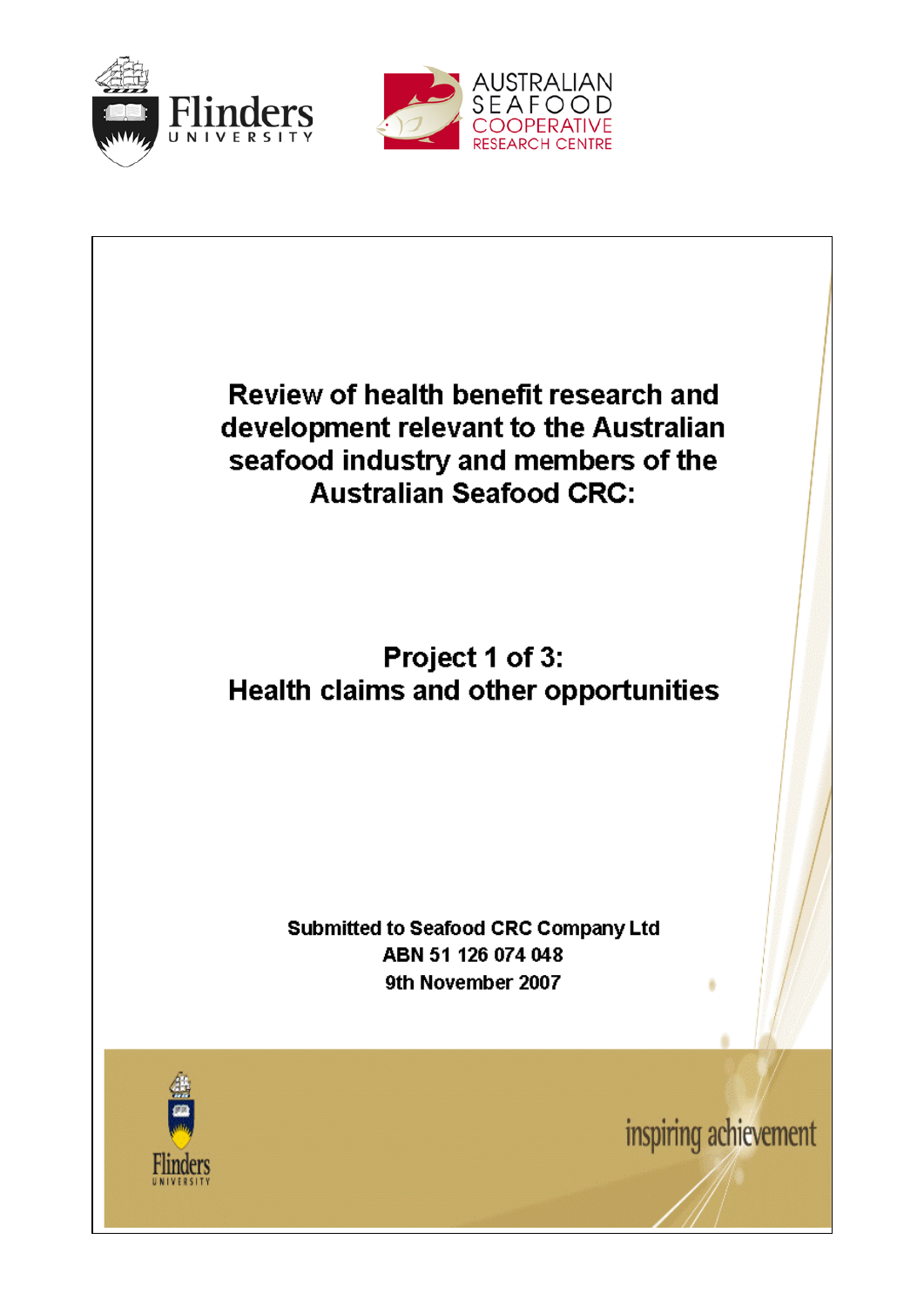

# **ISBN: 978-0-9752258-8-2**

**Authors & Contact Details**

**Professor Lynne Cobiac,** PhD, MBA (Advanced), Grad Dip Nut&Diet, Invited FSANZ Fellow

**Ms Lily Chan,** B Pharm, BSc (Hons)

**Department of Nutrition and Dietetics School of Medicine Flinders University Bedford Park SA** 

**[Lynne.cobiac@flinders.edu.au](mailto:Lynne.cobiac@flinders.edu.au)**

| Ph  | +61 8 8204 4645 |  |
|-----|-----------------|--|
| Fax | +61 8 8204 6406 |  |

**www.flinders.edu.au**

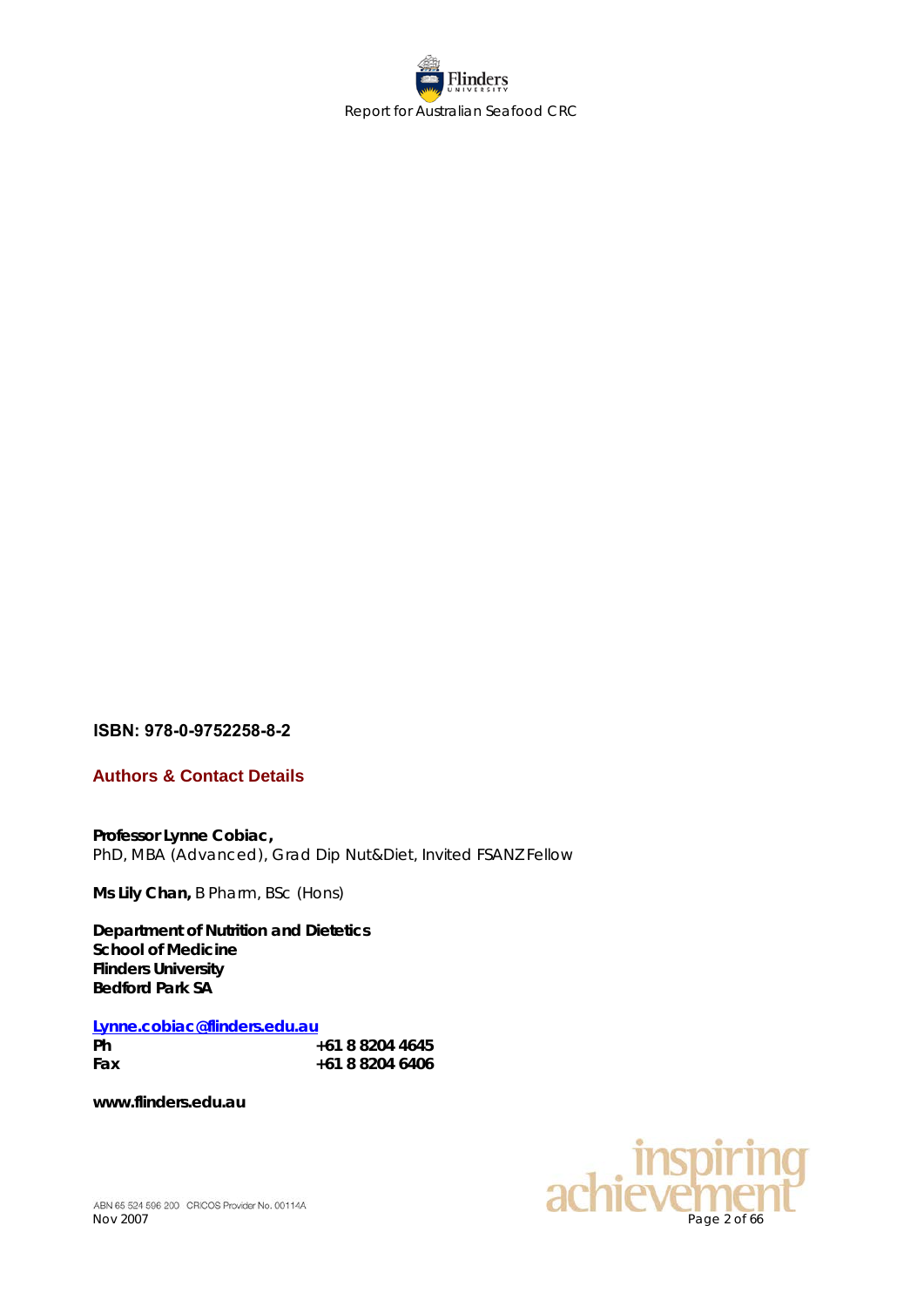

<span id="page-2-0"></span>

| <b>Table of Contents</b>                                                                         |  |
|--------------------------------------------------------------------------------------------------|--|
|                                                                                                  |  |
|                                                                                                  |  |
|                                                                                                  |  |
|                                                                                                  |  |
|                                                                                                  |  |
|                                                                                                  |  |
|                                                                                                  |  |
|                                                                                                  |  |
| The introduction of Standard 1.2.7 Nutrition, Health and Related Claims of the Code 15           |  |
|                                                                                                  |  |
|                                                                                                  |  |
| OVERVIEW OF CURRENT AUSTRALIAN SITUATION WITH RESPECT TO NUTRITION CONTENT, GENERAL LEVEL HEALTH |  |
|                                                                                                  |  |
|                                                                                                  |  |
|                                                                                                  |  |
|                                                                                                  |  |
|                                                                                                  |  |
|                                                                                                  |  |
|                                                                                                  |  |
|                                                                                                  |  |
|                                                                                                  |  |
|                                                                                                  |  |
|                                                                                                  |  |
|                                                                                                  |  |
|                                                                                                  |  |
|                                                                                                  |  |
|                                                                                                  |  |
|                                                                                                  |  |
|                                                                                                  |  |
|                                                                                                  |  |
|                                                                                                  |  |
|                                                                                                  |  |
|                                                                                                  |  |
|                                                                                                  |  |
|                                                                                                  |  |
|                                                                                                  |  |
|                                                                                                  |  |
|                                                                                                  |  |
|                                                                                                  |  |
|                                                                                                  |  |
|                                                                                                  |  |
|                                                                                                  |  |
|                                                                                                  |  |
|                                                                                                  |  |

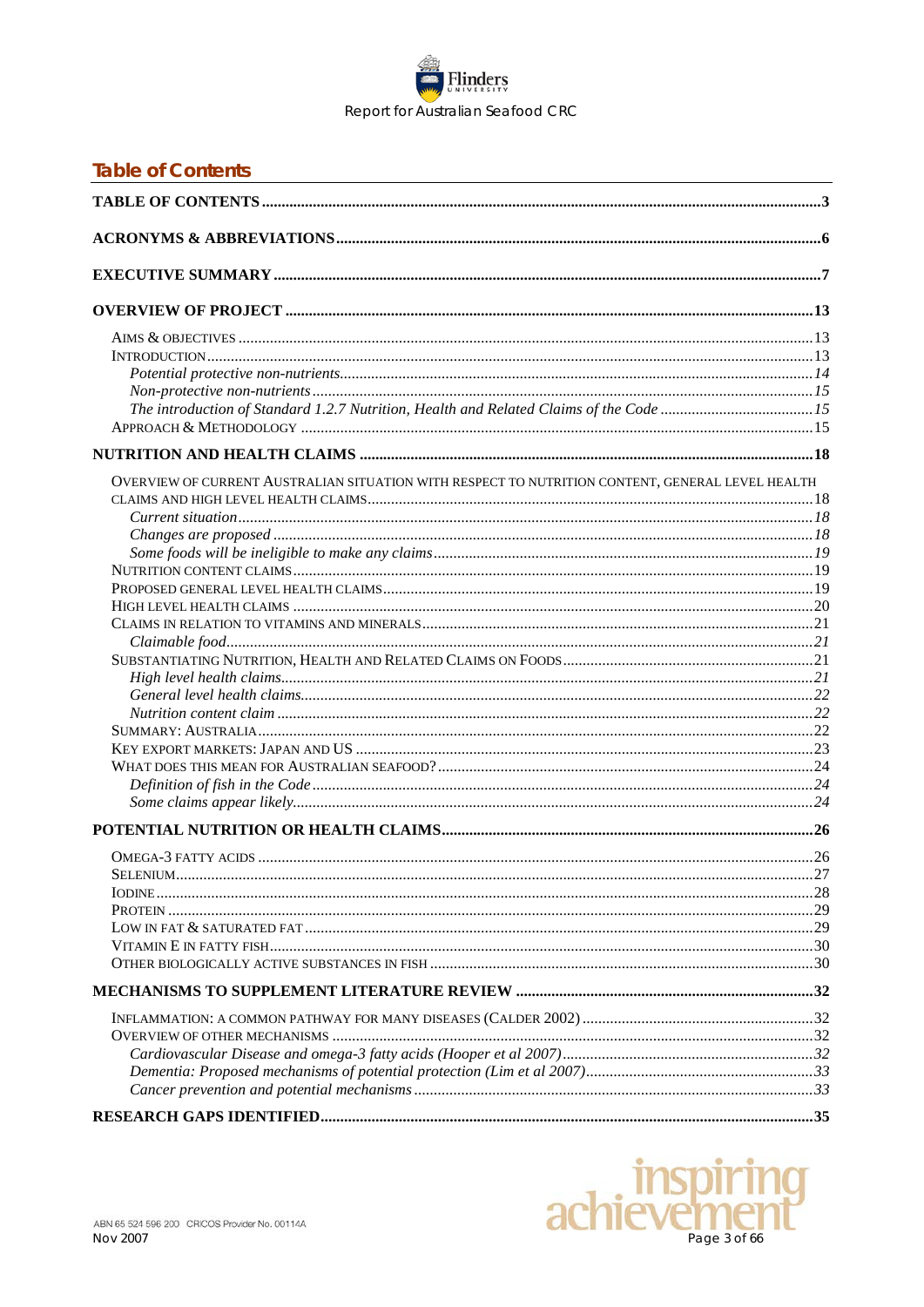

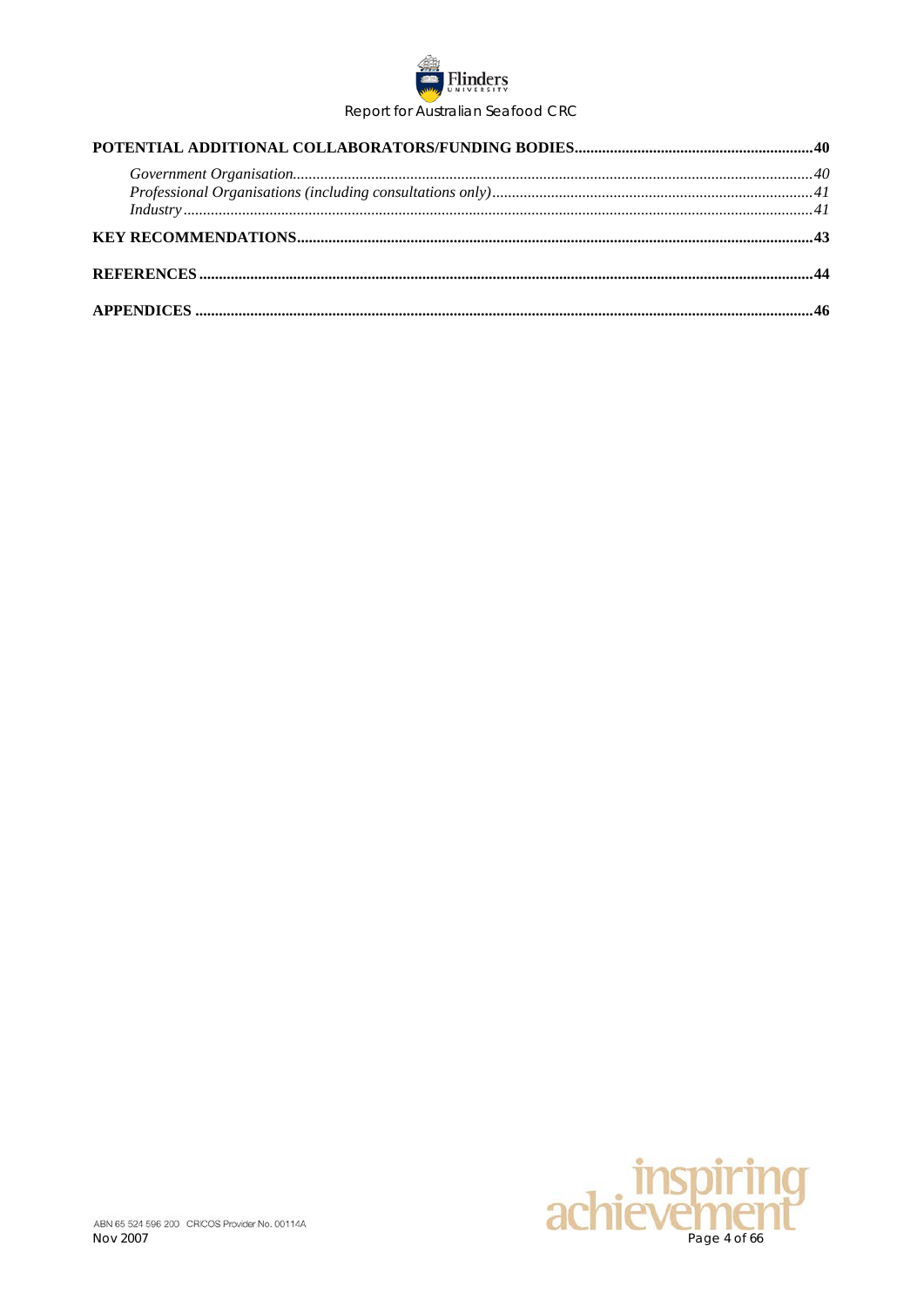

# **List of diagrams**

# **List of tables**

| Table 1: Nutrients in Selected Seafoods and Other Comparable Foods in 100g of food (based on   |  |
|------------------------------------------------------------------------------------------------|--|
| Table 2 Requirements for making proposed nutrition content claim, general level and high level |  |
|                                                                                                |  |
| Table 3: Protein, Long chain omega-3 fatty acids (LC n-3), Selenium (Se) and lodinecontents in |  |
|                                                                                                |  |

# **List of Appendices**

| Appendix 3: Proposed pre-approved high level health claims as of November 2007 51                  |  |
|----------------------------------------------------------------------------------------------------|--|
|                                                                                                    |  |
| Appendix 5 Classification of strength of evidence (based on World Health Organization 2003)54      |  |
|                                                                                                    |  |
|                                                                                                    |  |
| Appendix 8: Theoretical flow charts for assessing prawns, canned oysters, n-3 fatty acids &        |  |
|                                                                                                    |  |
| Appendix 9: Theoretical flow charts for assessing prawns, selenium & general level health claim 64 |  |
| Appendix 10: Theoretical flow charts for assessing prawns, tuna, iodine& general level health      |  |
|                                                                                                    |  |

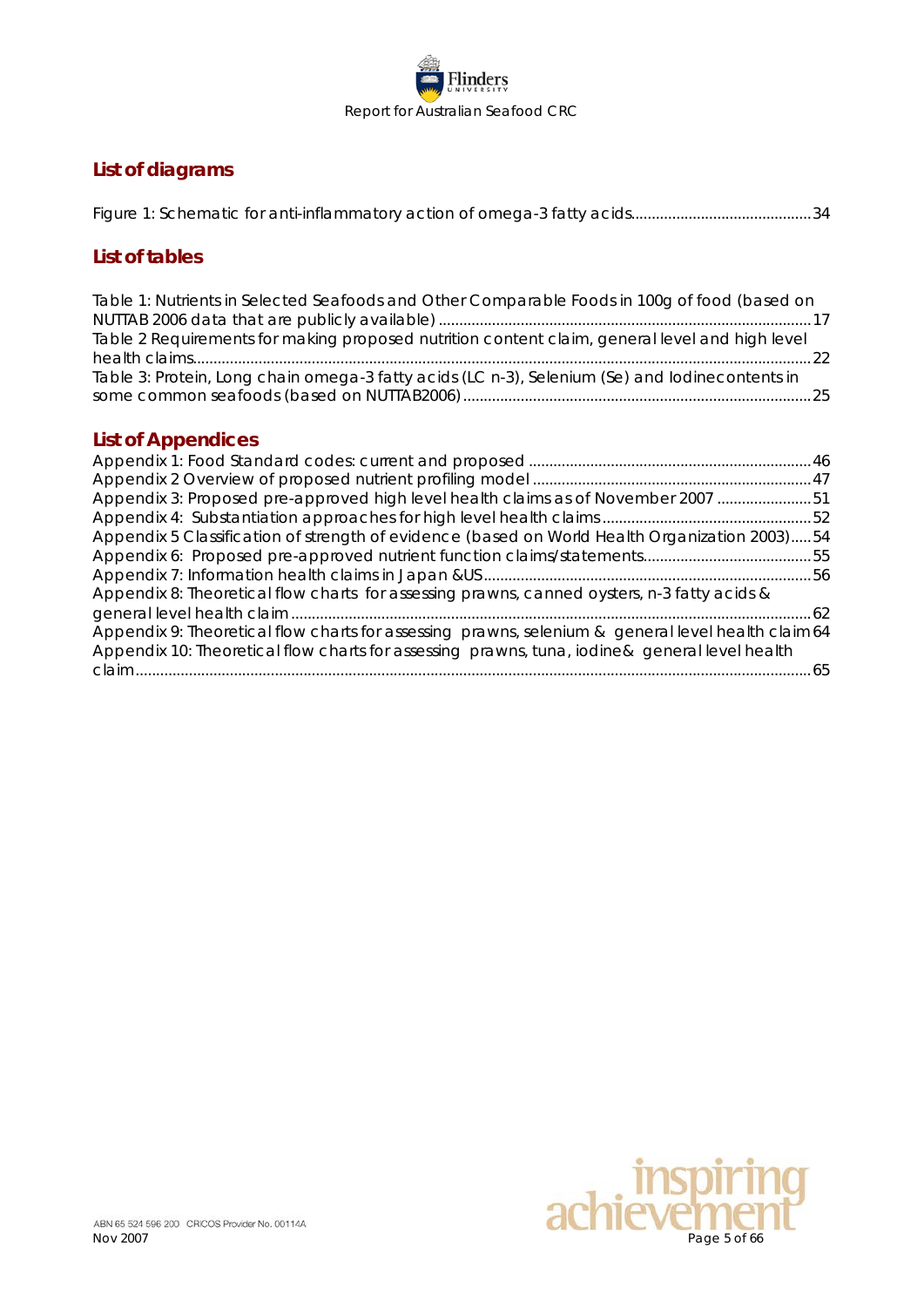

# <span id="page-5-0"></span>**Acronyms & Abbreviations**

| AD                 | Alzheimer's disease                                                       |
|--------------------|---------------------------------------------------------------------------|
| <b>ALA</b>         | alpha linolenic acid                                                      |
| CHD                | coronary heart disease                                                    |
| <b>COX</b>         | cyclo-oxygenase enzymes                                                   |
| <b>CSIRO</b>       | Commonwealth Scientific and Industrial Research Organisation              |
| <b>CVD</b>         | cardiovascular disease                                                    |
| <b>DAA</b>         | Dietitians Association of Australia                                       |
| <b>DEST</b>        | Department of Education, Science and Training                             |
| <b>DHA</b>         | docosahexaenoic acid (C22:6)                                              |
| <b>DPA</b>         | docosapentaenoic acid (C22:5)                                             |
| <b>DPI</b>         | Department of Primary Industries                                          |
| EPA                | eicosapentaenoic acid (C20:5)                                             |
| EAR                | estimated average requirements                                            |
| <b>FDA</b>         | Food and Drug Administration (US)                                         |
| <b>FHC</b>         | Foods with Health Claims (Japan)                                          |
| <b>FNFC</b>        | Foods with nutrient function claims (Japan)                               |
| <b>FOSHU</b>       | Foods for Specified Health Uses (Japan)                                   |
| <b>FSANZ</b>       | Food Standards Australia and New Zealand                                  |
| g                  | gram                                                                      |
| HbA1c              | glycosylated haemoglobin                                                  |
| kJ                 | Energy measured in kilojoules                                             |
| <b>LC</b>          | long chain                                                                |
| <b>LOX</b>         | lipoxygenase enzyme                                                       |
| $LTB, C, D, E$ etc | leukotrienes                                                              |
| $mcg/\mu g$        | microgram                                                                 |
| mg                 | milligram                                                                 |
| <b>MHLW</b>        | Ministry of Health Labour and Welfare (Japan)                             |
| n-3 fatty acids    | (same as) omega-3 fatty acids                                             |
| <b>NRV</b>         | nutrient reference values (includes EARS or estimated average             |
|                    | requirements, and revised RDIs or Recommended Dietary Intakes)            |
| NUTTAB2006         | Reference nutrient database from FSANZ, containing mainly analytical data |
| PGI, E etc         | prostaglandins                                                            |
| <b>PUFA</b>        | Polyunsaturated fatty acids                                               |
| <b>RCTs</b>        | Randomised clinical trials                                                |
| <b>RDIS</b>        | Recommended dietary intakes                                               |
| <b>SFA</b>         | Saturated fatty acids                                                     |
| The Code           | Australia New Zealand Food Standards Code                                 |
| <b>TXA</b>         | thromboxane                                                               |
| <b>WCRF</b>        | World Cancer Research Fund                                                |
|                    |                                                                           |

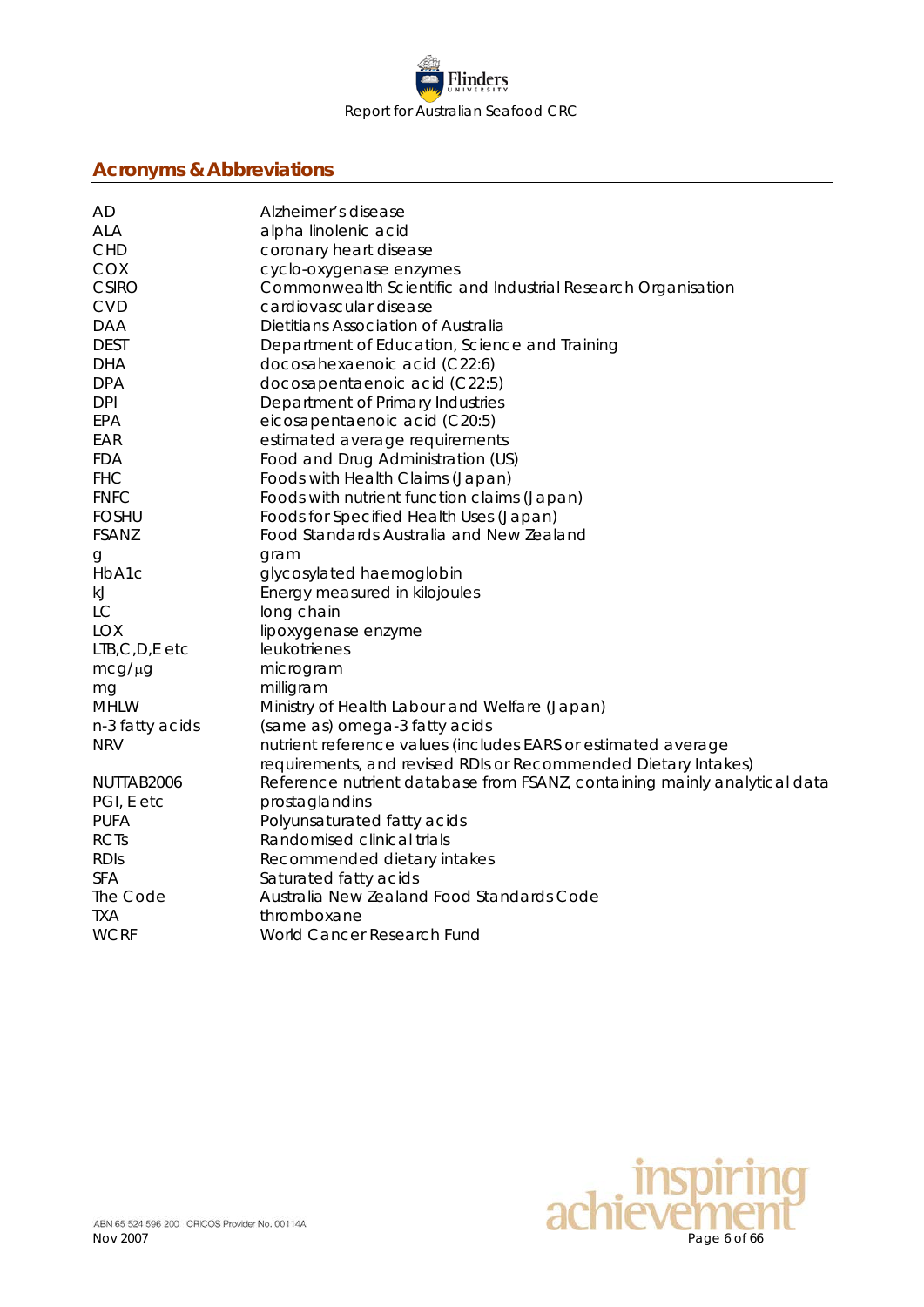

## <span id="page-6-0"></span>**Executive Summary**

#### **Background and aims**

The Australian Seafood CRC has requested 3 complementary projects be undertaken to review health benefit research and development relevant to the Australian seafood industry and members of the Australian Seafood CRC.

It is understood that these review projects will assist the Australian Seafood CRC identify research gaps and opportunities and ultimately provide the necessary background information and rationale for a potential supplementary bid to DEST for funding of a new program of healthrelated research. An overview of these reports will be used as the basis for discussion at the proposed Health Benefits of Seafood Workshop, Sydney, Dec 12th, 2007.

#### **Aims**

- 1. Document FSANZ requirements for health benefit claims in plain English
- 2. Detail the gaps in justification for product health benefit claims
- 3. Establish the CRC end-user priorities for R&D needed for justifying product health benefit claims
- 4. Contribute to literature review
	- a. Focus on overview of mechanisms
- 5. Identify emerging gaps in research
- 6. Identify potential opportunities for collaboration with a range of partners
- 7. Identify potential alternative and collaborative funding

### **Approach and methodology**

The FSANZ website and websites for the Japanese Ministry of Health, Labour, and Welfare and the US Food and Drug Administration were the major sources of information regarding health claims for Australia, Japan and the US. Japan and the US were included in this report as they are two key export markets for the Australian Seafood industry. This information was synthesised into flow charts and attempts were made to paraphrase the information into relatively plain English. Examples of seafoods, using specific seafoods of interest to the Seafood CRC were modelled through the proposed approaches for nutrition content and general level health claims. Specific examples were included on the flowcharts to try and increase relevance to the CRC participants.

Some confirmation of our understanding was sought from FSANZ but there has been limited input to date.

A brief review of the potential mechanisms of some of the observed health effects of fish and omega-3 fatty acids was undertaken, with most emphasis on the anti-inflammatory pathway as inflammation is a common underlying mechanistic pathway for many chronic diseases.

It is proposed that there be ongoing consultation with Seafood CRC participants to identify their priorities and interests in this overall area.

#### **Key findings**

Food regulations regarding nutrition content and health claims are likely to change within 12 months with the eventual introduction of a new Standard 1.2.7 to Part 1.2: Labelling and Other Information requirements. The final round of consultation for this standard occurred earlier this year and the comments are being consolidated into a Final Assessment Report due for completion around December 2007 with the view to it being presented to the Ministerial Council sometime in the first half of 2008 following review by the FSANZ Board.

This report has summarised the understanding of the authors of the health claim approach being proposed by FSANZ. However, this understanding cannot be based on the final proposal as this will not be available until around mid 2008. Once this approach is finalised, the findings from this report should be revisited.

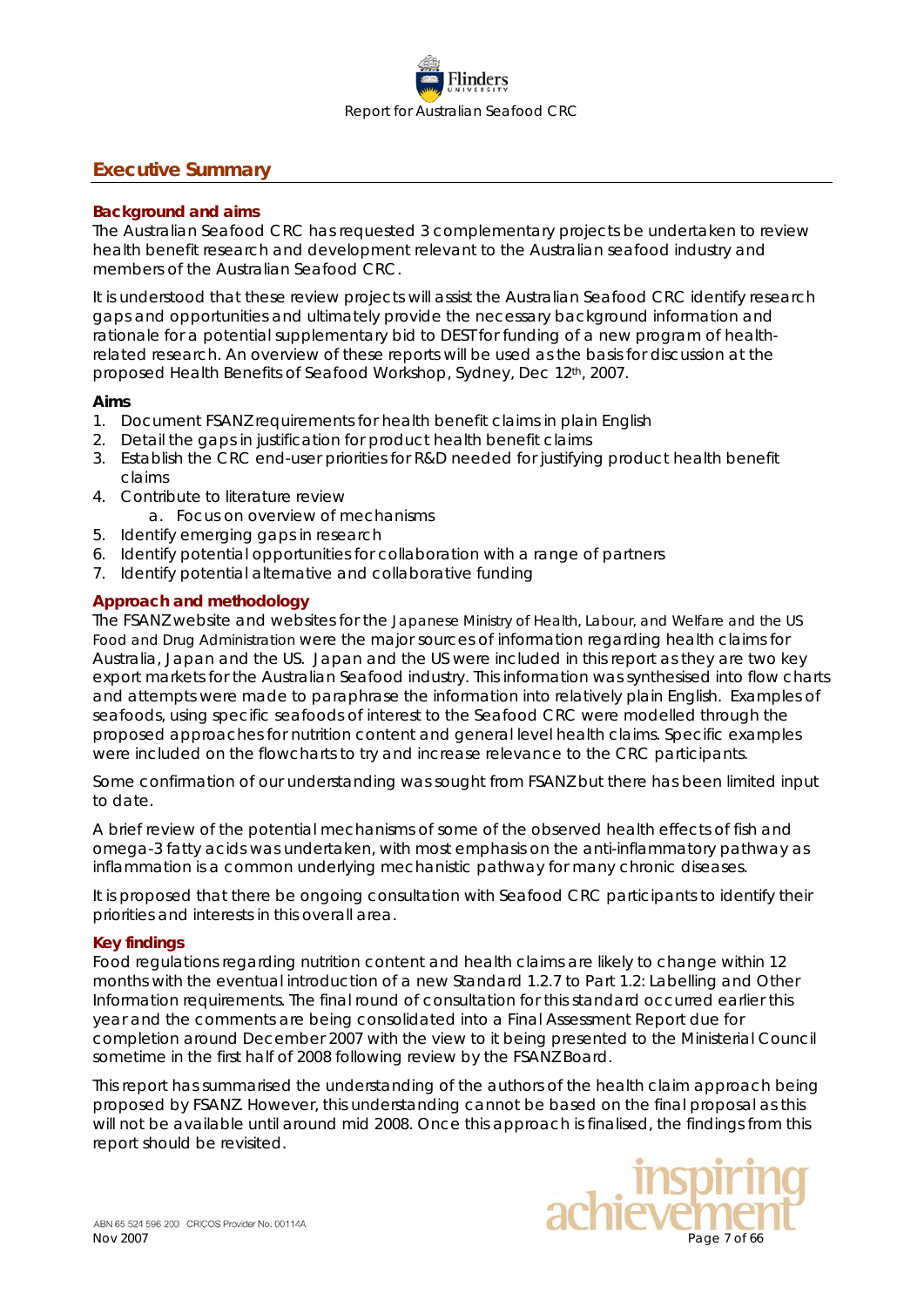

### **1. Nutrition content claims**

Some seafoods, depending on the species, appear likely to be able to make some nutrition content claims for being a 'source of' or 'a good source' of:

- omega-3 fatty acids (30mg or 60mg total EPA+DHA per serving),
- iodine (15 or 37.5µg per serving),
- selenium (7 or 17.5 µg per serving)
- protein (5 or 10g per serving)
- or that they are
- low fat and low in saturated fat  $\langle$ <3g total and <1.5 g saturated and trans fatty acids).

The presence of other biologically active substances can also be claimed but without a statement saying they are a good source. These biologically active substances need to be present at a level of around 10% of the level necessary to see some form of health outcome.

#### *Gaps/further information needed:*

Comprehensive nutrient composition data are missing on the national food composition data base:

- iodine, selenium, vitamin E, vitamin D
- Levels of trans fatty acids in seafood.

There is little information on the content of non-nutrient biologically active substances that may be present in seafood:

• coenzyme Q10, other biologically active agents eg bioactive peptides

Some seafoods are not in the current data-base:

• abalone, sea cucumber, different species of commonly consumed fish.

### **2. General level health claims: the future**

FSANZ has preapproved some nutrient function statements on which general level health claims can be based without the need for further substantiation.

General level health claims may be able to be made with respect to some seafood in the following areas:

- omega-3 fatty acids and heart health,
- DHA and brain development.
- iodine and thyroid hormones,
- protein and body tissues,
- vitamin D and calcium for bones
- selenium and antioxidant activity.

### *Gaps/further information needed:*

Many of these nutrients have functions that extend beyond those listed above. There needs to be sufficient evidence that there is a 'probable' association between a food or a component of a food and a health outcome. This evidence can be provided by a systematic review of the literature or if an authoritative body has assessed the literature and provided a position statement. Science text books also acceptable source for generally accepted information source.

Potential opportunities to be explored further include

- protein and satiety, helping to maintain a healthy weight
- iodine and neurological development
- iodine and energy metabolism
- selenium and immune function
- omega-3 fatty acids/fish and mental health
- low saturated fatty acids and mental health
- omega-3 fatty acids/fish and bowel health

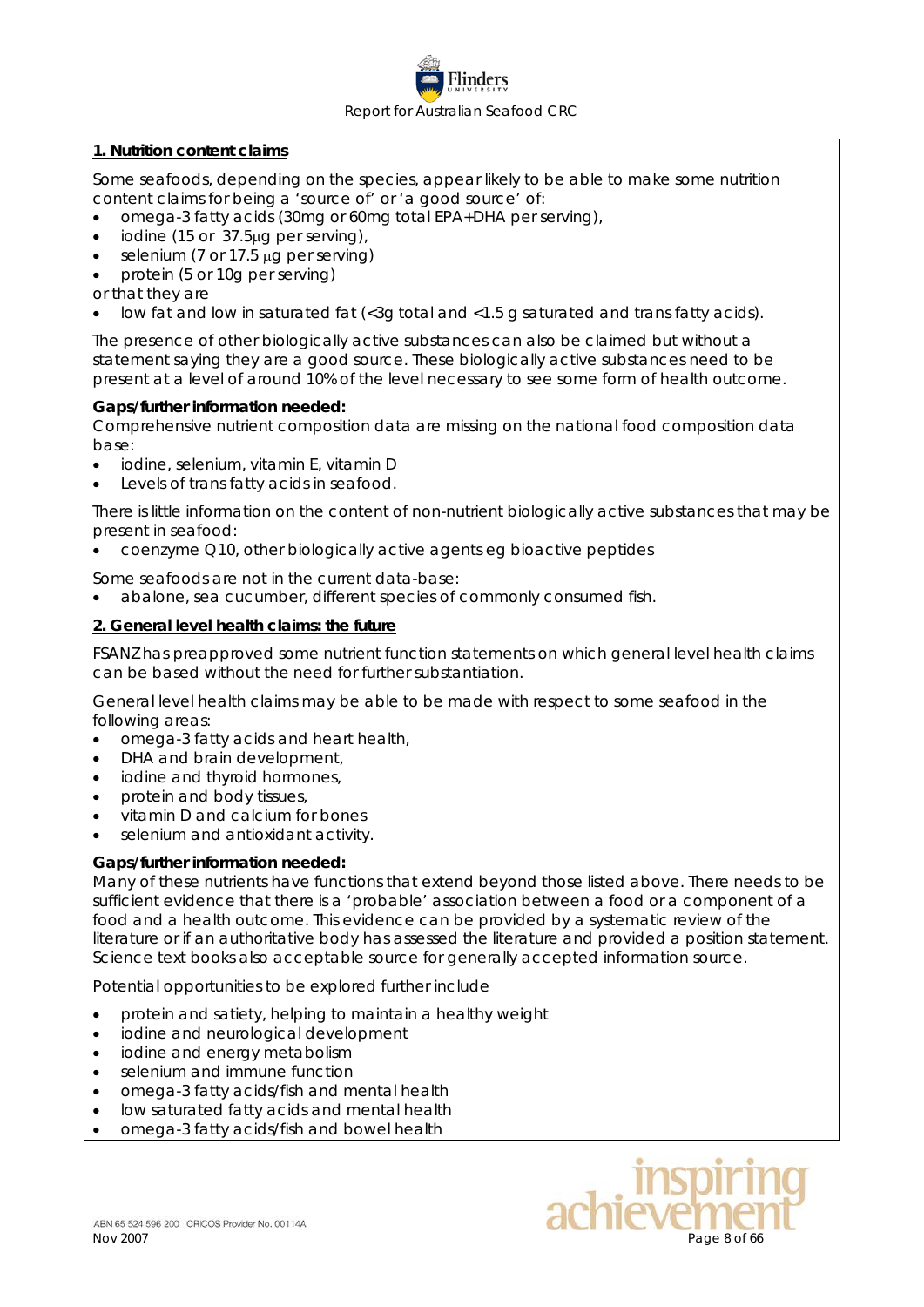

- omega-3 fatty acids and joint health
- omega-3 fatty acids and lung health.

### **Higher level health claims: the future**

FSANZ has preapproved some higher level health claims.

A higher level health claim may be able to be made with respect to some seafoods being low in saturated fat leading to the lowering of LDL cholesterol.

#### *Gaps/further information needed*

The disease areas most widely researched that are relevant here are cardiovascular disease, cancer, and dementia.

- **Cardiovascular disease:** FSANZ recently reviewed the evidence for an omega-3 fatty acid and prevention of cardiovascular disease claim and stated that there was insufficient evidence to support such a claim, stating that more randomised clinical trials, more prevention trials (eg reduction of triglycerides and blood pressure risk factors) and additional trials in patients being treated for cardiovascular disease.
- **Colorectal cancer:** The World Cancer Research Fund recently reviewed the evidence into the role of diet and the prevention of cancer. They rated the evidence as 'limited but suggestive' of a protective role of fish in preventing colorectal cancer. No other cancers were reported to have an association with fish. Locally the Cancer Council in Australia came to a similar conclusion in 2006 and outlined the following gaps that needed to be filled before a more more conclusive association could be reached:
- - more comprehensive measures and reporting of intakes of omega-3 fatty acids
- - more prospective randomised controlled trials and cohort studies,
- - investigate the ratio of omega-3's to omega-6's in cancer, and
- - determine whether specific fatty acids are more or less associated with the risk of developing cancer.
- **Dementia:** Evidence is beginning to accumulate for some role in the prevention of dementia. Dementia has been identified as an emerging global disease burden as our populations age. The evidence is not yet convincing of a protective effect of fish or omega-3 fatty acids. Additional research is needed to provide high quality human evidence. Areas where there are gaps include the following:
- What is the role of the long chain DPA?
- RCTs are needed to determine if omega-3 fatty acids and fish can prevent cognitive impairment or reduce cognitive decline
- - The source, the dose and the exposure to omega-3 fatty acids need further exploration
- - Is there a role in slowing down the progression of Alzheimer's once it has been diagnosed?
- - Are there sub-populations of people who are at higher risk of developing Alzheimer's who may benefit most from increased consumption of omega-3 fatty acids or fish?

**Iodine and prevention of goitre and cretinism.** It has been known for quite some time that iodine is an essential nutrient and severe deficiency can cause goitre in adults and cretinism and mental retardation in children. The evidence is conclusive enough to recommend iodine supplementation in areas where iodine availability is low. As seafood is one of the richest sources of iodine in the diet (second after seaweed and not including iodised salt), this may present an opportunity to consider whether it may be worthwhile preparing a submission to FSANZ to preapprove a high level health claim for iodine. The success of this will most likely depend on the current iodine status of the Australian population. In some ways it is analogous to the folate and prevention of neural tube defects health claim.

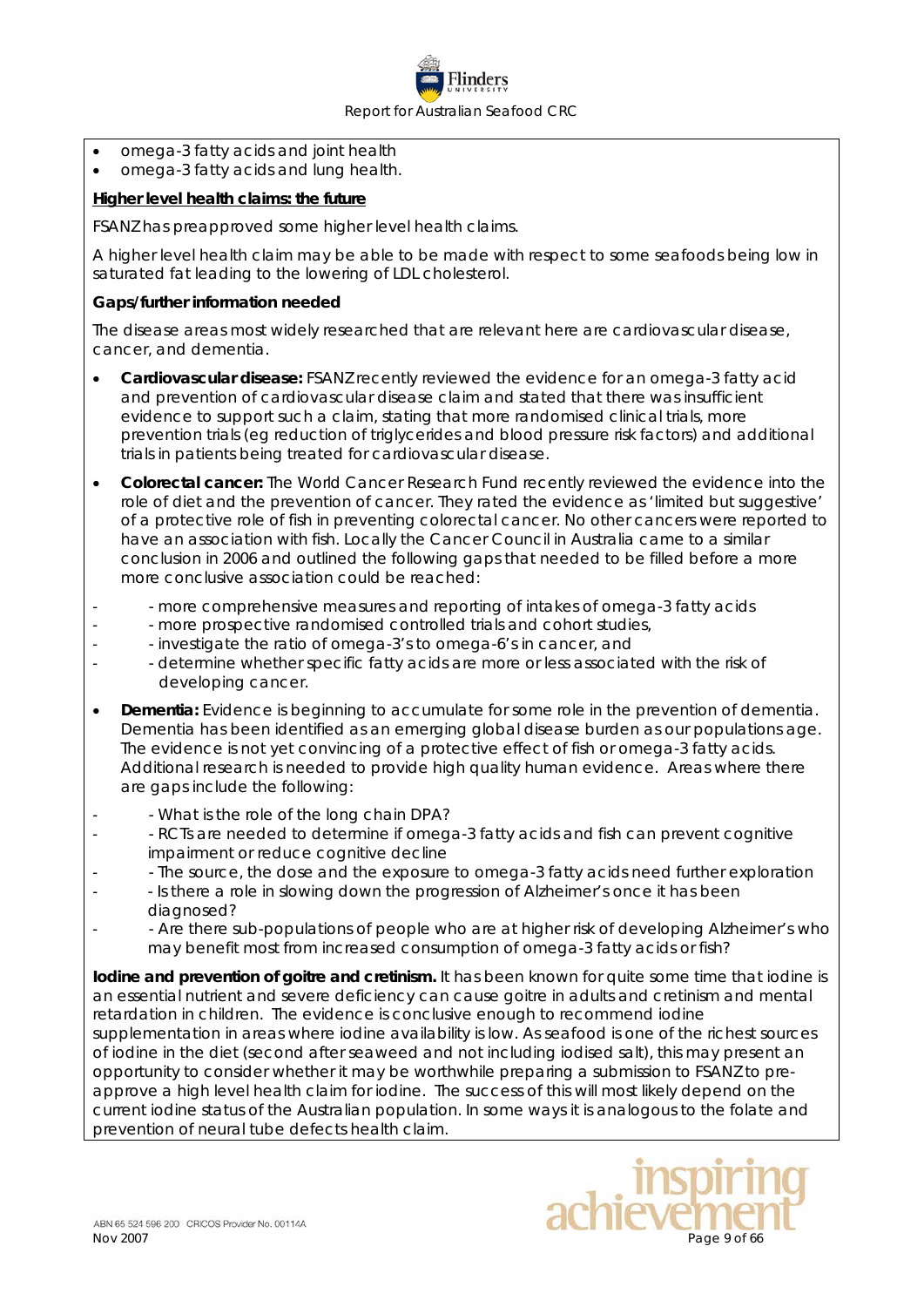

One of the important mechanisms for the observed widespread effect of seafoods on a range of health outcomes (such as coronary heart disease, cancer, arthritis, dementia) is the dampening of the inflammatory response by the 2 key bioactives in seafood, namely the long chain omega-3 fatty acids eicosapentaenoic (EPA) and docosahexaenoic acids (DHA). However there are other bioactives in fish worth exploring further.

Several research gaps were identified as part of this project and these have been outlined.

Potential collaborators or partners beyond the current CRC members and affiliates were identified and have been included in the body of this report, as are some early suggestions for alternative funding and funding models.

### **Recommendations: immediate**

- 1. Consult more broadly with CRC participants to gain a better understanding of their R&D priorities needed for justifying product health benefit claims.
- 2. A comprehensive seafood composition analysis should be undertaken to ensure there are current and adequate data present in the national food composition data-base. This will be very important in order to obtain accurate information on Australian intakes and the availability of all of the key nutrients present in seafoods given that there is a national adult survey being planned for 2008/9 and several key nutrition education documents are about to be revised. Updated information is vital.
- 3. Evaluate the interest and feasibility of preparing information to support a claim that there is probable evidence of the following nutrients/fish being associated with a particular health outcome, in other words that there is already sufficient evidence suitable to make a general level health claim.
	- protein and satiety, helping to maintain a healthy weight
	- iodine and neurological development
	- iodine and energy metabolism
	- selenium and immune function
	- omega-3 fatty acids/fish and mental health
	- low saturated fatty acids and mental health
	- omega-3 fatty acids/fish and bowel health
	- omega-3 fatty acids and joint health
	- omega-3 fatty acids and lung health

or for a high level health claim

- **i** iodine & prevention of deficiency leading to cretinism, goitre.
- 4. Evaluate the interest from the CRC participants and other potential collaborators in filling some of the research gaps in order to assist with the gathering of conclusive evidence that higher consumption of fish is associated with reducing the risk of developing cardiovascular disease, dementia, colorectal cancer and arthritis.

#### **Recommendations: longer term**

- 5. Keep a watching brief on changes in food code and status of the yet-to-be approved health claims. This should be part of the brief for ongoing environmental scanning for Health Benefits of Seafood Program Leader.
- 6. Integrate the 3 commissioned reports and the outcomes of the 12th December workshop to identify potential areas of research focus, collaborators and partners for a health benefits of seafood research program.

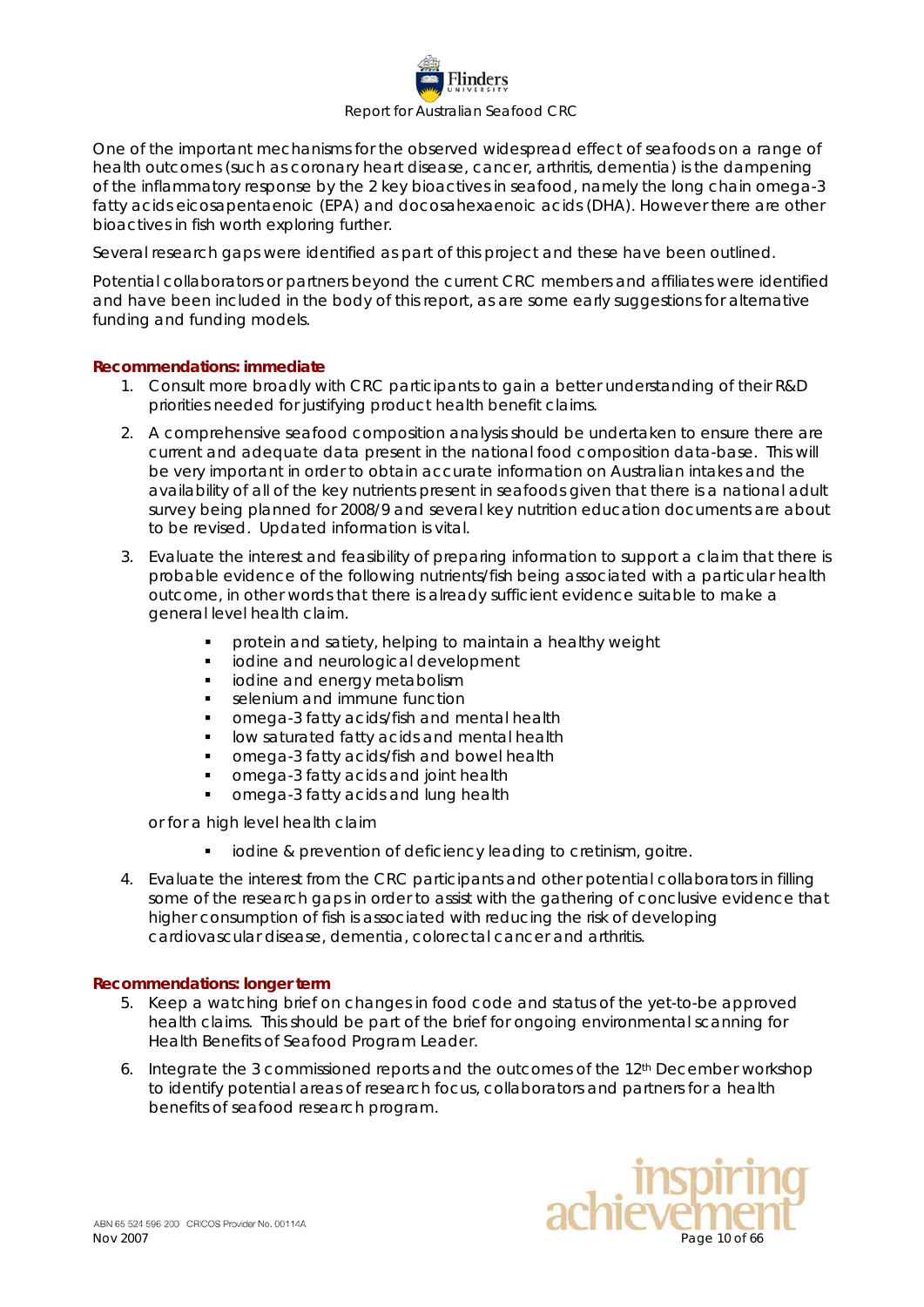

- 7. Establish a small strategic working party to further refine the research program by rigorously assessing the potential areas of research focus and opportunities identified.
- 8. Explore funding opportunities and different funding models, engage with potential funding partners, obtain agreement in principle.
- 9. Work with identified core health benefit research partners, collaborators, providers, stakeholders to finalise the proposed research program.
- 10. Finalise the budget and business plan for presentation to CRC Seafood Board.

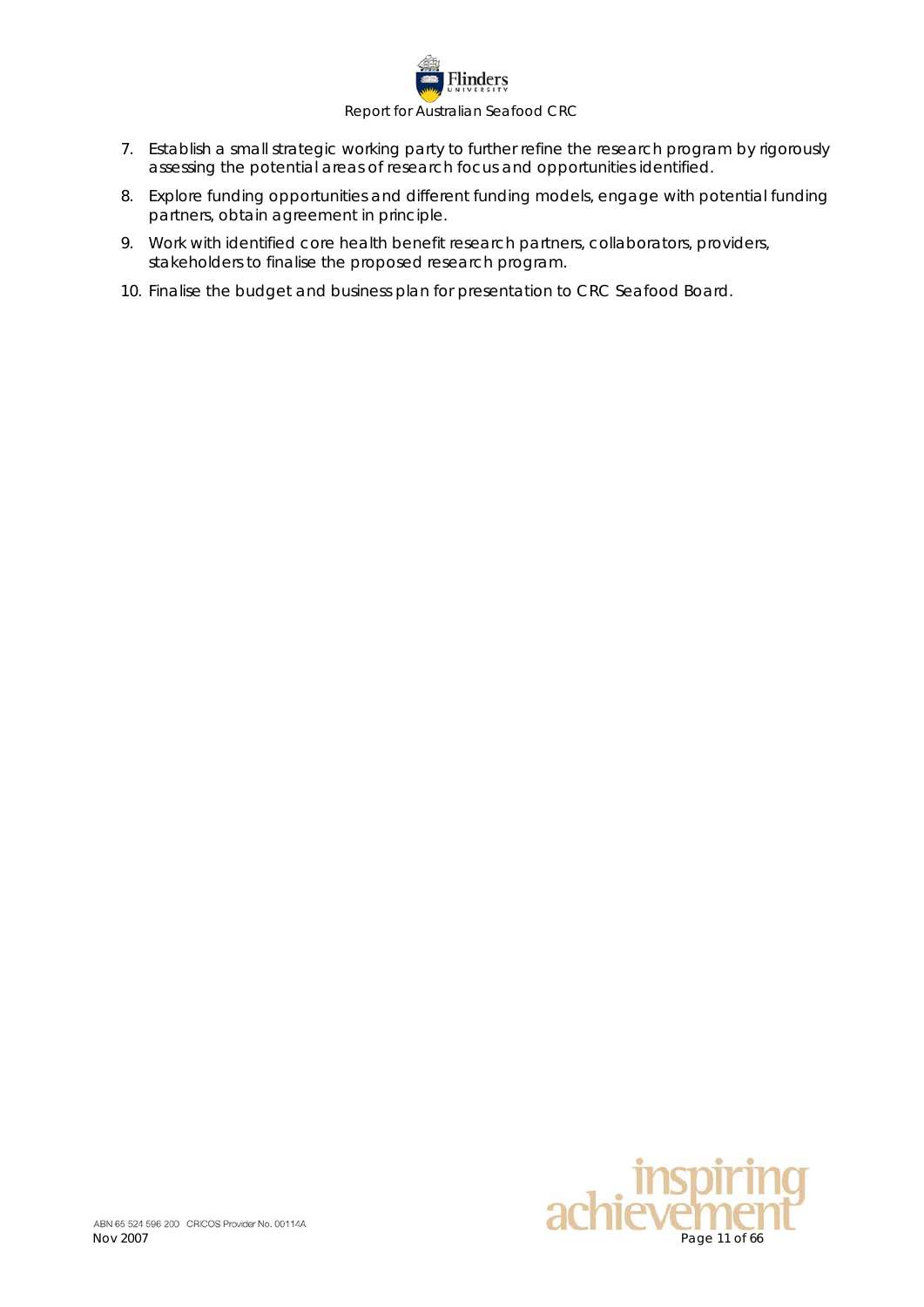#### **Research gaps/opportunities**

- 1. What is in our seafood? Do we have adequate data to inform ourselves of what we have and in preparation for future nutrition content claim, general level and high level health claims?
- 2. Interaction of potential contaminants (such as mercury) with other nutrients in seafood (such as selenium) and other nutrients in the diet (such as fibre).
- 3. Apparent fish and general level health claim opportunities (CHD & omega-3; thyroid and iodine, antioxidant activity and selenium, fish and mental health, protein and satiety, prevention of mental deficiencies); and high level health claim opportunity (low SFA and reduction of LDL cholesterol).
- 4. Do we really know what seafood Australians are eating? The tools to address usual fish consumption are inconsistent and often incomplete. There is a national nutritional survey of adults being planned for 2008/9, should a national fish intake tool be developed to be implemented in this survey, the first national survey since 1995?
- 5. What is the effect of different types of seafoods (bioavailabilities, balance of EPA and DHA etc) and different preparation methods on a range of health effects?
- 6. Do men need more? Gender effects of fish consumption have not been well explored.
- 7. Fish, Obesity and Diabetes. Fish is a good source of protein, and can be low in fat, and energy and is potentially high in satiety value. Omega-3 fatty acids can also impact on insulin sensitivity and reduce the pro-inflammatory effects.
- 8. Fish & Cardiovascular disease despite years of research, it appears that there is not convincing evidence to support a high level health claim that omega-3 fatty acids could reduce the risk of coronary heart disease. There are still some gaps to be filled, especially for randomised controlled trials. The National Heart Foundation of Australia is currently reviewing evidence relating to fish consumption and cardiovascular disease in order to develop a position statement to be released in the near future.
- 9. Adopting modern molecular biology nutritional science to help us understand who will benefit most from increased fish consumption. The new science of nutrigenomics promises tailored diets and the potential to design more effective dietary interventions.
- 10. Fish as a source of selenium. Selenium is a well-recognised antioxidant, with a pre-approved nutrient function statement that theoretically can be utilised for a general level health claim. But there may be other functions of selenium that could form the basis of a nutrient function/general level health claim.
- 11. Fish as a source of iodine. Iodine intakes are declining and it has been suggested that the prevalence of deficiency may increase in Australia. Iodine is important for thyroid hormones and general energy metabolism. Deficiency can cause mental deficiency and goitre.
- 12. Fish as a source of bioactives & functional foods. Whilst there are some known bioactive nutrients and non-nutrients in fish, there is the potential for additional discovery programs to identify novel bioactives. These could be used as novel ingredients for new functional food development.
- 13. Fish and colorectal cancer prevention. The most recent World Cancer Research Fund report just released in November 2007 has stated that there is limited but suggestive evidence of a decreased risk of colorectal cancer with increased fish consumption. This report should be reviewed to see what gaps were identified.
- 14. Fish and dementia. There are currently no high quality double-blinded randomised controlled trials to investigate preventing or slowing cognitive decline.
- 15. Information on dose-responses with respect to fish consumption and (potential) health outcomes needs further elaboration.
- 16. What are other primary food categories doing? Reviewing what others in the same market space are doing can inform approaches for the seafood industry.

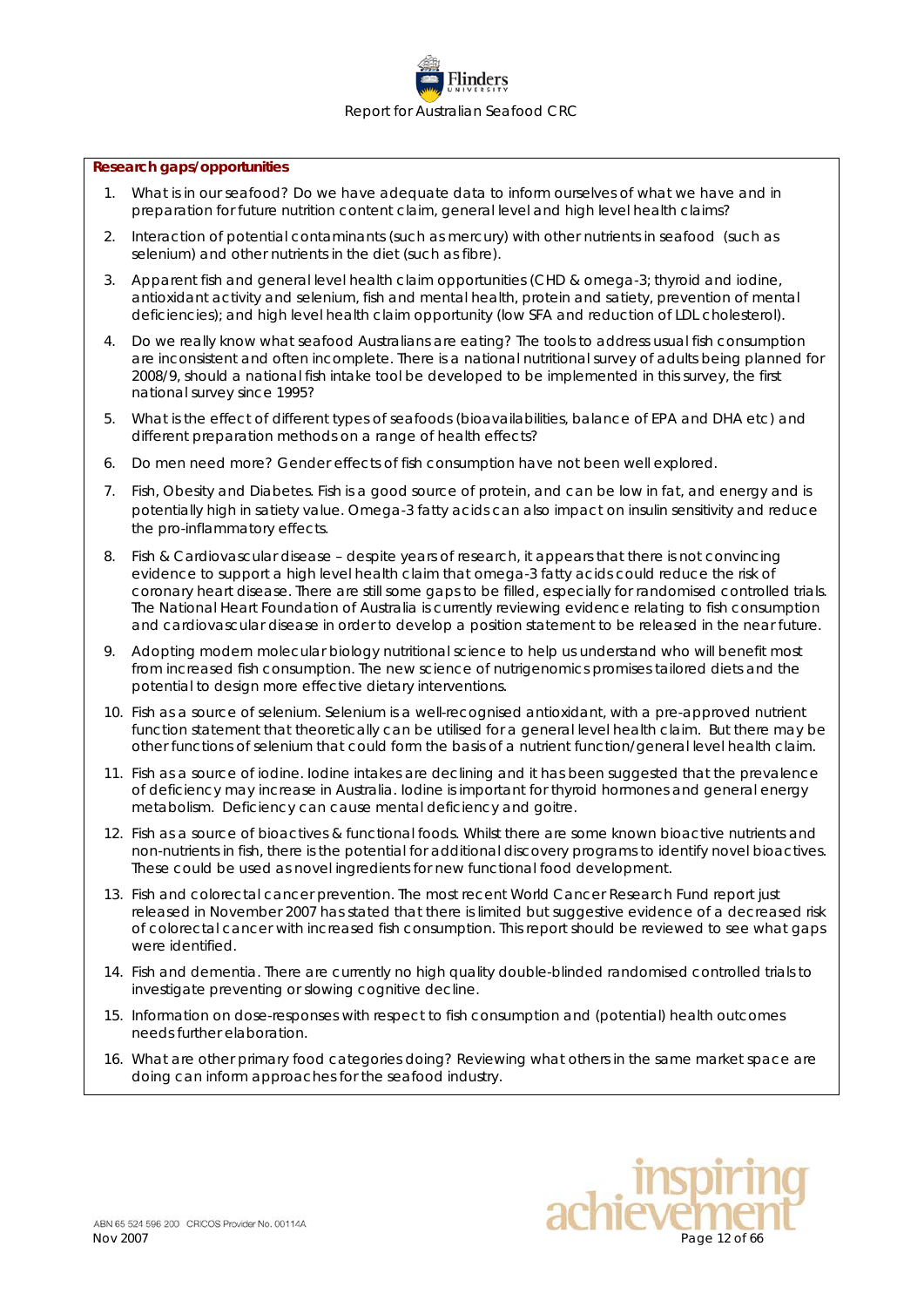

# <span id="page-12-0"></span>**Overview of Project**

The Australian Seafood CRC has requested 3 complementary projects be undertaken to review health benefit research and development relevant to the Australian seafood industry and members of the Australian Seafood CRC.

It is understood that these review projects will assist the Australian Seafood CRC identify research gaps and opportunities and ultimately provide the necessary background information and rationale for a potential supplementary bid to DEST for funding of a new program of healthrelated research. An overview of these reports will be used as the basis for discussion at the proposed Health Benefits of Seafood Workshop, Sydney, Dec 12th, 2007. The outcomes of this workshop, along with the information from the 3 reports, will thus provide information for the development of a research program with respect to health and seafood for the Australian Seafood CRC to consider as the basis of the additional bid.

This report focuses mainly on the current and future developments of health claims and highlights some apparent research opportunities and gaps for the Australian Seafood CRC members that arose from these considerations and through the undertaking of this project.

Additional information is provided on proposed mechanisms of the commonly reported health benefits of seafood consumption, which is supplementary information to the literature review being undertaken in Project 2.

Ideas for additional collaborative and funding partners and models are also included.

Limited consultation with the Australian Seafood CRC members was undertaken due to time constraints and delays in making contact with Food Standards Australia and New Zealand (FSANZ). However, it is proposed that this can continue, in collaboration with the CEO of the CRC, over the next 2-3 weeks after submitting this report.

### <span id="page-12-1"></span>*Aims & objectives*

- 1. Document FSANZ requirements for health benefit claims in plain English
- 2. Detail the gaps for product health claims
- 3. Establish the CRC end-user priorities for R&D in relation to health claims
- 4. Contribute to literature review
- 5. Focus on overview of mechanisms
- 6. Identify emerging gaps in research
- 7. Identify potential opportunities for collaboration with a range of partners
- 8. Identify potential alternative and collaborative funding

# <span id="page-12-2"></span>*Introduction*

Seafood has long been associated with improving health, in particular in reducing the risk of developing cardiovascular disease, and in facilitating infant brain & visual development. Whilst there is a considerable amount of literature referring to the consumption of

**Seafood in general is a good source of protein with low saturated fat content. It is high in long chain omega-3 fatty acids (Eicosapentaenoic acid, EPA and Docosahexaenoic acid, DHA) and some micronutrients in particular selenium and iodine.** 

seafood and its health benefits, the greatest body of literature has focussed on the impact of fish oils.

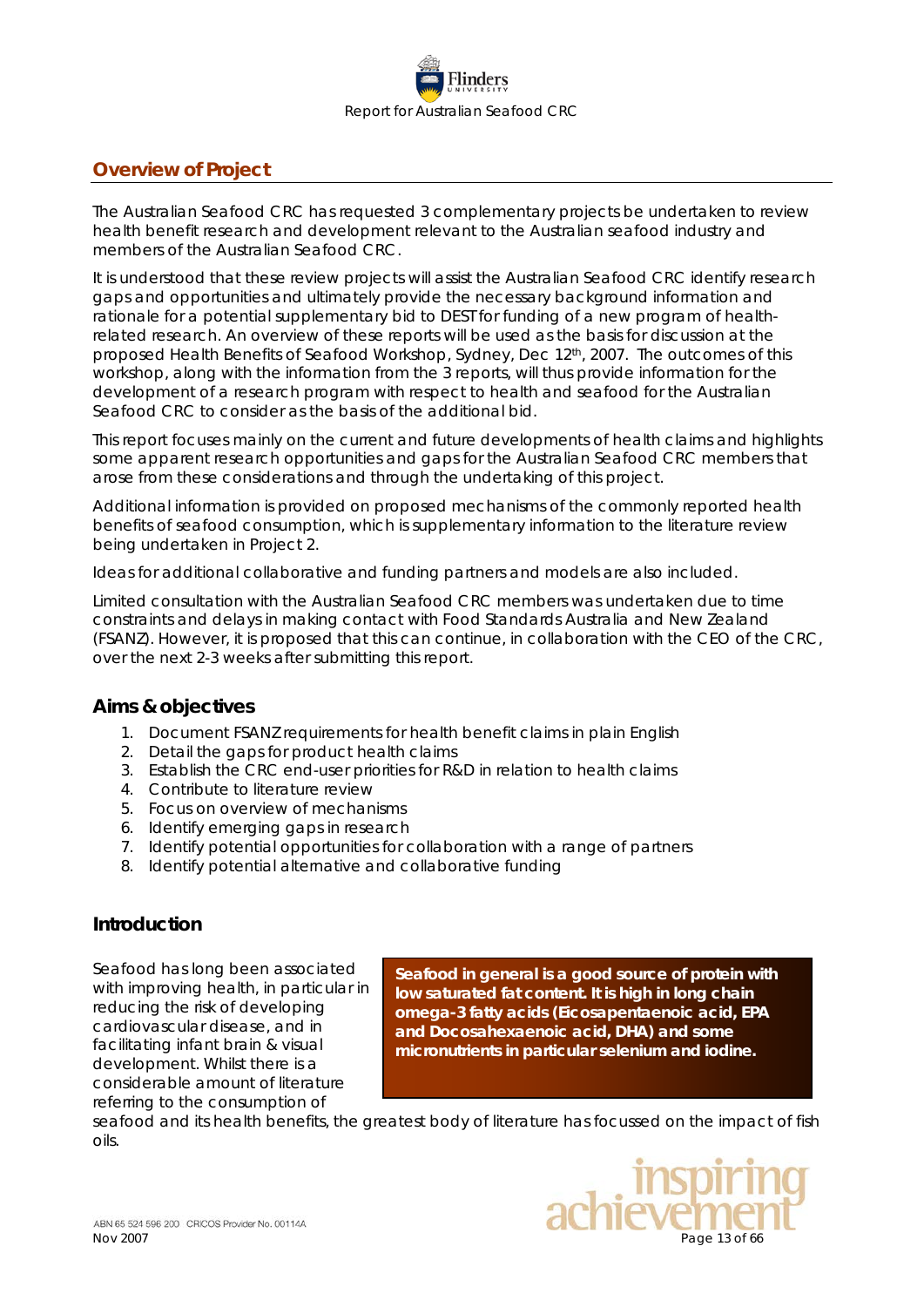

The most actively researched bioactive components of fish oils are the long chain omega-3 fatty acids, EPA and DHA. Fish oil supplements provide a standardised method of delivery these bioactives.

Seafood on the other hand can vary quite markedly in composition from species to species, between seasons, stages of their lifecycle and as a result of different feeding regimens if the fish are being farmed.

#### **Nutrients in seafoods**

There are many nutrients in seafoods that are worth considering in the context of health benefits and would theoretically provide additional advantages over the more purified fish oil supplements.

Seafood, depending on the species, has the potential to contain significant quantities of not just

- Omega-3 fatty acids EPA & DHA and
- Other long chain omega-3 fatty acids such as docosapentaenoic acid (DPA).

But may also be a source of

- Protein
- Vitamin E and preformed vitamin A (retinol) in fatty fish
- Iodine
- Selenium
- Vitamin D
- Zinc

As well as being

- Low in saturated fat
- Low in or free of *trans* fatty acids
- Low in cholesterol (not for some crustaceans).

Table 1 provides some nutrient composition information of selected seafoods and other comparable foods per 100g. All of the seafoods contain more long-chain omega-3 fatty acids (EPA (20:5), DHA(22:6)) per 100g than the other comparable foods. Alpha-linolenic acid (ALA 18:3)) is a shorter chain omega-3 fatty acid that is thought to be less bioactive than the other longer chain fatty acids. Most of the seafoods listed are lower than comparable foods in total and saturated fats apart from the fattier fish. Levels of cholesterol are comparable to the other protein sources apart from lobster and prawns which have higher levels.

There are limited data on the iodine content but some seafoods such as oysters and lobster have relatively high iodine levels. Most of the seafoods listed have relatively higher levels of selenium, especially canned tuna, oysters and prawns. Oysters appeared to be high in zinc and retinol or vitamin A. There are limited data available on the vitamin E content but it would be expected that levels of vitamin E would be higher in the fattier fish that have higher levels of the highly polyunsaturated omega-3 fatty acids.

Data on vitamin D are limited. Margarines and other edible oil spreads appear to be the major source of dietary vitamin D according to NUTTAB2006 information. Some seafoods may also provide significant amounts of vitamin D (especially herrings).

#### <span id="page-13-0"></span>**Potential protective non-nutrients**

Additional compounds in seafood may exert a protective effect or health benefit, including but not limited to:

• Peptides/bioactives from bioprocessing eg sardine peptides used in Japan in functional foods to lower blood pressure

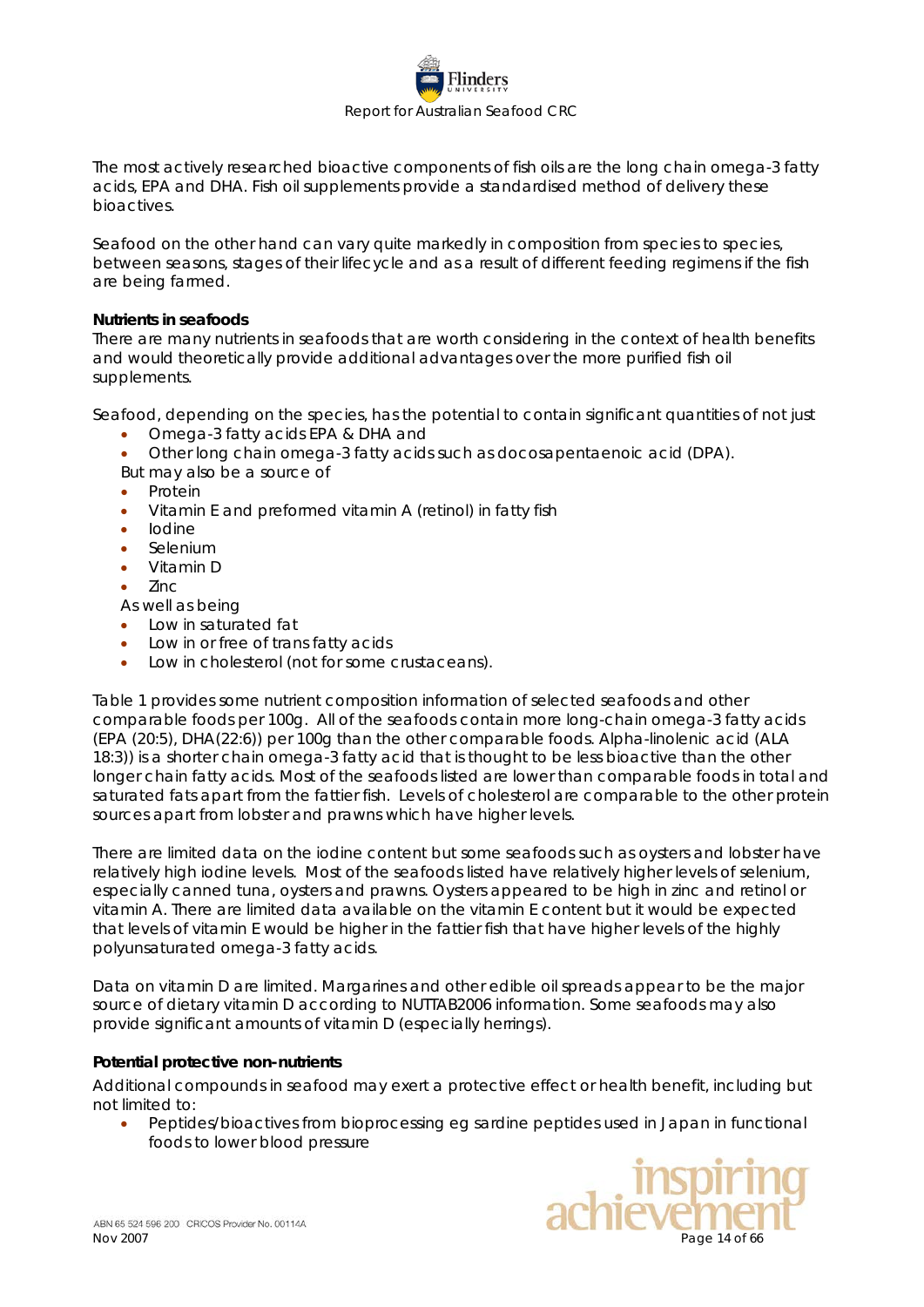### Report for Australian Seafood CRC

linders

- Furan fatty acids (antioxidant activity through free radical scavenging)
- Bioactives in more exotic species eg sea cucumber extracts have been associated with reducing the risk of cancer, or cholesterol lowering agent in green lipped mussels
- Bioactives in waste material. An already commercialised example of this approach is the extraction of chitin and chitosans which are polymers that have molecular weights of approx 1000 kDa and contain >5000 acetylglucosamine and glucosamine units. Chitin is found in shells of crustaceans such as prawns. It has been linked with anti-tumour activity, cholesterol lowering, antimicrobial action, wound healing, blood pressure lowering and antiobesogenic properties.
- Bioactives that may be unique to particular species that are not yet identified.

# <span id="page-14-0"></span>**Non-protective non-nutrients**

• Potential contaminants such as methyl mercury, dioxin, polychlorinated biphenyls. Mercury exposure may increase the risk of neurological toxicity and heart disease and the other 2 potential contaminants may increase the risk of cancer.

# <span id="page-14-1"></span>**The introduction of Standard 1.2.7 Nutrition, Health and Related Claims of the Code**

The proposed Standard 1.2.7 is designed to regulate nutrition content claims, health claims, dietary information and cause-related marketing statements, whether appearing on food labels or in advertisement. The following types of material are examples of what would be considered labelling or advertising:

- Leaflets beside displays of food products
- Panels or posters displayed in shops
- Shelf wobblers and
- All forms of advertising, including through media such as print, radio, television and Internet

This standard will apply to food for retail sale where the food is not intended for further processing, packaging or labelling but does not apply to:

- Trade marks registered in Australia or New Zealand before or after the commencement of this Standard
- Endorsements made by an endorsing organisation
- Packaged meals provided to clients of a delivered meal organisation
- Food provided to patients in hospitals and similar institutions, when the food is not in a 'package'. This will allow hospitals to continue to label meals as 'low sodium', 'diabetic', etc.
- Government health promotional campaigns or public health materials published by community based organisations

# <span id="page-14-2"></span>*Approach & Methodology*

The FSANZ website and the websites for the Japanese Ministry of Health, Labour, and Welfare and the US FDA were the major source of information regarding health claims for Australia, Japan and the US respectively. Japan and the US were included in this report as they are two key export markets for the Australian Seafood industry. This information was synthesised into flow charts and attempts were made to paraphrase the information into relatively plain English. Examples of seafoods, using specific seafoods of interest to the Seafood CRC were modelled through the proposed approaches for nutrition content and general level health claims. Specific examples were included on the flowcharts to try and increase relevance to the CRC participants.

Some confirmation of our understanding was sought from FSANZ but there has been limited input to date. A list of questions was sent to FSANZ and we are still waiting a written response. It is understood that FSANZ is not able to provide specific advice.

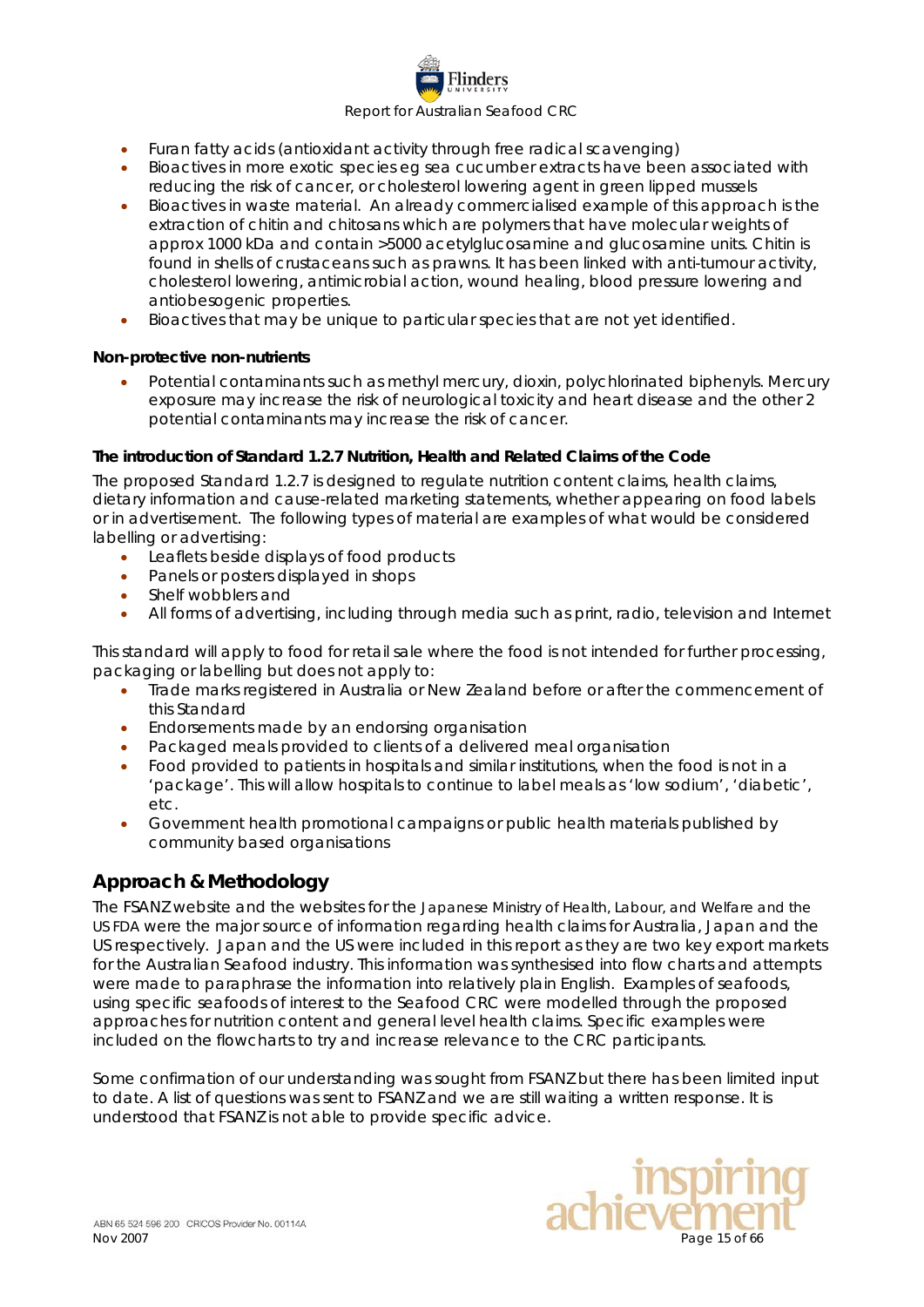

Given the time constraints, and with agreement with the Seafood CRC, review of the potential mechanisms of some of the observed health effects of fish and omega-3 fatty acids was limited and restricted to a somewhat high level.

It is proposed that there be ongoing consultation with Seafood CRC participants to identify their priorities and interests in this overall area. This can occur through making arrangements with the CEO of Australian Seafood CRC and through the proposed workshop December 12th, Sydney.

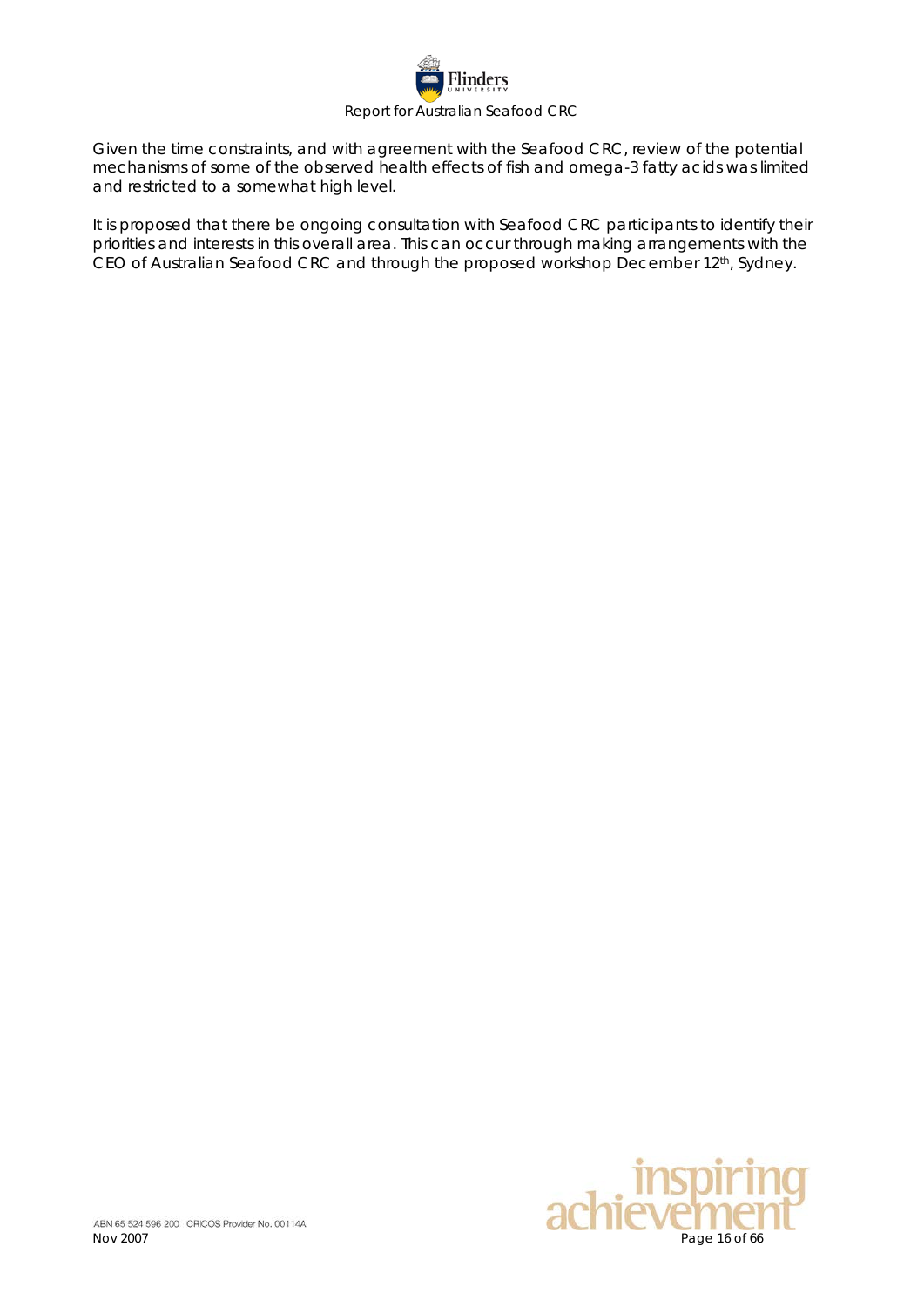

Vit E (mg)

| Table 1: Nutrients in Selected Seafoods and Other Comparable Foods in 100g of food (based on NUTTAB 2006 data that are publicly available) |                |                |                    |                   |             |             |              |                          |                 |                        |              |                        |           |
|--------------------------------------------------------------------------------------------------------------------------------------------|----------------|----------------|--------------------|-------------------|-------------|-------------|--------------|--------------------------|-----------------|------------------------|--------------|------------------------|-----------|
| Food (per 100g)                                                                                                                            | Energy<br>(kJ) | Protein<br>(g) | Total<br>Fat $(g)$ | <b>SFA</b><br>(q) | EPA<br>(mg) | DHA<br>(mg) | ALA<br>(g)   | Chol-<br>esterol<br>(mg) | Iodine<br>(mcq) | Sele-<br>nium<br>(mcg) | Zinc<br>(mq) | Retinol<br>Ea<br>(mcg) | Vit<br>(m |
| Fish                                                                                                                                       |                |                |                    |                   |             |             |              |                          |                 |                        |              |                        |           |
| Tuna, yellowfin, fresh raw                                                                                                                 | 435            | 23.4           | 1.0                | 0.2               | 39          | 190         | 0.01         |                          | n/a             | 37.0                   | 0.5          | 18                     | 0.5       |
| Tuna, canned in brine, drained                                                                                                             | 497            | 23.8           | 2.5                | 0.8               | 70          | 475         | 0.00         |                          | 10.9            | 78.6                   | 1.0          | 19                     | n/i       |
| Salmon Atlantic Eillot raw                                                                                                                 | 015            | 207            | 122                | っっ                | <b>EUE</b>  | 012         | $\bigcap$ 11 |                          | n/a             | າາ ∩                   | <b>Ω</b>     | 10                     | n/        |

| Tuna, canned in brine, drained                | 497  | 23.8 | 2.5  | 0.8 | 70             | 475         | 0.00 | 51       | 10.9  | 78.6 | 1.0  | 19             | n/a |
|-----------------------------------------------|------|------|------|-----|----------------|-------------|------|----------|-------|------|------|----------------|-----|
| Salmon, Atlantic, Fillet, raw                 | 845  | 20.7 | 13.3 | 3.7 | 505            | 812         | 0.11 | 65       | n/a   | 22.0 | 0.3  | 19             | n/a |
| Salmon, Atlantic, steamed or poached          | 994  | 24.4 | 15.7 | 4.4 | 595            | 955         | 0.13 | 77       | n/a   | 25.9 | 0.4  | 19             | n/a |
| Prawn, King, Raw or Green                     | 371  | 20.5 | 0.6  | 0.2 | 66             | 46          | 0.00 | 149      | 29.9  | 52.9 | 1.5  |                | 2.3 |
| Oyster                                        | 303  | 12.0 | 2.4  | 0.8 | 264            | 256         | 0.05 | 80       | 162.0 | 69.4 | 47.9 | 24             | 0.9 |
| Whiting, King George, Raw, Flesh only         | 372  | 20.3 | 0.7  | 0.2 | 46             | 46          | 0.00 | 98       | 9.7   | 53.5 | 0.8  | $\Omega$       | 0.5 |
| Barramundi, Aquacultured, Fillet, Raw         | 385  | 19.4 | 1.5  | 0.4 | 55             | 107         | 0.01 | n/a      | n/a   | 32.5 | 0.3  | n/a            | n/a |
| Lobster, Purchased Steamed or Boiled          | 407  | 22.0 | 0.9  | 0.2 | 105            | 62          | 0.00 | 116      | 67.0  | 25.0 | 3.4  | 4              | 0.4 |
| Beef                                          |      |      |      |     |                |             |      |          |       |      |      |                |     |
| Beef, Fillet, Raw, Lean                       | 608  | 22.0 | 6.3  | 2.4 | 36             | 8           | 0.06 | 58       | 0.3   | 10.0 | 3.7  | $\overline{2}$ | 0.9 |
| Beef, Sirloin Steak, Grilled, Lean            | 676  | 30.4 | 4.3  | 1.5 | 25             |             | 0.03 | 70       | n/a   | 10.0 | 7.7  | $\overline{2}$ | 0.7 |
| Beef, Topside Roast, Raw, Untrimmed           | 681  | 21.3 | 8.6  | 3.5 | 36             | 10          | 0.05 | 37       | 0.3   | 10.0 | 2.8  | 6              | 0.0 |
| Pork                                          |      |      |      |     |                |             |      |          |       |      |      |                |     |
| Pork, Foreguarter Chop, Raw, Separable Lean   | 476  | 19.5 | 3.9  | 1.4 | $\mathbf 0$    | 14          | 0.02 | 62       | n/a   | 12.0 | 3.0  | $\mathbf{0}$   | 0.0 |
| Pork, Minced, Raw                             | 672  | 19.1 | 9.4  | 3.6 | $\mathbf 0$    | 26          | 0.09 | 60       | 1.1   | 20.0 | 2.1  | $\Omega$       | 0.2 |
| Ham Steak, Grilled                            | 680  | 19.4 | 7.8  | 2.9 | $\overline{7}$ | 14          | 0.06 | 47       | n/a   | n/a  | 2.5  | 14             | n/a |
| Poultry                                       |      |      |      |     |                |             |      |          |       |      |      |                |     |
| Chicken, Breast, Lean, Baked                  | 637  | 29.0 | 3.9  | 1.2 | 0              |             | 0.03 | 84       | 0.0   | 26.1 | 0.8  |                | 0.2 |
| Turkey Hindquarter, Baked, Lean, Fat and Skin | 911  | 25.6 | 12.9 | 4.4 | $\mathbf 0$    | $\mathbf 0$ | 0.14 | 90       | n/a   | 18.4 | 4.0  | 36             | 0.2 |
| Duck, Raw, Lean                               | 506  | 17.8 | 5.5  | 1.7 | $\Omega$       | 5           | 0.03 | 110      | n/a   | 25.0 | 2.0  | 18             | 0.4 |
| Other                                         |      |      |      |     |                |             |      |          |       |      |      |                |     |
| Egg, Chicken, Whole, Hard-Boiled              | 587  | 13.0 | 9.7  | 3.0 | 0              | 65          | 0.02 | 384      | 21.6  | 27.1 | 1.1  | 132            | 2.5 |
| Walnut, Baking or Eating Styles, Unroasted    | 2904 | 14.4 | 69.2 | 4.4 | $\Omega$       | $\mathbf 0$ | 6.28 | $\Omega$ | n/a   | 2.0  | 2.5  |                | 2.6 |

<span id="page-16-0"></span>n/a = data not available



ABN 65 524 596 200 CRICOS Provider No. 00114A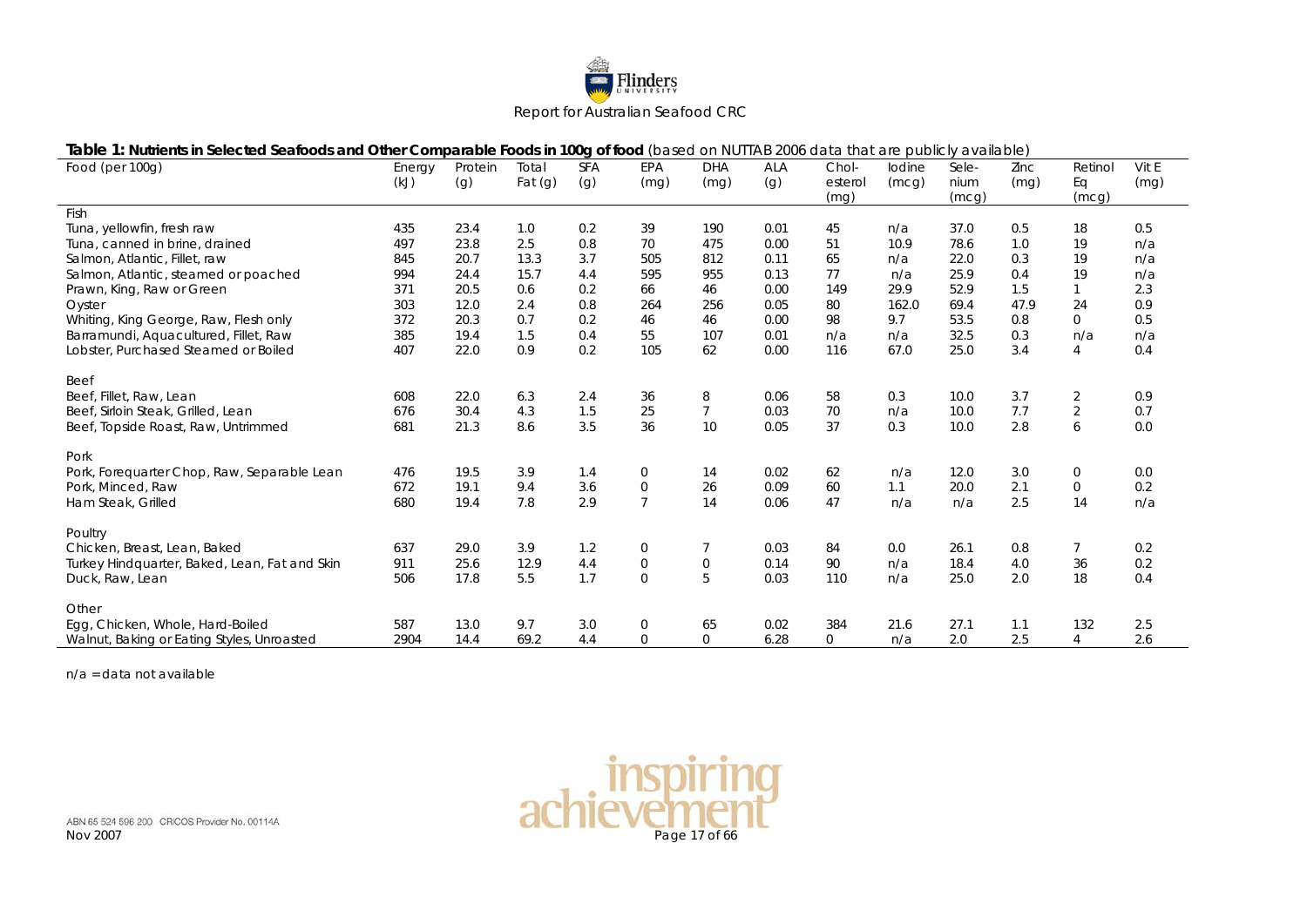

# <span id="page-17-0"></span>**Nutrition and Health Claims**

# <span id="page-17-1"></span>*Overview of current Australian situation with respect to nutrition content, general level health claims and high level health claims*

#### <span id="page-17-2"></span>**Current situation**

Food Standards Australia and New Zealand (FSANZ) is the agency responsible for the development and maintenance of the joint **Australia New Zealand Food Standards Code** (the Code) which covers all foods produced and imported into Australia and New Zealand.

Claims made on or about foods could potentially refer to the nutrient content of foods or to claims that foods can have a health benefit, either of a general nature or refer to specific diseases.

**Some nutrition content claims are currently permitted** and are regulated by the *Code* and the voluntary **Code of Practice on Nutrient Claims in food labels and in advertisements** administered by the Australian Food and Grocery Council (e.g. 'This food is low in salt'). **Currently in Australia, health claims are prohibited** by Standard 1.1A.2 of the *Code*, with the **exception of the link between increased maternal folate consumption and a reduced risk of foetal neural tube defects.** 

In addition, all information on food labels must comply with the *Trade Practices Act 1974* and must not be misleading or deceptive.

<span id="page-17-3"></span>A summary of the key Code documents, current and proposed are listed in Appendix 1.

#### **Changes are proposed**

Changes in relation to the use of nutrition and health claims are expected if the proposed new Standard 1.2.7 Nutrition, Health and Related Claims of the *Australia New Zealand Food Standards Code* is approved. Below is a summary of the background and some aspects of the proposed Standard based on information from the Draft Assessment Report and the Preliminary Final Assessment Report P293 Nutrition, Health and Related Claims published by FSANZ (available at [www.foodstandards.gov.au\)](http://www.foodstandards.gov.au/). This summary reflects the current understanding of the Standard but not of its final version as the Standard is yet to be finalised and approved and may be subjected to further amendments.

In December 2003, the Australia New Zealand Food Regulation Ministerial Council (Ministerial Council) agreed to a new Policy Guideline for the regulation of Nutrition, Health and Related Claims. FSANZ initiated the process of developing a new standard under the guidance of this policy and published the first of the three consultation documents, the Initial Assessment Report, in August 2004. After three rounds of consultations (following the release of the Initial Assessment Report, the Draft Assessment Report and the Preliminary Final Assessment Report in 2004, 2005 and 2007 respectively), a Final Assessment Report will be presented to the FSANZ Board for approval in December 2007. If this Final Assessment Report is accepted by the FSANZ Board and the Ministerial Council with no further review needed, it is anticipated that the new Standard 1.2.7 will be gazetted in mid-2008 and automatically become law in Australia and New Zealand. The new Standard will be enforced by state and territory government agencies and by the Australian Quarantine and Inspection Service (AQIS) for imported foods. There will be a 24 month transition period for standard implementation and for stock in trade.

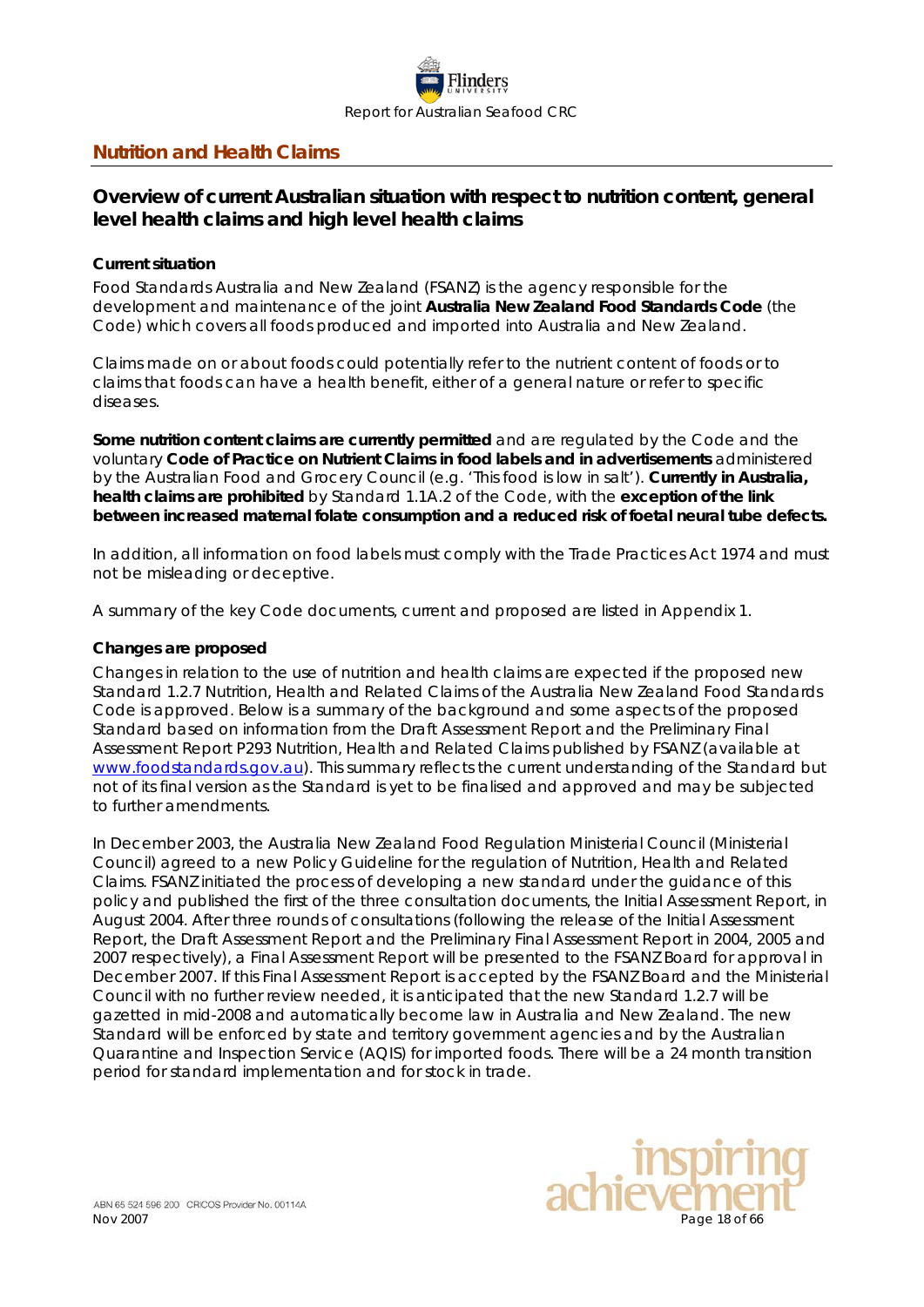# linders Report for Australian Seafood CRC

Under the proposed new Standard, a wider range of claims about foods and their nutritional or health benefits will be permitted provided these claims can be **scientifically substantiated**. This new regulation will assist consumers in making informed food choices and achieving better health outcomes and at the same time protect consumers from misleading or deceptive claims. It will also provide new marketing opportunities for industry and justify the cost of developing new food products.

There will be three categories of claims:

- nutrition content claims,
- general level health claims and
- high level health claims.

### <span id="page-18-0"></span>**Some foods will be ineligible to make any claims**

Certain categories of foods (ineligible foods) are prohibited from making nutrition content claims or health claims.

These include

- food that contains more than 1.15% alcohol by volume,
- infant formula and
- kava.

(Note that for foods containing more than 1.15% of alcohol, nutrient content claims can be made regarding total alcohol, energy and carbohydrate contents)

### <span id="page-18-1"></span>*Nutrition content claims*

**Proposed nutrition content claims are statements regarding the amount (could be the presence or absence) of a nutrient, energy or a biologically active substance in a food.** 

- Foods must satisfy **qualifying criteria**, where the nutrient referred to in the claim must be at a defined level as set out in the Standard.
- Other content claims other than those specified in the Standard can be made providing that they are not misleading
- Manufacturers or producers must have proof that the nutrient contained in food is the amount upon which the claim is made.
- Examples: *'this food is high in calcium'* or *'this food is low in fat'* or *'reduced fat'.*

# <span id="page-18-2"></span>*Proposed general level health claims*

**Proposed general level health claims are statements describing a relationship between the consumption of a food or constituent and a general health effect; and the claim does not directly or indirectly refer to a serious disease or a biomarker of a serious disease.** 

Manufacturers or producers can base the general level health claim on the pre-approved nutrient function statements prepared by FSANZ, otherwise must hold scientific evidence to substantiate any other general level health claims, reaching a 'probable' level of evidence.

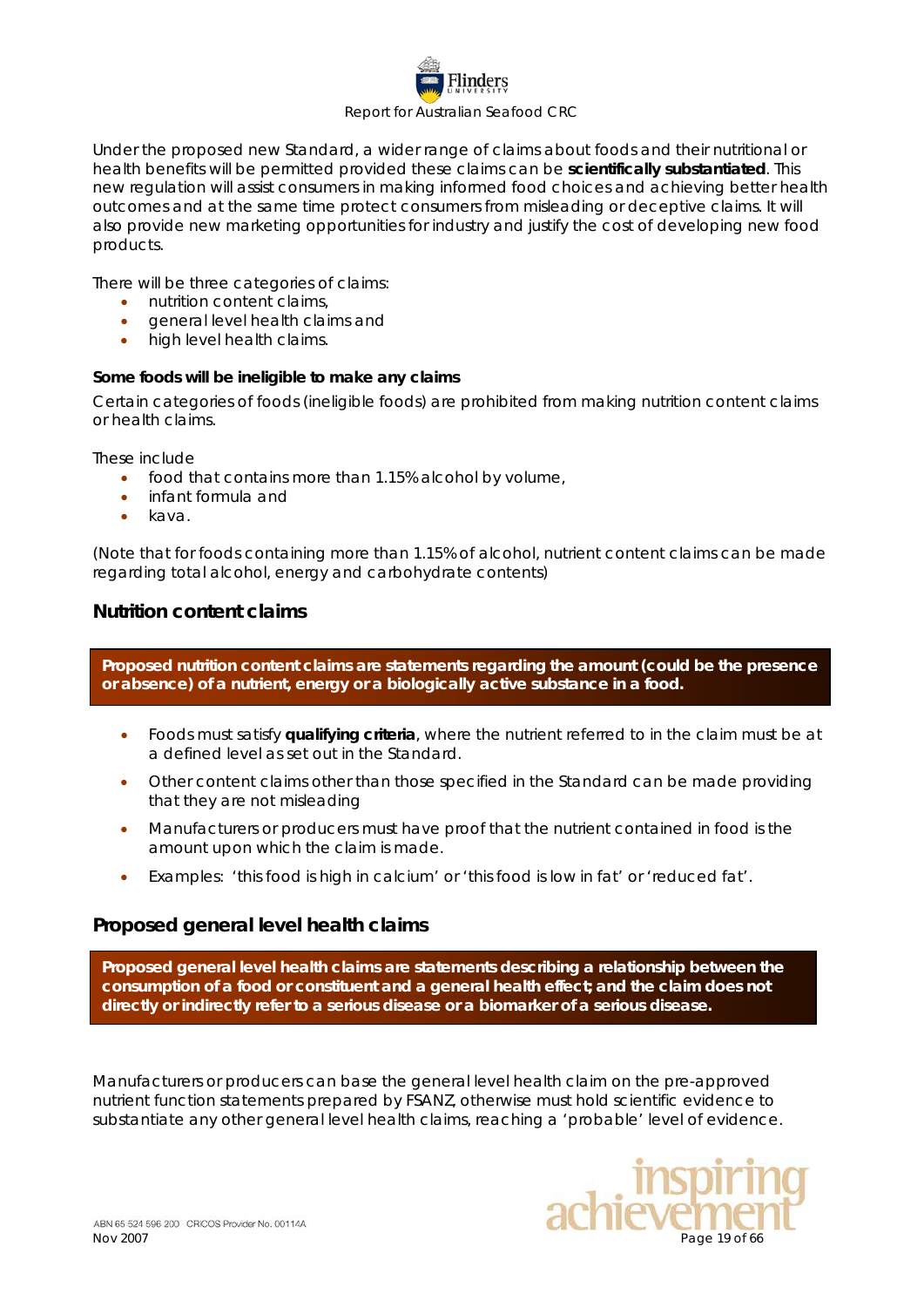

Foods must meet the qualifying criteria of the corresponding nutrition content claims

- For risk decreasing nutrients e.g. omega-3 fatty acid, the food has to be at least considered as a source of the nutrient
- For risk increasing nutrients e.g. saturated fatty acids, the food has to fit the criteria of being 'low' in that nutrient
- For other biologically active substance, the food must contain, per serving, at least 10% of the amount of the biologically active substance deemed to exert the health benefit. [Biological active substance is defined as a substance, other than a nutrient, with which health effects are associated e.g. Co-enzymes, phytoestrogens]
- Pass disqualifying scoring criteria based on the food's **nutrient profile** to prevent inappropriate foods from carrying health claims, except when the claim is made in relation to infant foods, gluten, lactose, a vitamin or mineral. A summary of the nutrient profiling scoring system is provided in Appendix 2.
- Comply to wording conditions which include stating the property of the food and its health effect, that the consumption of food and its health effect needs to be considered in the context of a varied and healthy diet, and if appropriate, the population group to which the associated health effect relates
- Examples:

*'calcium is good for strong bones and teeth, when consumed as part of a healthy diet containing a variety of foods, this food is high in calcium'* or '*yoghurt high in X and Y may reduce your risk or stomach upset, when consumed as part of a healthy diet with a variety of foods'*

### <span id="page-19-0"></span>*High level health claims*

**Proposed high level health claims are statements describing a relationship between the consumption of a food or constituent and a particular health effect; and the claim directly or indirectly refers to a serious disease or a biomarker of a serious disease.** 

A food can make a high level health claim only when the claim is listed in the Standard and the food can meet all the applicable specified criteria and conditions. FSANZ has pre-approval a list of high level health claim for inclusion in the Standard 1.2.7 which may be used as basis of the claim. Other proposed high level health claims not already listed will need to be scientifically substantiated reaching a level of 'convincing' evidence (see section below), pre-approved by FSANZ on a case-by-case basis, before incorporation into the Standard. As with general level health claims, any food carrying a high level health claim has to meet

- Qualifying criteria based on the amount of claimed nutrient source in the food. The required amount necessary to be provided per serving of food will ultimately be determined by FSANZ and included in the published Tables to the Standard
- Pass disqualifying scoring criteria based on the food's nutrient profile and
- Comply with wording conditions
- Examples:

*'This food is high in calcium. Diets high in calcium from a variety of foods may increase bone mineral density, which has particular importance for women' and 'This food is low in sodium. A healthy varied diet including foods low in sodium may assist in reducing blood pressure'*

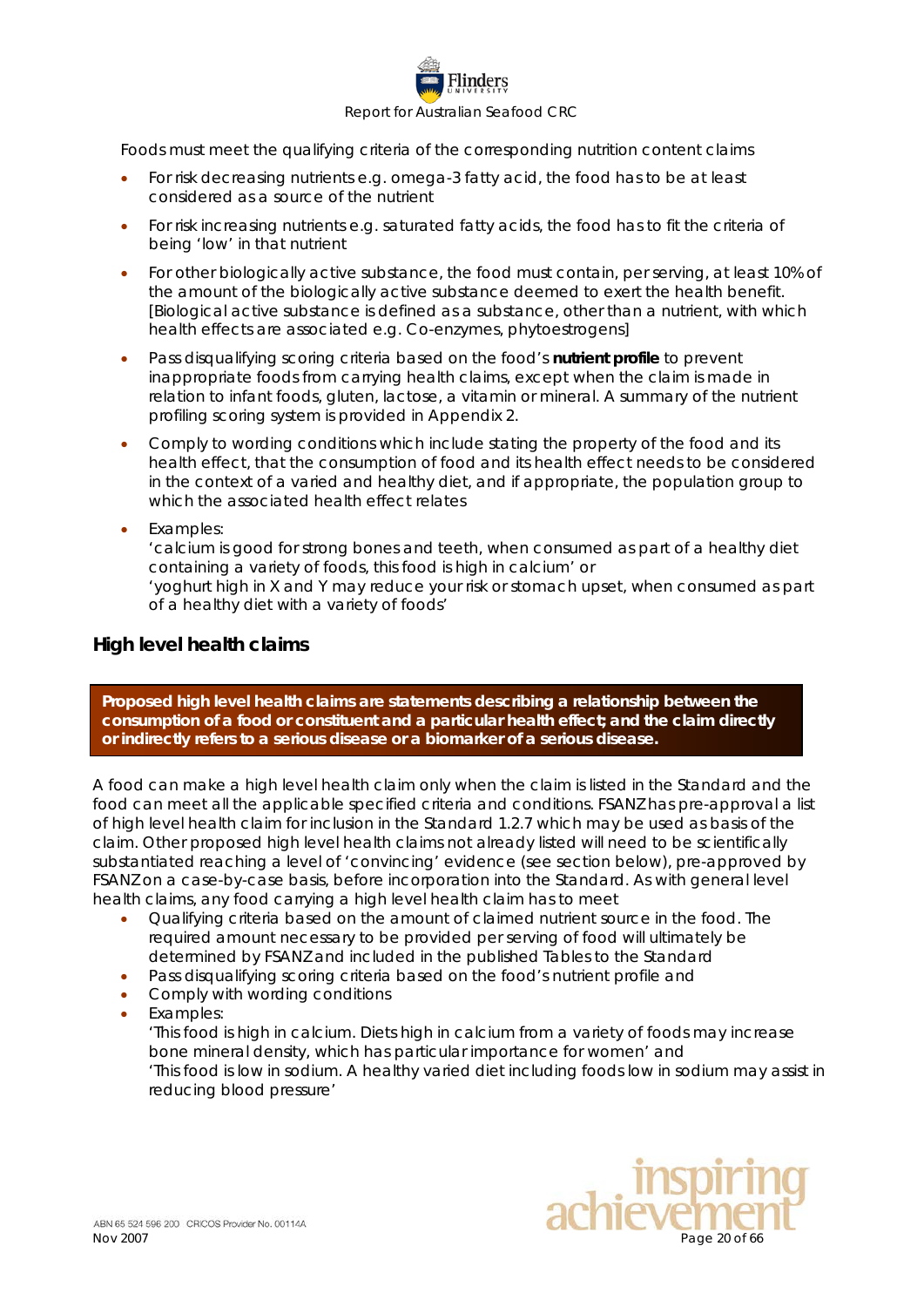

# <span id="page-20-0"></span>*Claims in relation to vitamins and minerals*

The proposed criteria and conditions for nutrition content claims in relation to vitamins and minerals are currently being treated a little differently to other nutrients or food components.

Vitamin and mineral nutrition content claims will generally remain the same as listed in Standard 1.3.2 of the Code (but will eventually be moved to Standard 1.2.7 when enacted) until FSANZ review the Standard with consideration to the recently revised Nutrients Reference Values (NRVs) at a later stage. Foods must be classified as claimable foods to be able to make a claim around vitamins and minerals.

The only change that will be implemented for now is that the claim will be based on a per serving of food rather than the current reference quantity.

#### <span id="page-20-1"></span>**Claimable food**

Fish, together with fruit, vegetables, grains, legumes, meat, milk, eggs, nuts and seeds are considered as primary foods, and are eligible to be classified as claimable foods in the Code. Most fish/seafood products would fall into the category of a claimable food.

Claimable food by definition means a food which consists of at least 90% by weight of (a) primary foods or foods listed in Standard 1.3.2 or (b) a mixture of primary foods and/or water and/or foods listed in Standard 1.3.2 excluding butter, cream and cream products, edible oils, edible oil spreads and margarine.

# <span id="page-20-2"></span>*Substantiating Nutrition, Health and Related Claims on Foods*

<span id="page-20-3"></span>The level of substantiation requested by FSANZ varies according to the level of proposed claim.

#### **High level health claims**

There will be **eight pre-approved diet-disease relationships** where FSANZ has judged that there is sufficient scientific evidence to support these associations between foods/nutrients and disease. Therefore a high level health claim may be made without further substantiation (See Appendix 3), provided foods wanting to make these claims meet certain criteria (see Table 2). Of these current pre-approved diet-disease links/claims, the proposed claims about **low intakes of saturated fat and reduced LDL cholesterol** are likely to be most relevant to seafood products.

The substantiation process of a diet-disease relationship for a proposed high level health claim can be undertaken in one of two ways.

- The substantiation can be based on a comprehensive and rigorous review and involve identifying, categorising, assessing and interpreting all available evidence; and evaluating the totality of the evidence across all the studies.
- Alternatively, substantiation can be based on an authoritative review. In this case, several pivotal studies cited in the review and any other evidence that emerge after the publication of the review will need to be critically appraised so as to confirm the conclusion.

In either case, it is likely that a **'convincing'** level of evidence has to be reached before a high level health claim can be supported.

Pre-market approval by FSANZ of a high level health claim will be required.

Appendix 4 summarises the 2 substantiation approaches for high level health claims and Appendix 5 provides definitions for the different levels of evidence.

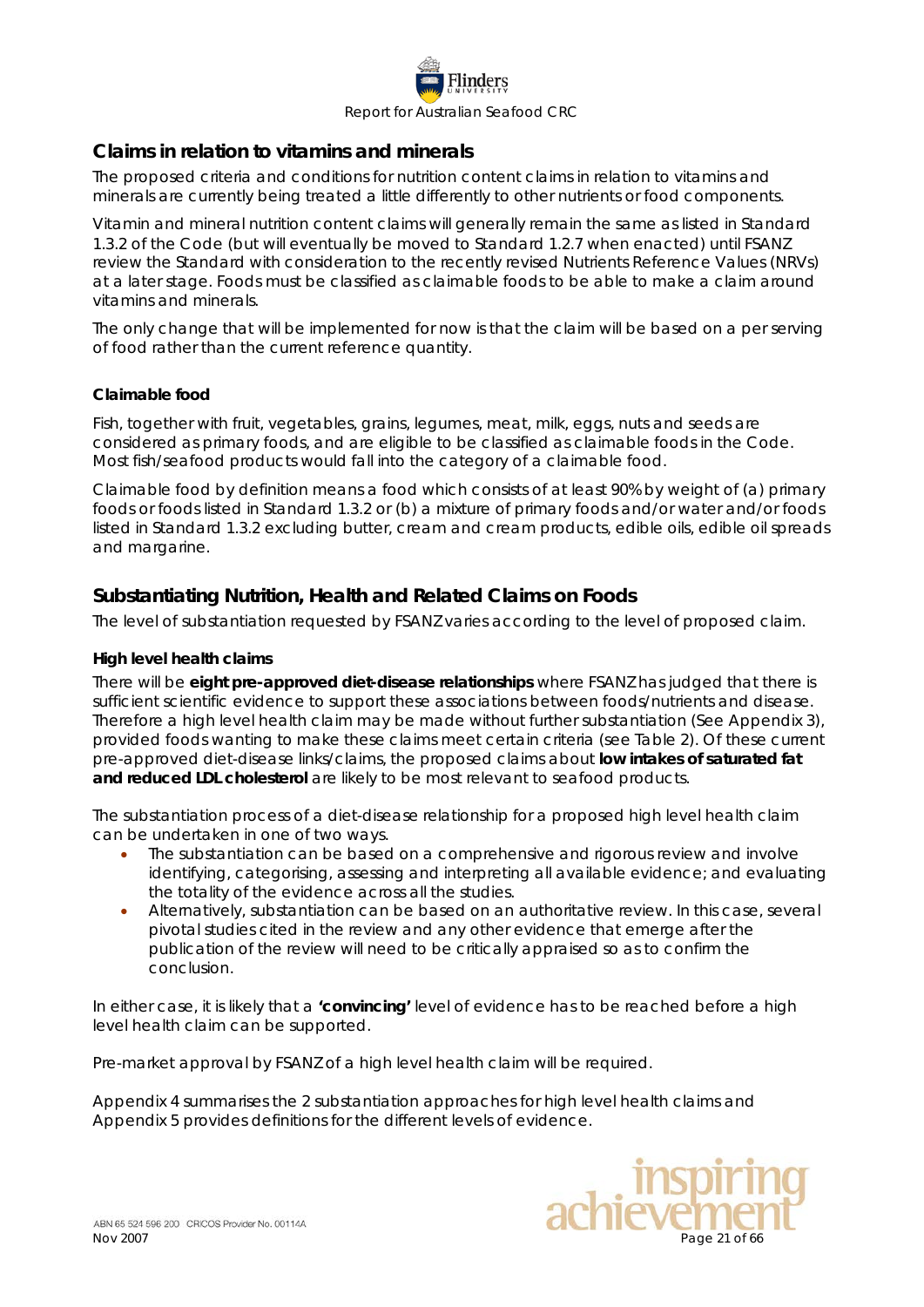

#### <span id="page-21-0"></span>**General level health claims**

There will be a **pre-approved list of nutrient function statements** which can form the basis for general level health claim without further substantiation (see Appendix 6).

The substantiation of a general level health claim can also be based on authoritative, generallyaccepted information sources, (e.g. national diet policy such as the Australia and New Zealand Dietary Guidelines) or follow a similar process required for substantiating high level health claim (see Appendix 4). In any case, it is likely that a **'probable'** level of evidence has to be reached before a general level health claim can be supported.

Pre-market approval of general level health claim will not be required but manufacturers must hold and produce the relevant evidence when requested by authorities.

#### <span id="page-21-1"></span>**Nutrition content claim**

The only substantiation required is to be able to demonstrate the level of the nutrient that is the subject of a claim.

The preferred method of determining nutrient level is by laboratory analysis.

Food composition tables and other tools such as Nutrition Panel Calculator should only be used with caution. Manufacturers must hold and produce the relevant evidence when requested by authorities.

### <span id="page-21-2"></span>*Summary: Australia*

[Table 2](#page-21-4) summarises the key factors to be considered for a nutrition content, a general level health and a high level health claim.

<span id="page-21-4"></span><span id="page-21-3"></span>**Table 2** Requirements for making proposed nutrition content claim, general level and high level health claims

| Category         | Is not an<br>ineligible<br>food <sup>1</sup> | Met qualifying<br>$c$ riteria <sup>2</sup> for<br>nutrition<br>content claim | Nutrition content<br>substantiated <sup>3</sup> | Met nutrient<br>profile<br>scoring<br>criteria <sup>4</sup> | Health effect<br>substantiated | Pre-market<br>approval by<br><b>FSANZ</b> |
|------------------|----------------------------------------------|------------------------------------------------------------------------------|-------------------------------------------------|-------------------------------------------------------------|--------------------------------|-------------------------------------------|
| <b>Nutrition</b> |                                              |                                                                              |                                                 |                                                             |                                |                                           |
| content          |                                              |                                                                              |                                                 |                                                             |                                |                                           |
| claim            |                                              |                                                                              |                                                 |                                                             |                                |                                           |
| General level    |                                              |                                                                              |                                                 |                                                             |                                |                                           |
| health claim     |                                              |                                                                              |                                                 |                                                             |                                |                                           |
| High level       |                                              |                                                                              |                                                 |                                                             |                                |                                           |
| health claim     |                                              |                                                                              |                                                 |                                                             |                                |                                           |

<span id="page-21-5"></span> <sup>1</sup> An ineligible food is food that contains more than 1.15% alcohol by volume, an infant formula product or kava, (Note that for foods containing more than 1.15% of alcohol, nutrient content claims can be made regarding total alcohol, energy and carbohydrate contents)

<span id="page-21-9"></span><sup>5</sup> Scientific evidence rated as 'probable' is generally required to support a general level health claim; Scientific evidence rated as 'convincing' is generally required to support a high level health claim



<span id="page-21-7"></span><span id="page-21-6"></span><sup>&</sup>lt;sup>2</sup> Table to Clause 11 of Standard 1.2.7 provides conditions for specific nutrition content claims that may be made <sup>3</sup> The level of the component in food needs to be demonstrated, preferably by laboratory analysis or by using food composition tables or tools such as the Nutrition Panel Calculator

<span id="page-21-8"></span><sup>4</sup> 'Baseline' points allocated for increasing amount of energy, saturated fat, sodium and total sugars are offset by 'modifying' points allocated for increasing percentage of the product that is fruit/vegetables/nuts/pulses and the amount of fibre and protein. Under the current proposal, this criteria do not have to be met if a general level health claim is made in relation to a vitamin or a mineral, gluten, lactose or infant foods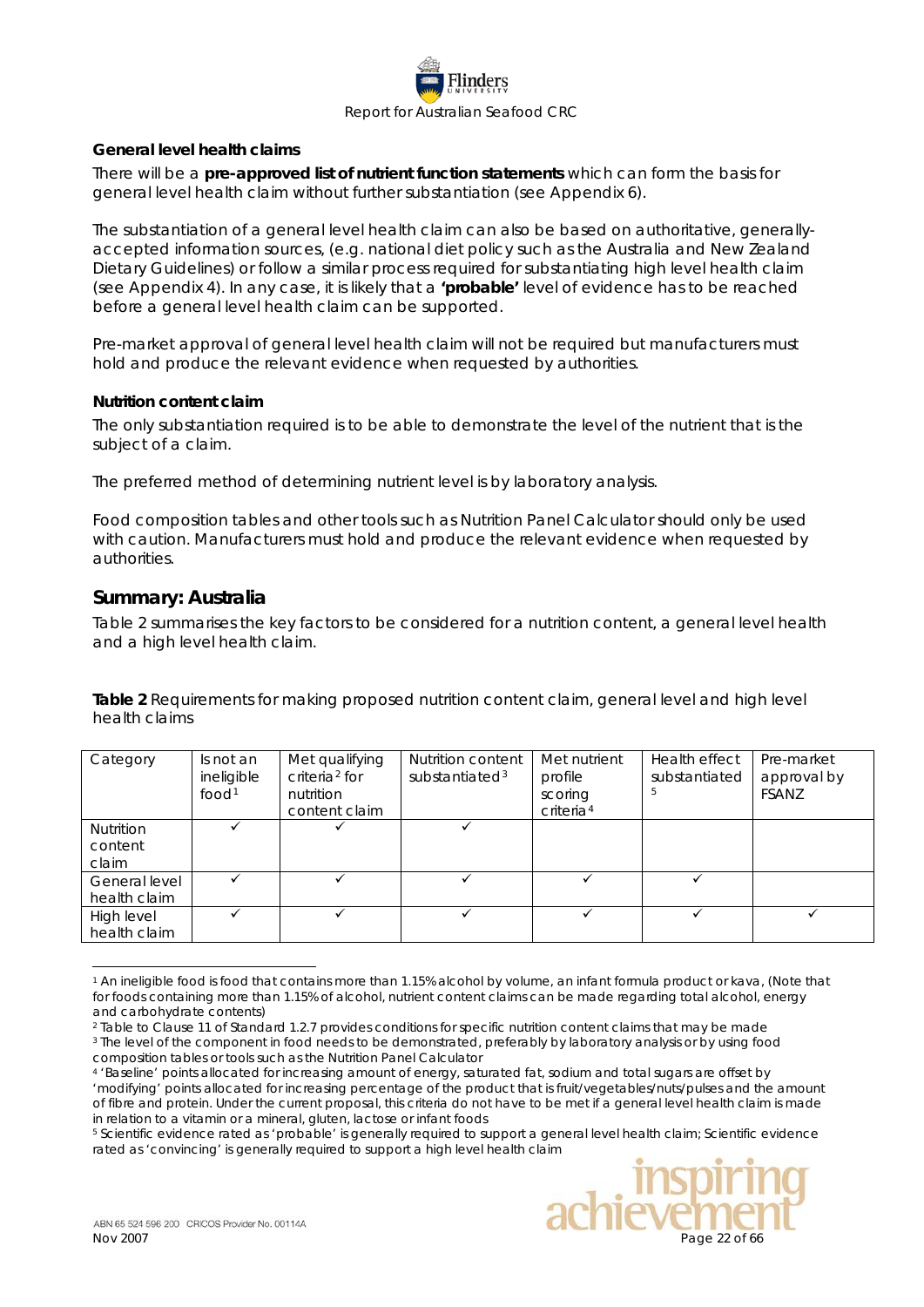

# <span id="page-22-0"></span>*Key export markets: Japan and US*

There are various approaches in the regulation of health claims in different countries of the world. Some countries have no regulations specific to health claims. Some countries will allow nutrient function claims but will not allow any claims made in reference to a disease while some will allow both.

Health Claims are permitted in both Japan and the US and therefore provides opportunities for promoting the health benefits of seafoods to these countries. Details of the regulatory systems are listed in Appendix 6.

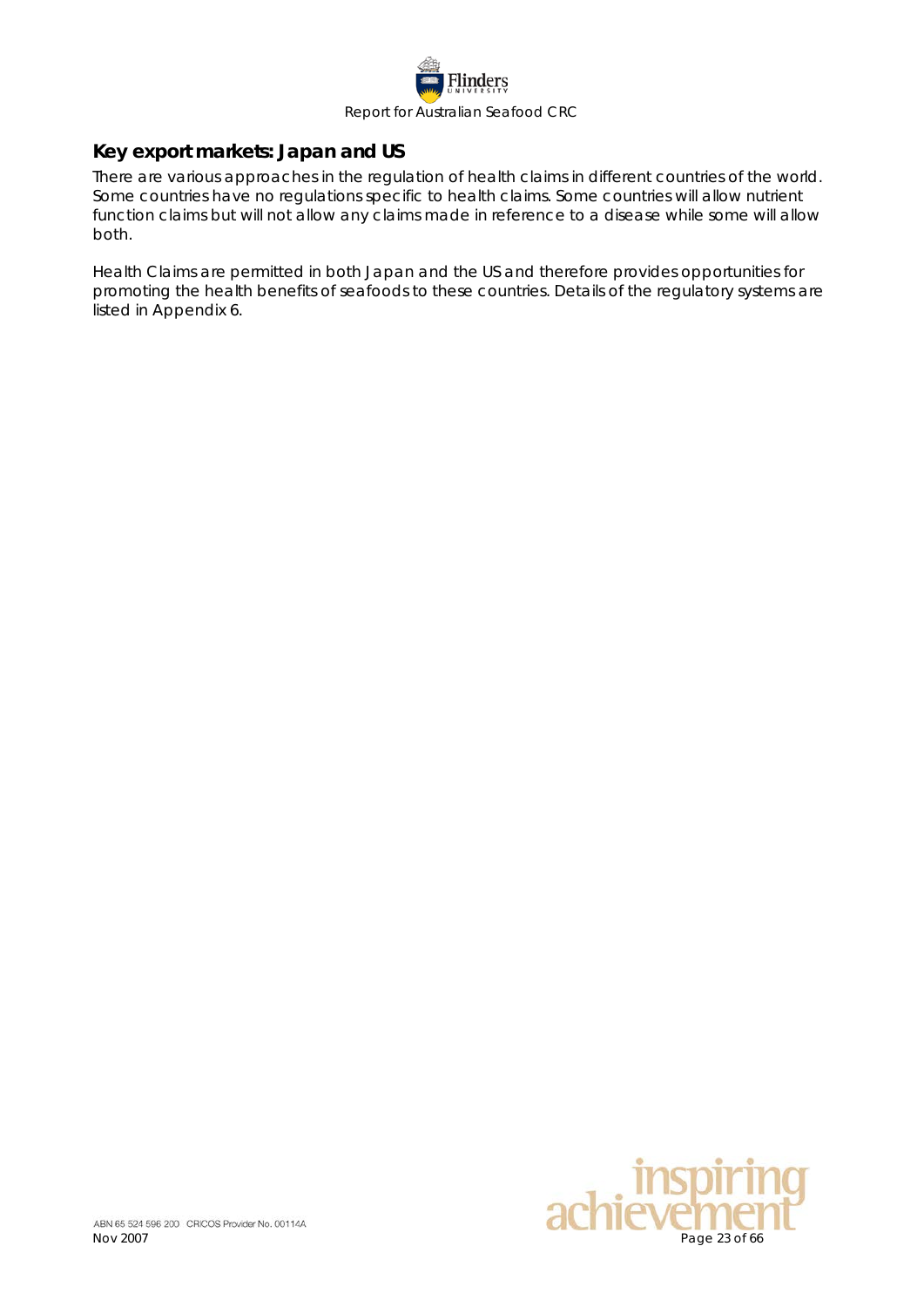

# <span id="page-23-0"></span>*What does this mean for Australian seafood?*

Using the most recent Australian reference nutrient composition database prepared by FSANZ, NUTTAB2006, we have prepared a summary table of the nutrient composition of Australian seafoods, focusing on some key nutrients (such as protein, long chain omega-3 fatty acids, saturated fat, selenium and iodine). NUTTAB2006 is based mainly on available analytical data for Australian foods.

Table 3 below lists the nutrient composition of some Australian seafoods.

**Seafood in general is a good source of protein with low saturated fat content. It is high in long chain omega-3 fatty acids (Eicosapentaenoic acid, EPA and Docosahexaenoic acid, DHA) and some micronutrients in particular selenium and iodine.** 

This table highlights that there appear to be analytical data lacking for some seafoods.

### <span id="page-23-1"></span>**Definition of fish in the Code**

In the Code, the term 'fish' encompasses what is generally referred to as 'seafood' and is defined as any of the cold-blooded aquatic vertebrates and aquatic invertebrates, including shellfish, but does not include amphibians and reptiles.

### <span id="page-23-2"></span>**Some claims appear likely**

Some nutrition content claims, general level and high level health claims may be able to be made based on the current information available. However, the final version of the Code is not yet available and this statement and the following proposed claims would need to be checked once the final version is made available.

The following sections on omega-3 fatty acids, selenium, iodine, protein and vitamin E review what claims could potentially be made for seafood using pre-approved nutrient function statement for general level health claim and pre-approved high level health claims. However, there may be opportunities for additional

- (1) nutrient function claims/general level health claims e.g. protein and satiety for weight loss or maintenance; omega-3 and mental health; iodine and mental development
- (2) high level health claims (if sufficient convincing evidence available). The concurrent review being undertaken will help to inform this potential opportunities, e.g. omega-3 and inflammatory disease such as arthritis

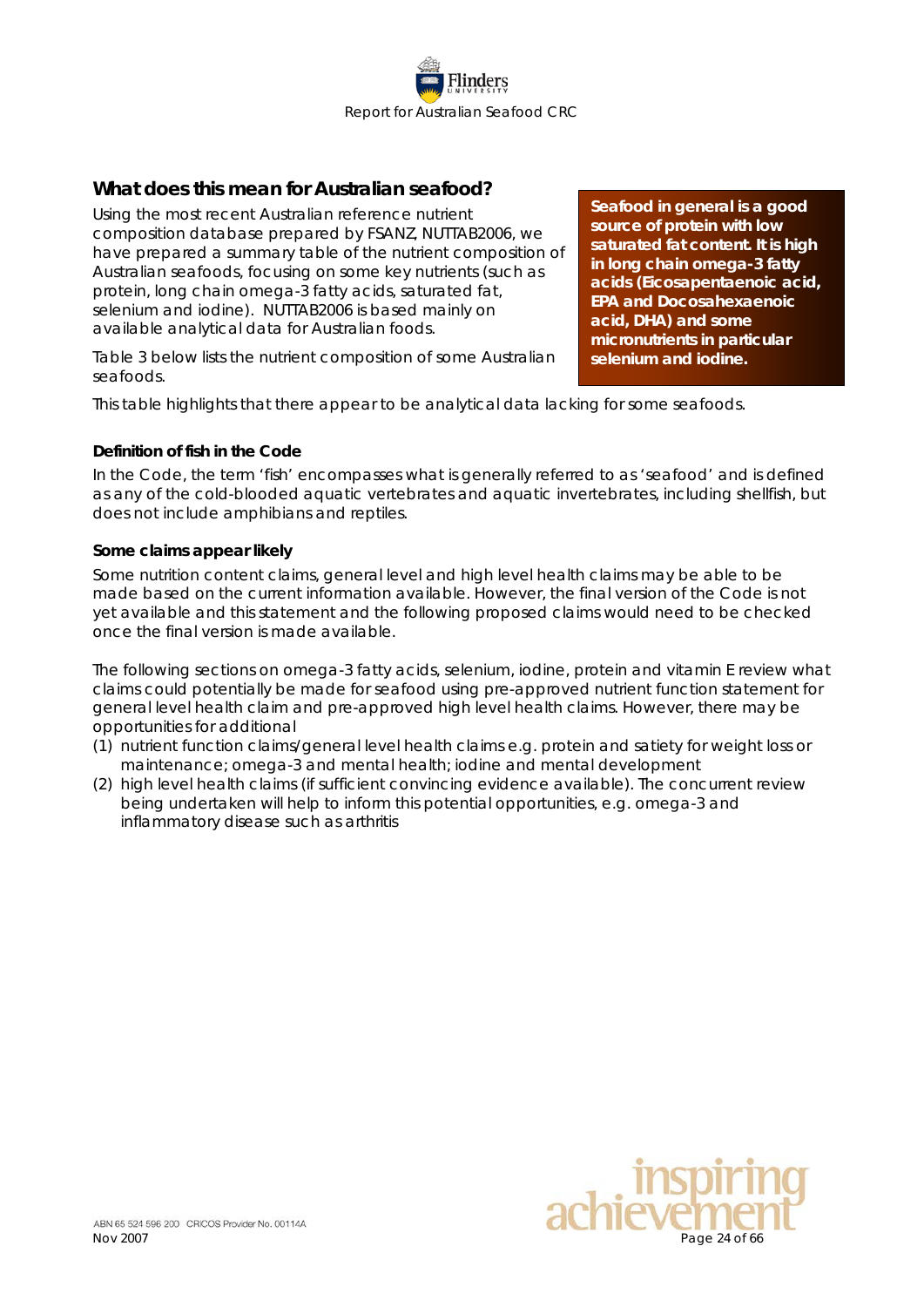

#### **Table 3: Protein, Long chain omega-3 fatty acids (LC n-3), Selenium (Se) and Iodinecontents in some common seafoods** *(based on NUTTAB2006)*

|                                                     | Serve size<br>$(g)^*$ | Protein/<br>100 <sub>q</sub> | Protein/<br>serve | $LCn-3$<br>mg/100g | $LCn-3$<br>mg/serve | Se<br>mcq/100q | Se mcg/<br>serve | lodine<br>mcg/100g | lodine<br>mcg/serve |
|-----------------------------------------------------|-----------------------|------------------------------|-------------------|--------------------|---------------------|----------------|------------------|--------------------|---------------------|
| Prawn king (large size), purchased cooked           | 160                   | 23.7                         | 37.9              | 149                | 238                 | 46.8           | 74.9             | 25.1               | 40.2                |
| Prawn, garlic, king, home prepared                  | 188                   | 20.4                         | 38.4              | 110                | 207                 | n/a            | n/a              | n/a                | n/a                 |
| Prawn king (large size), raw                        | 190                   | 20.5                         | 39.0              | 112                | 213                 | 52.9           | 100.5            | 29.9               | 56.8                |
| Tuna, yellowfin, fresh, raw                         | 158                   | 23.4                         | 37.0              | 229                | 362                 | 37.0           | 58.5             | n/a                | n/a                 |
| Tuna, canned in brine, drained                      | 61                    | 23.8                         | 14.5              | 545                | 332                 | 78.6           | 47.9             | 10.9               | 6.6                 |
| Tuna, Canned in Vegetable Oil, drained              | 61                    | 23.6                         | 14.4              | 351                | 214                 | 96.6           | 58.9             | 10.4               | 6.3                 |
| Atlantic Salmon Fillet, raw                         | 158                   | 20.7                         | 32.7              | 1317               | 2081                | 22.0           | 34.8             | n/a                | n/a                 |
| Atlantic Salmon, steamed or poached                 | 109                   | 24.4                         | 26.6              | 1550               | 1690                | 25.9           | 28.2             | n/a                | n/a                 |
| Australian Salmon, Canned in Brine, drained         | 61                    | 20.5                         | 12.5              | 2303               | 1405                | n/a            | n/a              | n/a                | n/a                 |
| Red Salmon, Canned in Water, No Added Salt, drained | 61                    | 21.9                         | 13.4              | 2031               | 1239                | n/a            | n/a              | n/a                | n/a                 |
| Oyster, raw                                         | 85                    | 12.0                         | 10.2              | 520                | 442                 | 69.4           | 59.0             | 162.0              | 137.7               |
| Oyster, smoked, canned in oil, drained              | 61                    | 17.4                         | 10.6              | 1368               | 834                 | n/a            | n/a              | n/a                | n/a                 |
| Whiting, King George, raw                           | 158                   | 20.3                         | 32.1              | 92                 | 145                 | 53.5           | 84.5             | 9.7                | 15.3                |
| Whiting, King George, Fried in Peanut Oil           | 114                   | 23.0                         | 26.2              | 140                | 160                 | n/a            | n/a              | n/a                | n/a                 |
| Scallop, boiled in unsalted water                   | 54                    | 22.2                         | 12.0              | 498                | 269                 | 25.0           | 13.5             | n/a                | n/a                 |
| Lobster, purchased, steamed or boiled               | 54                    | 22.0                         | 11.9              | 167                | 90                  | 25.0           | 13.5             | 67.0               | 36.2                |
| Calamari or squid, poached                          | 54                    | 20.9                         | 11.3              | 486                | 262                 | n/a            | n/a              | n/a                | n/a                 |
| Barramundi aquacultural fillet, steamed or poached  | 114                   | 22.8                         | 26.0              | 190                | 217                 | 38.2           | 43.5             | n/a                | n/a                 |
| Fish finger, frozen, uncooked                       | 92                    | 10.1                         | 9.3               | 142                | 131                 | n/a            | n/a              | n/a                | n/a                 |
| Anchovy, canned in oil, drained                     | 61                    | 25.4                         | 15.5              | 753                | 459                 | n/a            | n/a              | 30.0               | 18.3                |

<span id="page-24-1"></span><span id="page-24-0"></span>n/a = data not available

\* Serve sizes are based on suggestion from FoodWorks Professional 2007, a nutrition software for analysing dietary intakes, meal plans and recipes

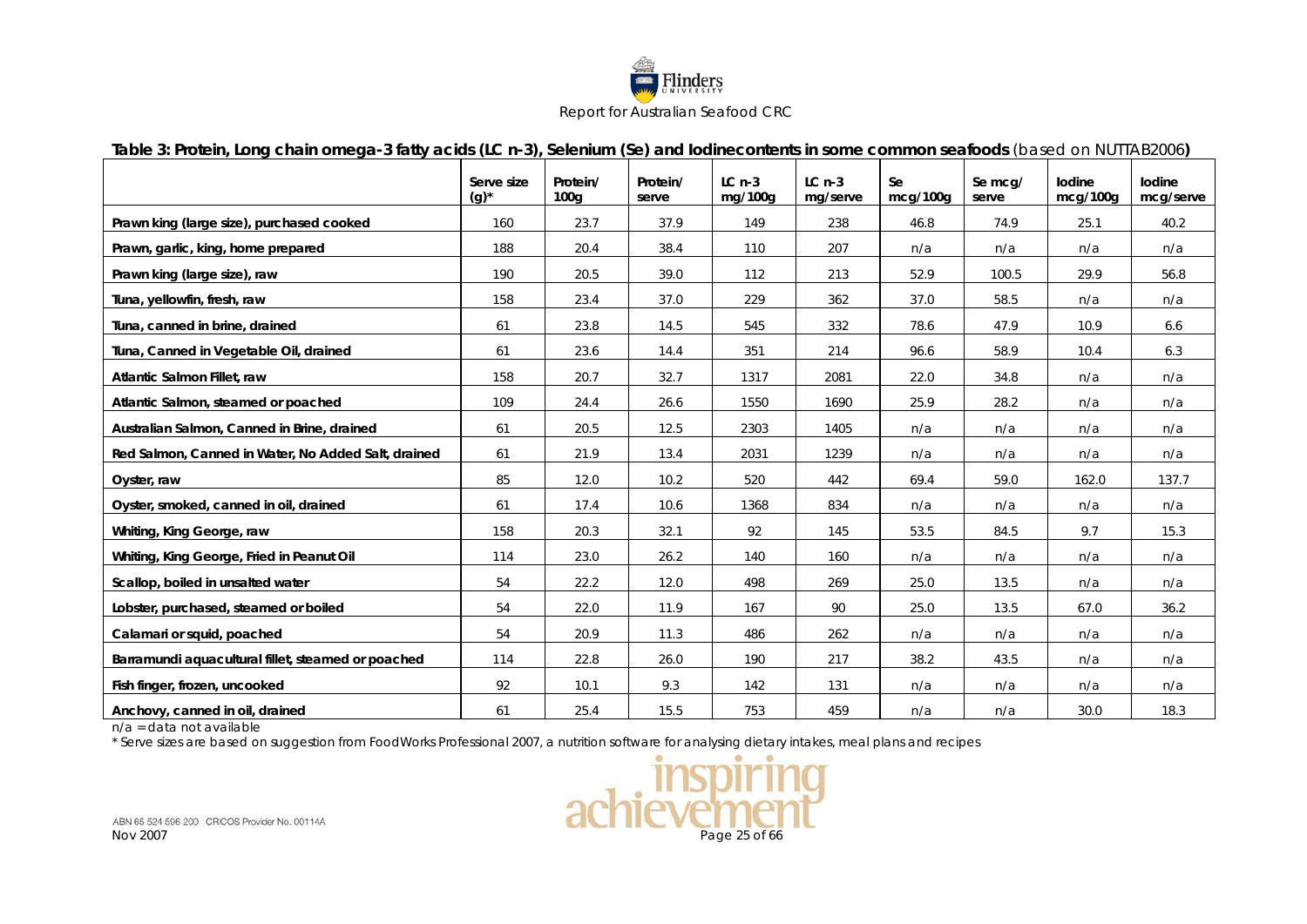

# <span id="page-25-0"></span>**Potential nutrition or health claims**

## <span id="page-25-1"></span>*Omega-3 fatty acids*

Higher consumption of omega-3 fatty acids have been associated with a range of health benefits including

- reduction in the risk of cardiovascular disease,
- reduction in blood pressure,
- promotion of mental development and visual acuity, (DHA is a structural membrane lipid, important in particular for nerve tissue and the retina)
- anti-inflammatory action (eg reduction in symptoms of arthritis) and
- some evidence for a potentially protective action against the risk of developing colorectal cancer and Alzheimer's disease.

#### **Nutrition content claims**

A nutrition content claim for seafoods being **a source** of omega-3 fatty acids may be made provided

- the supplier of the food has records that substantiate the claim; and
- the food contains no less than **30mg total EPA and DHA per serving** (or 200mg alphalinolenic acid (ALA) per serving)
- if saturated fatty acids is added, the food contains as a proportion of the total fatty acid content, no more than 28% saturated fatty acids and trans fatty acids or no more saturated fatty acids and trans fatty acids than 5 g per 100g; and
- the nutrition information panel indicates the source and amount of omega-3 fatty acids and other information as stipulated by the Code.

In addition, a nutrition content claim for seafood being **a good source** of omega-3 fatty acids may be made if the food contains no less than **60mg total EPA and DHA per serving**. Most seafoods appear to provide this amount of long chain omega-3 fatty acids using the serving sizes listed in [Table 3.](#page-24-1)

As omega-3 fatty acids are naturally present in seafood, the claim must refer to the food and not the brand of food.

#### **Potential general level health claims**

As stated previously, if FSANZ has pre-approved a nutrient function statement relevant to a nutrient contained in seafood, these can be used as the basis for a general level health claim, provided the other criteria are met as summarised in [Table 2.](#page-21-4)

There is an existing nutrient function statement that refers to the omega-3 fatty acid **DHA and normal development of the brain, eyes and nerves** that has been preapproved by FSANZ.

FSANZ has already commissioned a review on the relationship between long chain omega-3 fatty acids consumption and the potential reduction in the risk of **cardiovasular disease** (Howe et al). FSANZ considered

**There is an existing nutrient function statement that has been preapproved by FSANZ in relation to DHA, one of the omega-3 fatty acids present in seafood, which states that 'DHA, an omega-3 fatty acid, supports the normal development of the brain, eyes and nerves'.**

**FSANZ considers the evidence as 'probable' that omega-3 fatty acids reduce the risk of cardiovascular disease, sufficiently strong to make a general level health claim but not a high level health claim.**

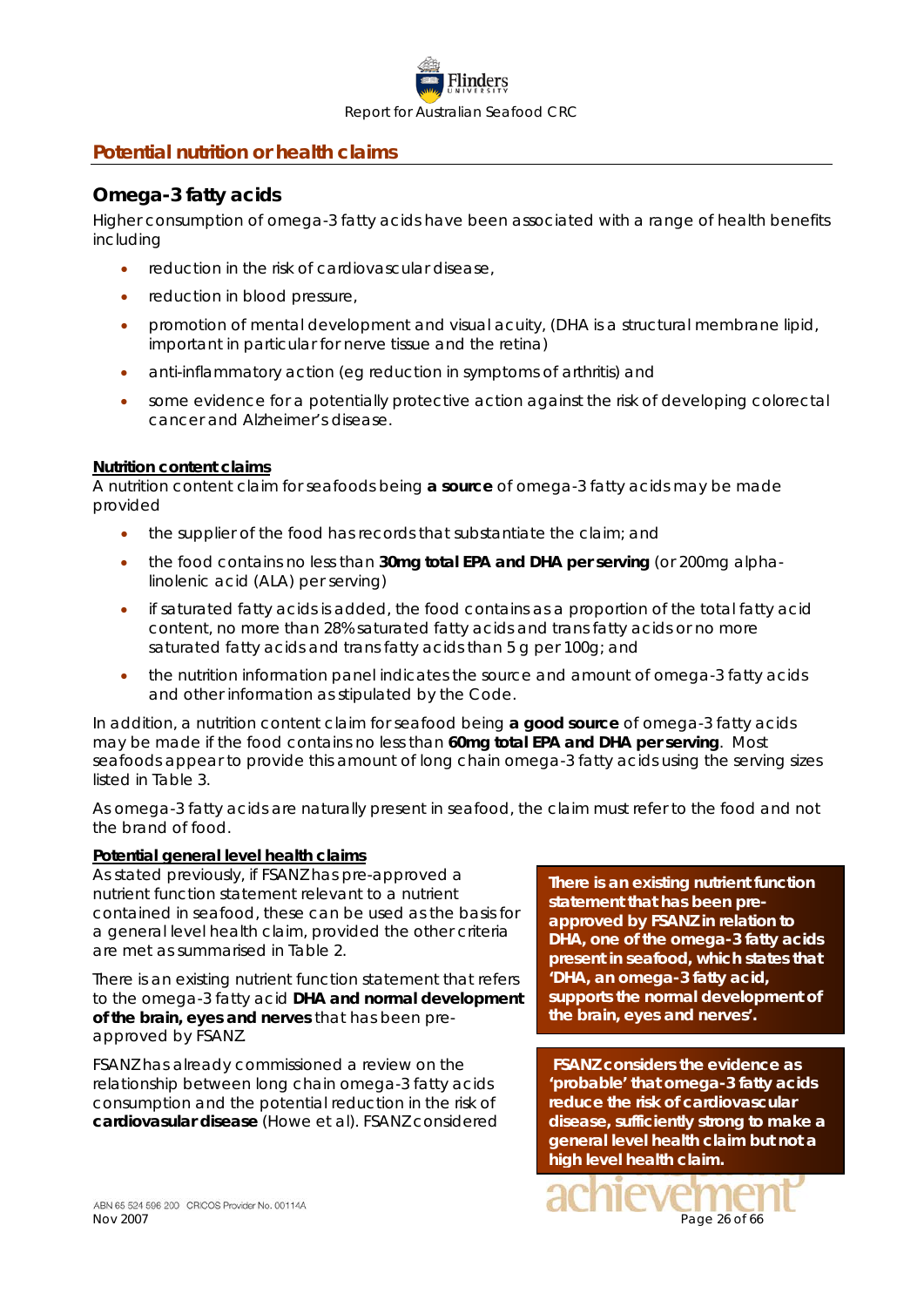

the evidence provided in this review as '**probable'** but not 'convincing' and therefore whilst they assessed that there was not strong enough evidence to support a high level health claim, FSANZ deemed that there was sufficient evidence to support a general level health claim for the relationship between long chain omega-3 fatty acids and cardiac health.

Comment from FSANZ was that there would not be a pre-approved general level health claim or prescribed wording for the omega-3 fatty acids and CHD.

Appendix 8 provides two theoretical flow charts outlining the steps that seafoods appear likely to be required to follow to determine if they can make a health claim with respect to heart health and omega-3 fatty acids. The first flow chart uses raw prawns as a specific example, demonstrating that prawns may theoretically be able to make a general level health claim linking omega-3 fatty acids and heart health (using an assumed serve size 190g for prawns) whereas smoked canned oysters appeared unable to do so because smoked canned oysters did not have the appropriate nutrient profile.

# <span id="page-26-0"></span>*Selenium*

Selenium is considered as a mineral under the Code.

Selenium has variety of functions but arguably the most well documented action/function is its ability to help prevent oxidative damage caused by free radicals. The current NRV was based on this action of selenium (level needed to saturate key antioxidant enzyme glutathione peroxidise). Selenium is also important for normal thyroid functioning (active thyroxine), energy metabolism, regeneration of vitamin C, potential role in muscle maintenance, fertility, potential protection against prostate cancer, and in establishing acquired immunity by providing defence against bacterial and viral infections. There is also an interrelationship with the regeneration of vitamin E. Selenium from animal sources is more actively absorbed (selenium methionine) than plant sources of selenium (selenium cysteine). The margin between adequate and toxic intakes is relatively narrow.

### **Nutrient content claims**

A nutrition content claim for seafoods being **a source** of selenium may be made provided

- the supplier of the food has records that substantiate the claim; and
- a serve of the food contains at least **7µg of selenium** (10% of the RDI).

In addition, a nutrition content claim for good source of selenium may be made if the food contains no less than **17.5µg of selenium** per serving (25% of the RDI). Most seafoods (but not all) appear to provide this amount of selenium using the serving sizes listed in Table 3.

### **Potential general level health claim**

There is an existing nutrient function statement that has been pre-approved by FSANZ that links selenium to an anti-oxidant effect, protecting damage against free radicals. This can be used as the basis for a general health claim, provided the other criteria are met as summarised in [Table 2.](#page-21-4)The food which is the subject of the claim must contain at least **7 µg of selenium per serving**. It is not yet clear whether the upper limit needs to be taken into consideration.

**There is an existing nutrient function statement that has been pre-approved by FSANZ in relation to selenium which states that** *'Selenium is necessary for cell protection from some type of damage caused by free radical change'.*

Appendix 9 provides a theoretical flow chart outlining some likely steps for seafood producers to follow if they were wanting to make a general level health claim for selenium in the future. Prawns were used as a specific example and using an assumed serving size of 190g and NUTTAB2006 information on the levels of selenium available (approx 53µg/100g), prawns may theoretically be able to make a general level health claim around selenium.

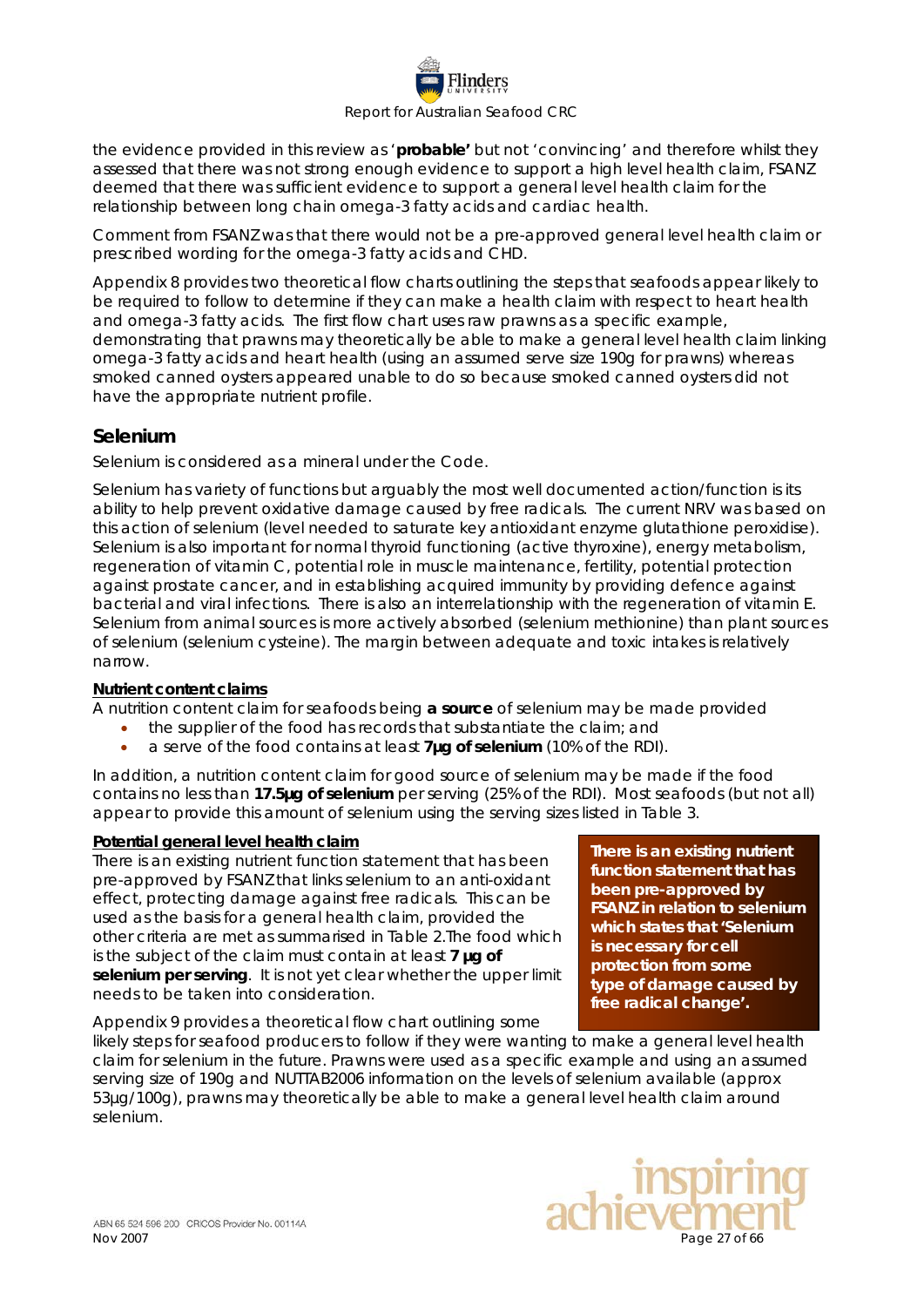

# <span id="page-27-0"></span>*Iodine*

Iodine is considered as a mineral under the Code. Iodine is an integral component of thyroid hormones required for normal growth, development of the central nervous system, regulation of cell processes, energy production and oxygen consumption.

**Foods of marine origin are the major food sources of iodine.** 

Iodine intakes and potential deficiency in Australia is becoming of increasing interest with some reports of increasing prevalence of deficiency and declining intakes. Iodine deficiency is the world's leading cause of mental retardation in children.

Suggested reasons for decline in intakes in Australia include:

- decreased consumption of iodised salt
- change in practice within dairy industry- now using chlorine-containing sanitizers instead of iodine-containing sanitizers
- a possible reduction of iodine levels in Australian soils

Seafood is the richest source of iodine, e.g. clams, lobsters, oysters, sardines and other saltwater fish, seaweed. The amount of iodine from animal source is determined by the iodides available in the diet of the animal and the amount of iodine from plant source is determined by the soil in which they grow.

However, utilisation of iodine once it has been absorbed from seafoods for example will depend on what other food-derived bioactives are present. Compounds present in brassica vegetables (cabbage, broccoli, brussel sprouts) and other vegetables (sweet potato) can interfere with iodine metabolism.

Iodine deficiency disorders range from severe iodine deficiency which can cause neurological cretinism or mental deficiency, congenital abnormalities and increased mortality in infants to less severe deficiency disorders that can lead to goitre and hypothyroidism, and impaired mental and physical development.

### **Nutrient content claims**

A nutrition content claim for seafoods being a source of iodine in may be made provided

- the supplier of the food has records that substantiate the claim; and
- a serve of the food contains at least **15µg of iodine** (10% of the Recommended Dietary Intake).

In addition, a nutrition content claim for seafood being a **good source** of iodine may be made if the food contains no less than **37.5µg** of iodine per serving (25% of the Recommended Dietary Intake). It appears that there are limited data available for the iodine content of Australian seafoods.

#### **Potential general level health claim**

There is an existing nutrient function statement that has been preapproved by FSANZ that links iodine to the production of thyroid hormones and this can be used as the basis of a general level health claim provided the other criteria are met as summarised in [Table 2](#page-21-4)**.** The food which is the subject of the claim must contain at least **15 µg of iodine per serving.**

**There is an existing nutrient function statement that has been pre-approved by FSANZ in relation to iodine which states that** *'Iodine is necessary for normal production of thyroid hormones'.*

### **Appendix 10** provides 2 flow charts outlining steps for

consideration for seafood and a general level health claim related to iodine. Using an assumed serving size of 190g for prawns and 61 g for canned tuna, prawns appear to theoretically able to carry a general level health claim based on iodine whereas canned tuna could not because it did not have sufficient iodine per serve.

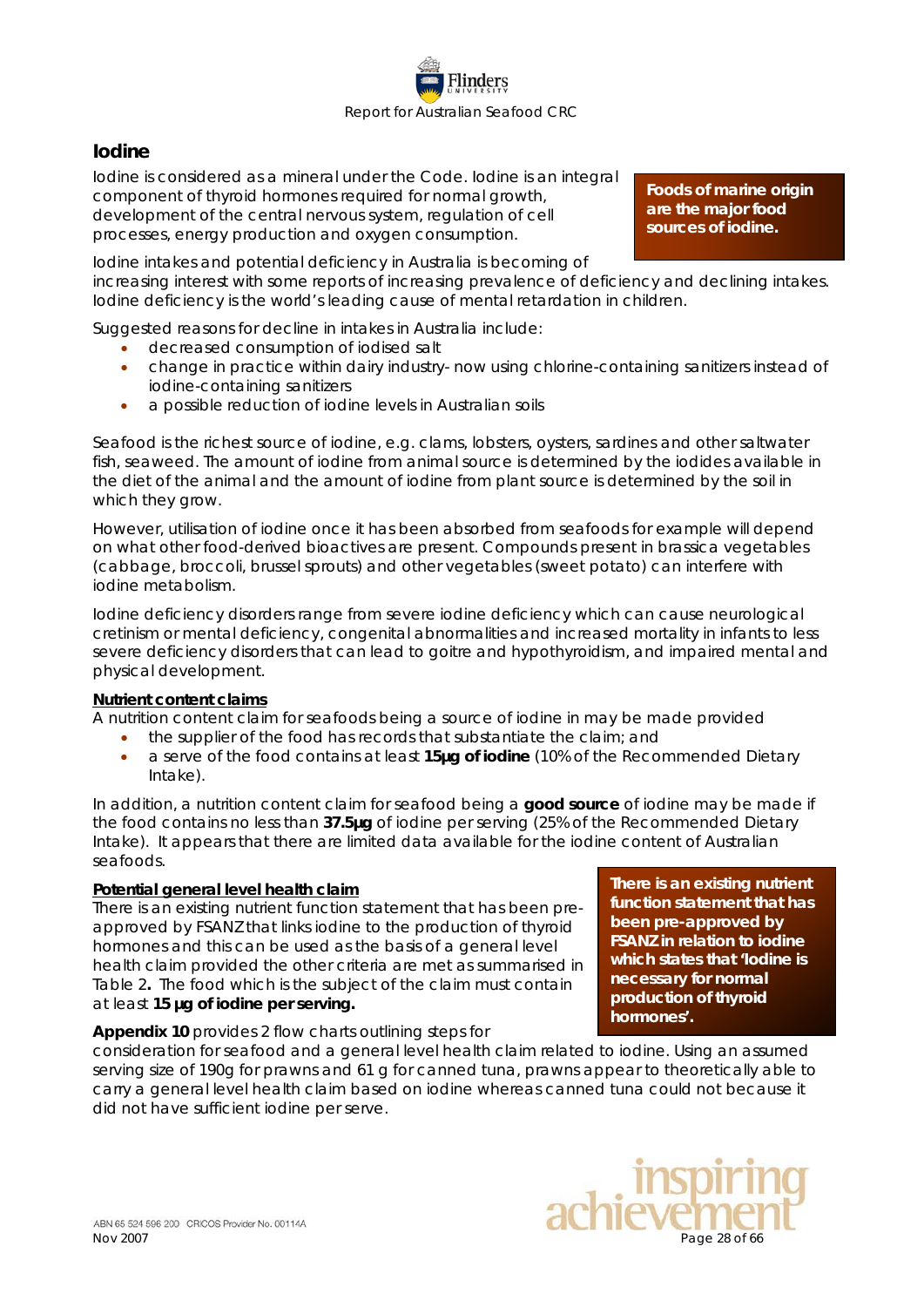

# <span id="page-28-0"></span>*Protein*

Protein is important for overall health and development. Increasing interest in protein in recent years as being a significant contributor to satiety and hence may play an important role in weight management and weight loss.

#### **Nutrient content claims**

A nutrition content claim for seafoods being a **source of protein** may be made provided

- the supplier of the food has records that substantiate the claim; and
- a serve of the food contains **at least 5g protein per serving**.

Most seafoods will qualify for this statement. Furthermore the protein provided by seafoods will be of high quality containing all essential amino acids.

In addition, a nutrition content claim for seafood being a **good source** of protein may be made if the food contains no less than **10g** of protein per serving.

**There is an existing nutrient function statement that has been pre-approved by FSANZ in relation to protein which states that** *'protein helps to build and repair body tissues'*

### **Potential general level health claim**

There is an existing nutrient function statement that has been pre-approved by FSANZ that could be used as the basis for a general level health claim. The food which is the subject of the claim must contain at least **5g of protein per serving** to be considered as a **source** of protein or **10g per serving** to be considered as a **good source**.

### <span id="page-28-1"></span>*Low in fat & saturated fat*

A diet high in fat, in particular animal fat, may provide high levels of saturated fat and cholesterol and increase the risk for cardiovascular disease. Less emphasis is placed on the impact of dietary cholesterol today compared to earlier years. Fat is a concentration form of energy. Consuming food that are lower in fat as in the case of seafoods may assist with weight control.

### **Nutrient content claims**

A nutrition content claim for seafoods being **low in fat and saturated fat** may be made provided

- the supplier of the food has records that substantiate the claim; and
	- a serve of the food contains **less than 3g of total fat and 1.5 g of saturated & trans fat per 100g**.

Many seafoods are lower in total and saturated fat than some more frequently consumed animal protein foods. Fatty fish may not fit these criteria. Therefore by substituting seafood for other

animal protein foods it may be possible to decrease the overall intake of total fat, and saturated fat without compromising the protein intake. No information on trans fats were available on NUTTAB2006.

#### **Potential high level health claim**

There is a proposed pre-approved diet disease relationship that relates low intakes of saturated fat and lowering of LDL cholesterol levels that has been assessed by FSANZ as having sufficient evidence such that it does not need further substantiation. The food which is the subject of the claim must contain **less than 3g of total fat and 1.5g of saturated & trans fat per 100g.**

**There is an existing pre-approved diet-disease relationship deemed by FSANZ as being sufficiently substantiated that relates low intakes of saturated fats and lowering of LDL cholesterol levels. This provides an opportunity for some seafoods to make a high level health claim linking seafood to a key biomarker of heart disease, LDL cholesterol**

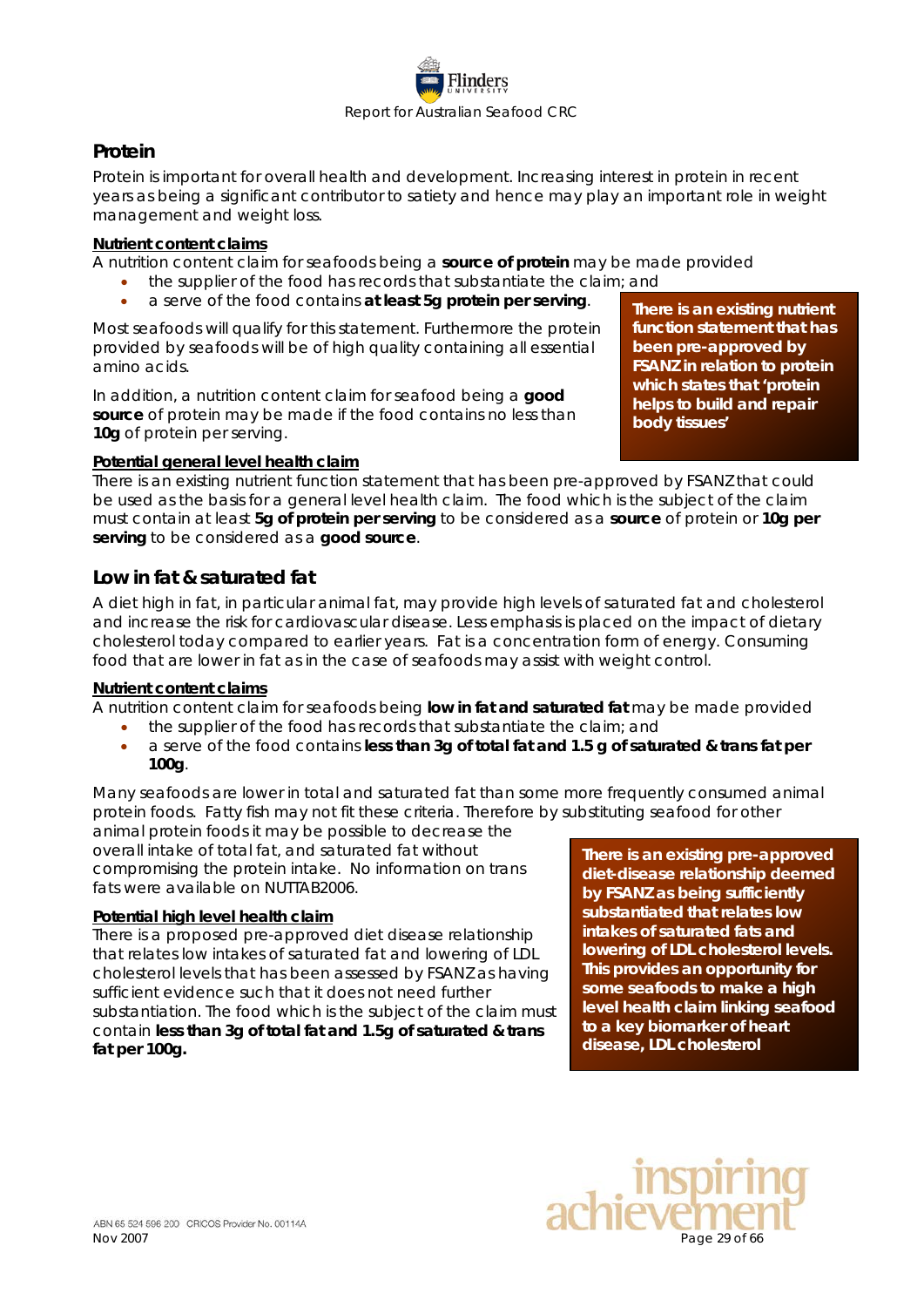

# <span id="page-29-0"></span>*Vitamin E in fatty fish*

Vitamin E is found in the fats of fish. The primary role of vitamin E is to protect polyunsaturated fatty acids from oxidation ie it acts as an antioxidant, mainly in the lipid phase in cell membranes. Alpha-tocopherol is the most biologically active form.

#### **Nutrient content claims**

A nutrition content claim for seafoods being a source of vitamin E in may be made provided

- the supplier of the food has records that substantiate the claim; and
- a serve of the food contains at least **1 µg vitamin E** α**-tocopherol equivalents** (10% of the Recommended Dietary Intake).

Depending on the serve size, some seafoods may be able to make the claim that they are a source of vitamin E. More information is needed on vitamin E contents in Australian seafoods.

In addition, a nutrition content claim for seafood being a **good source** of vitamin E may be made if the food contains no less than **2.5µg** of vitamin E per serving (25% of the Recommended Dietary Intake). It appears that there are limited data available for the vitamin E content of Australian seafoods. From what is available, no seafoods appear eligible to make this good source nutrition content claim.

### **Potential general level health claim**

There is an existing nutrient function statement in relation to vitamin E which states that 'vitamin E is necessary for cell protection from the damage caused by free radicals' that has been preapproved by FSANZ and could be used as the basis for a general level health claim. The food which is the subject of the claim must contain at least **1 µg vitamin E** α**-tocopherol equivalents per serving.**

Not all seafoods may qualify as a source of vitamin E so opportunities for seafoods to make a general level health claim with respect to vitamin E may be more limited than other nutrients previously considered. This will need further examination once there is more compositional data available.

**There is an existing nutrient function statement that has been pre-approved by FSANZ in relation to vitamin E which states that** *'vitamin E is necessary for cell protection from the damage caused by free radicals (such as oxidation of polyunsaturated fatty acids in red blood cell membranes.).* 

**Opportunities for seafoods to make a general level health claim around vitamin E may be limited.**

# <span id="page-29-1"></span>*Other biologically active substances in fish*

These include

- Coenzyme Q10: a fat soluble antioxidant. Higher amounts in red flesh (and hearts) of fish. Fatty fish are likely to be the second richest source of coenzyme Q10 after red meat. Fish by-products may potentially be good sources.
- Chitin from shells
- Potentially bioactive peptides from fish protein
- **Squalene**
- taurine

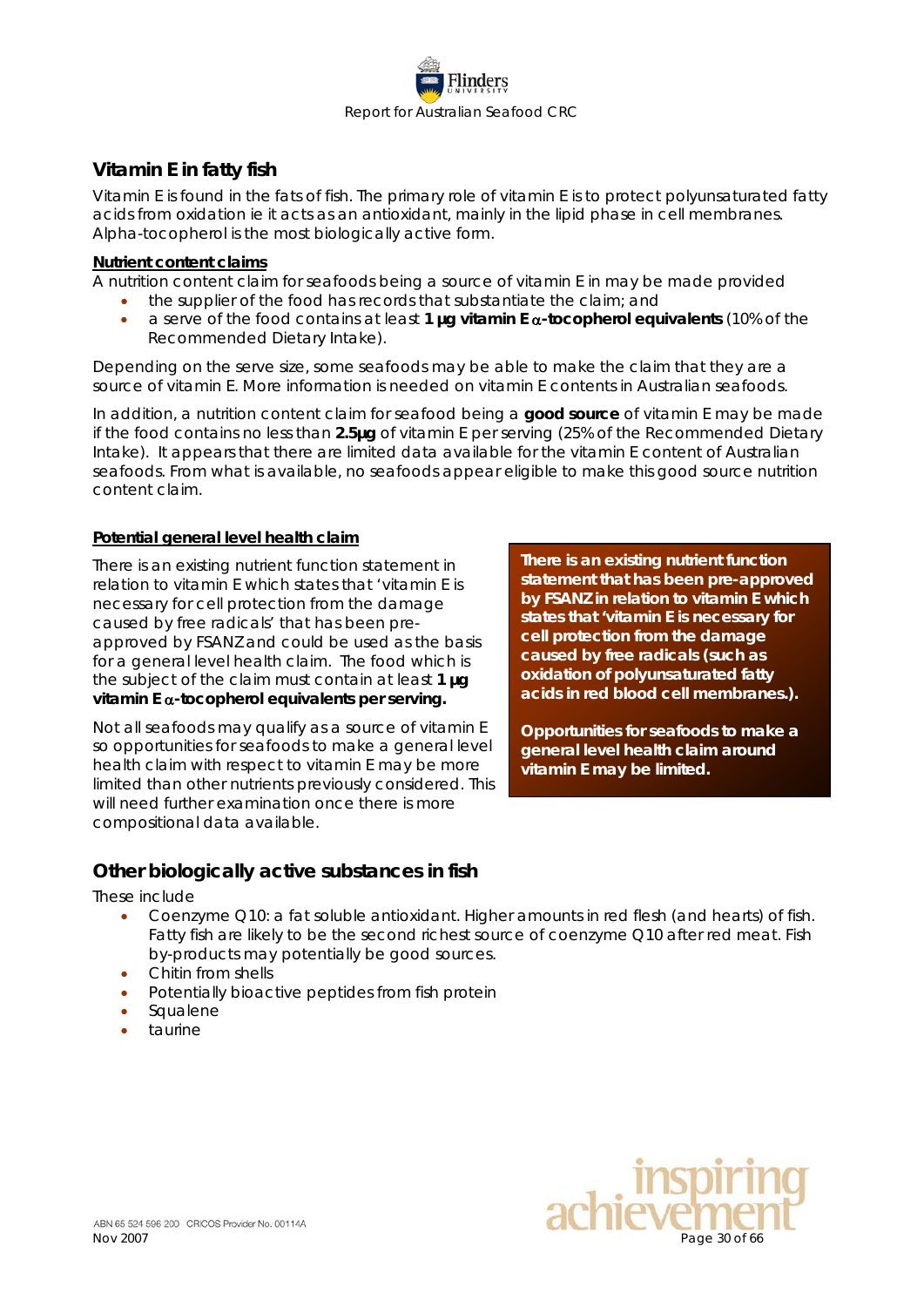

### **Some potential general level health claims worth considering further.**

Given that FSANZ has stated that evidence for a general level health claim can be supported by statements from authoritative bodies, text books, or other health claims assessed by overseas governments, the following general level health claims may be worth considering. The potential nutrient and the health effect are listed with some of the sources of authoritative or comprehensive reviews undertaken listed as the secondary dot point.

- **Protein and satiety**
	- o CSIRO
	- **Iodine and neurological function**
		- o UK Joint Health Claims Initiative 2003
- **Iodine and energy metabolism**
	- o UK Joint Health Claims Initiative 2003
	- **Selenium and immune function**
		- o UK Joint Health Claims Initiative 2003
- **Omega-3 fatty acids/fish and mental health**
	- o Alzheimer's Australia Update Sheet Nov 2006: include fish in the diet, implying 1-2 oily fish/week, include omega-3 fatty acids
	- o Connor 2007: n-3 fatty acids reduced decline in cognition
	- o Logan 2004, Torpy 2006: Increased fish consumption better mental health, less depression
- **Low saturated fat and mental health**
	- o Alzheimer's Australia Position Statement 2005 supports
- **Omega-3 fatty acids/fish and bowel health**
	- o World Cancer Research Fund 2007: Possible decreased risk colorectal cancer
- **Omega-3 fatty acids and joint health**
	- o Arthritis Australia, Nutrition Australia
- **Omega-3 fatty acids and lung health**
	- o National Asthma Council Foundation 2005; Asthma and Diet in Early Childhood. Fish can supply omega-3 fatty acids to help protect against inflammation of airways

#### **Some potential higher level health claims worth considering**

- **Low total fat and cancer prevention** 
	- o Approved health claim in US
	- **Iodine and the prevention of cretinism, goitre**
		- o Long standing evidence of this association

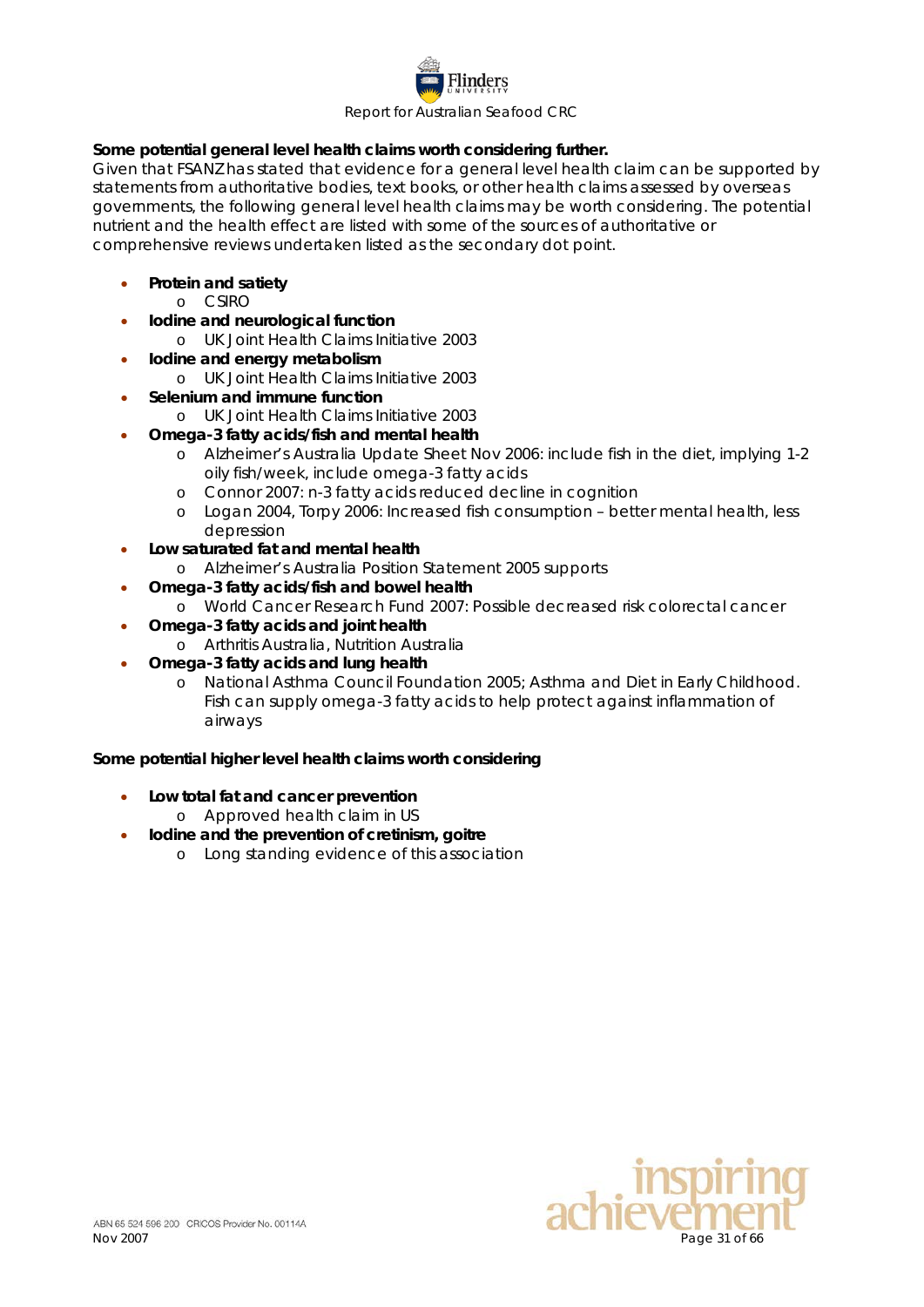

# <span id="page-31-0"></span>**Mechanisms to supplement literature review**

### <span id="page-31-1"></span>*Inflammation: a common pathway for many diseases (Calder 2002)*

Inflammation appears to play a role in several chronic diseases such coronary heart disease, cancer, arthritis and potentially Alzheimer's disease. Thus one of the potential pathways by which n-3 fatty acids may exert its pleiotropic health benefits may be through its effect on the inflammatory pathway.

Omega-3 fatty acids exert anti-inflammatory effects by:

- Suppressing the production of n-6 arachidonic acid (AA)-derived eicosanoids
	- o Eicosanoids are a group of hormone like substances that include thromboxane (TX), prostaglandins (PG) and leukotrienes (LT)
	- o EPA competes with AA for incorporation into the membrane phospholipids and therefore less substrate available for synthesis of eicosanoids from AA
	- o Inhibits AA release from phospholipids by phospholipase A2
	- Competitively inhibits the oxygenation of AA by the cyclo-oxygenase enzymes (COX, especially COX2 isoform). It appears that DHA not EPA is the primary agent for reducing COX2 expression
- Elevating the production of the less biologically potent EPA-derived eisosanoids via the COX and 5-lipoxygenase (LOX) pathways, thereby dampening the inflammatory response
- Suppressing production of pro-inflammatory cytokines (such as tumour necrosis factor α, IL-1 and IL-6 which act as inflammatory agents)
- Modulating adhesion molecule expression to decrease binding of cell surface
- Down regulating inflammatory gene expression (eg via inhibition of COX-2 dampening the inflammatory response or by interaction with peroxisome proliferators-activated receptors, PPAR-γ, augmenting its known anti-inflammatory effect)

### <span id="page-31-2"></span>*Overview of other mechanisms*

#### <span id="page-31-3"></span>**Cardiovascular Disease and omega-3 fatty acids (Hooper et al 2007)**

Many cardiovascular disease risk factors are favourably influenced by omega-3 fatty acids intake. Omega-3 fatty acids can

- lower blood pressure,
- alter lipid profile especially reduced serum triglyceride concentration,
- have anti-arrhythmic effects including reduction in heart rate,
- improved vascular endothelial function,
- increase plaque stability,
- increase paraoxonase levels (an enzyme associated with high-density lipoprotein which may protect against the oxidation of low-density lipoprotein) and
- improved insulin sensitivity

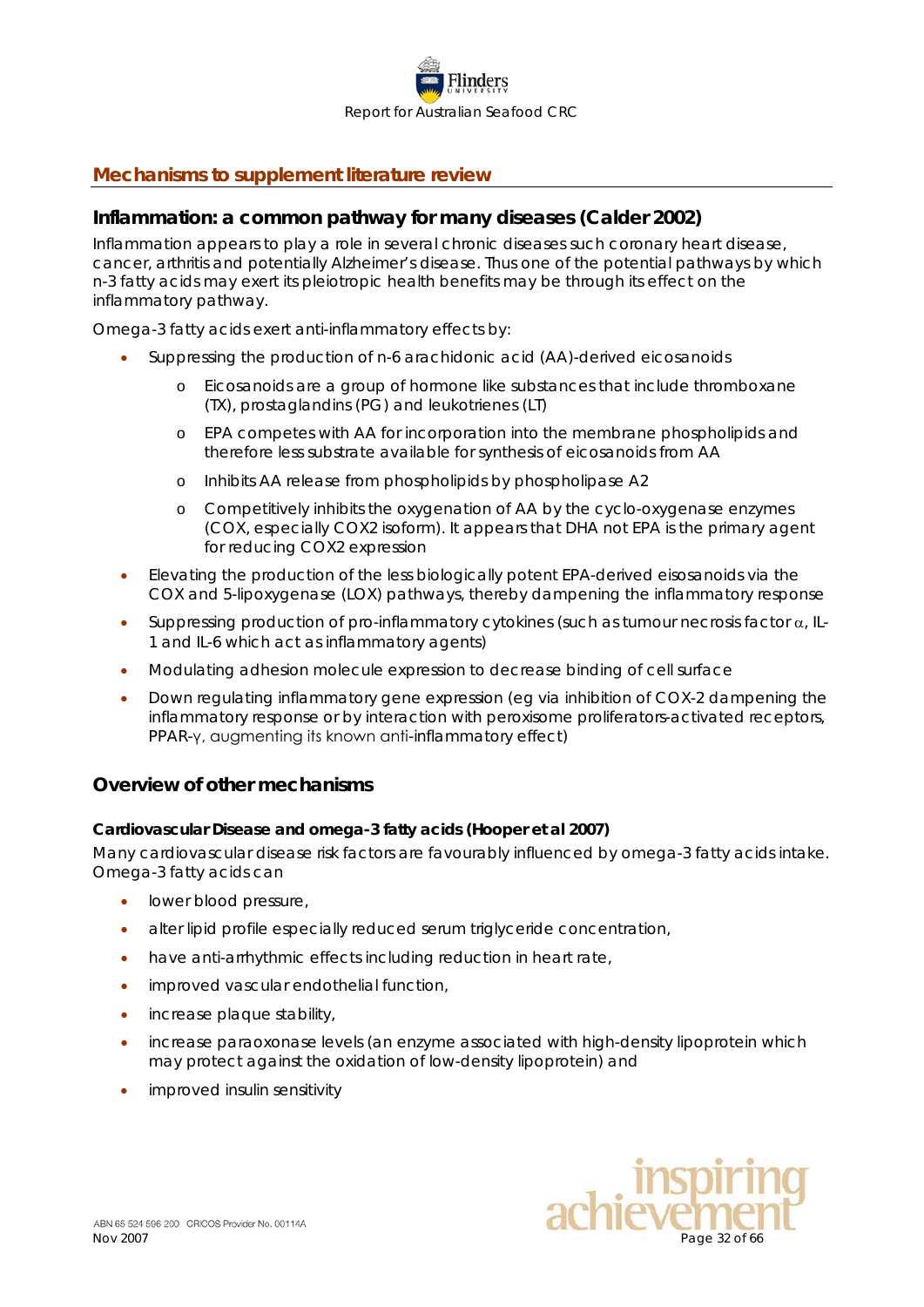

#### <span id="page-32-0"></span>**Dementia: Proposed mechanisms of potential protection (Lim et al 2007)**

Omega-3 fatty acids may protect against dementia (Alzheimer's disease (AD) and vascular dementia) by reducing

- cardiovascular disease risk and non-haemorrhagic stroke risk due to antithrombotic, antiarrhythmic, anti-inflammatory and anti-atherogenic effects, lowering of serum triglycerides and blood pressure and improving endothelial function
- dampening the inflammatory component of the dementia disease process (see diagram above)
- reducing the production of the β-amyloid protein, plaques of which are deposited in the brain and are the primary pathology associated with AD
- DHA, by being incorporated into membranes, may maintain membrane integrity and neuronal function
- DPA is also a longer chain omega-3 fatty acid (22:5) and higher intakes of DPA have been shown in animal models to slow the expression of AD and improve cognitive performance. This potential effect has not yet been evaluated in humans.

#### <span id="page-32-1"></span>**Cancer prevention and potential mechanisms**

- Inhibition of eicosanoid production from the n-6 fatty acid precursors (such as AA) which leads to
	- o Suppression of neoplastic transformation
	- o Cell growth inhibition
	- o Enhanced apoptosis
	- o Anti-angiogenesis
	- o Dampening of inflammatory response
- Alteration of oestrogen metabolism which leads to reduced oestrogen stimulated cell growth.

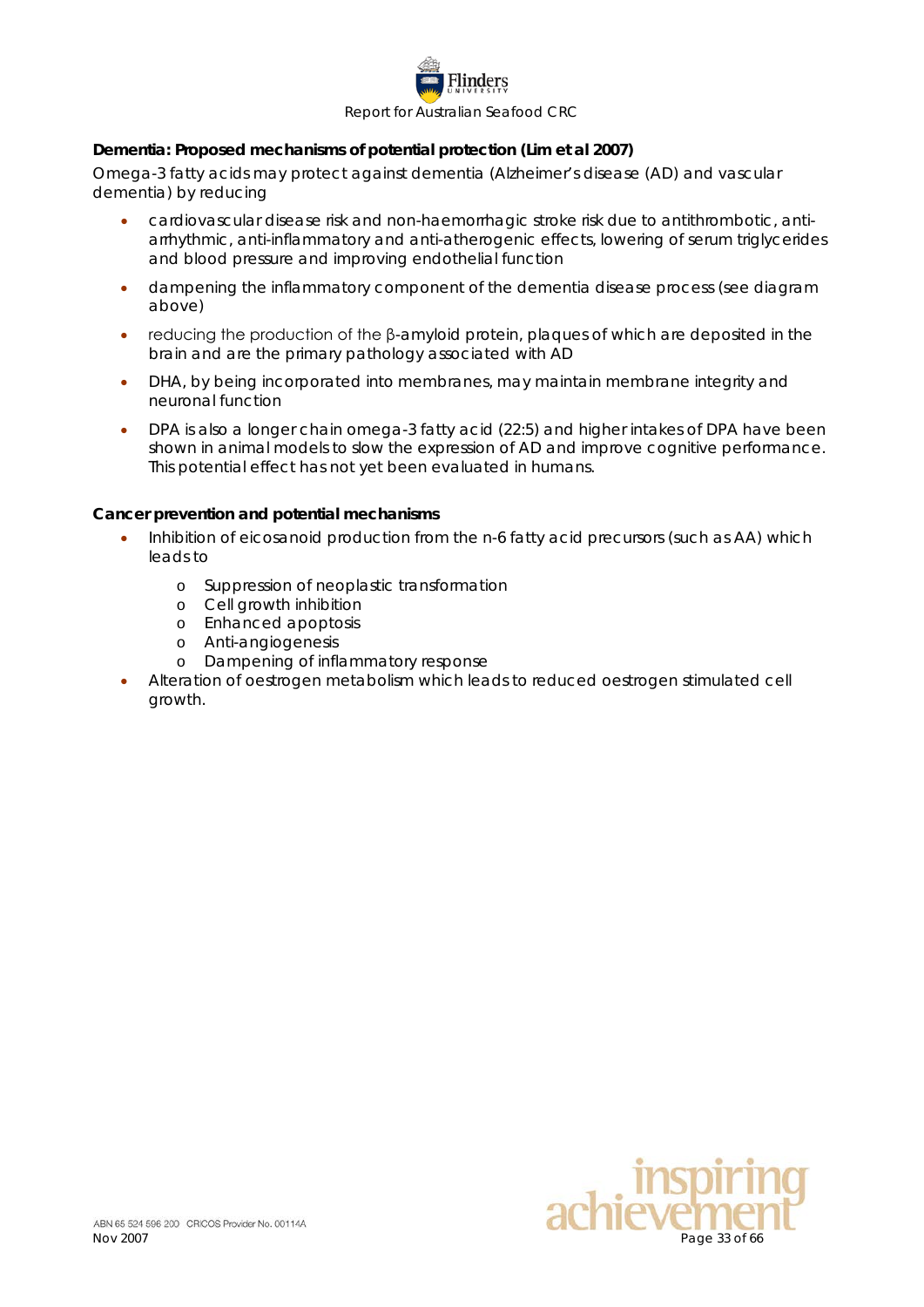

#### <span id="page-33-0"></span>**Figure 1: Schematic for anti-inflammatory action of omega-3 fatty acids**



- available for synthesis of eicosanoids from AA
- o Inhibits AA release from phospholipids by phospholipase A2<br>Competitively inhibits the oxygenation of AA by COX
- Competitively inhibits the oxygenation of AA by COX
- Elevating the production of the less biologically potent EPA-derived eisosanoids via the COX and 5-lipoxygenase pathways
- Suppressing production of pro-inflammatory cytokines
- Modulating adhesion molecule expression to decrease binding of cell surface
- Down regulating inflammatory gene expression

November 34 of 66 of 2007 Page 2007 Page 34 of 66 of 66 of 66 of 66 of 66 of 66 of 66 of 66 of 66 of 66 of 66 o<br>Vascular endothelial function, increase plaque stability, increase paraoxonase levels and improved insulin sen n-3 PUFA is said to have cardio-protective effect by being able to lower blood pressure, alter lipid profile especially reduced serum triglyceride concentration, have anti-arrhythmic effects including reduction in heart rate, improved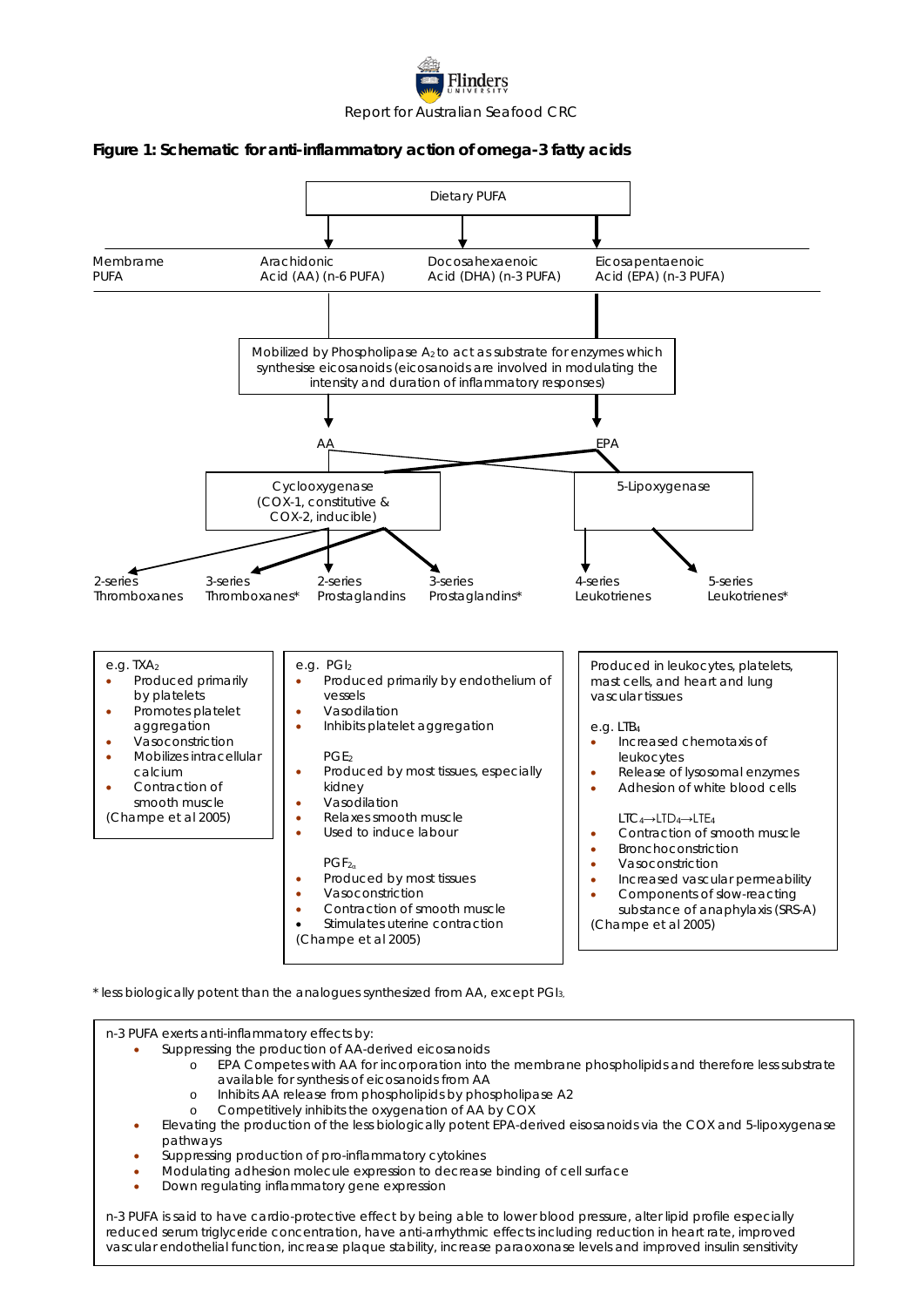

# <span id="page-34-0"></span>**Research Gaps identified**

#### **What is in our seafood?**

- 1. What is missing?
	- a. Comprehensive national analyses
	- b. Not all seafoods are listed in NUTTAB2006 eg abalone
	- c. Not all nutrients are listed in NUTTAB2006 eg selenium and iodine contents are not listed for some seafoods eg calamari
	- d. What are the current levels of potential contaminants, especially for the higher order predatory species (mercury, dioxin, polychlorinated biphenyls)
	- e. How recent is the omega-3 fatty acid data?
	- f. Is DPA worth measuring specifically/investigating further (DPA may be converted to EPA or be active in its own right)
	- g. What are the commonly consumed serving sizes of seafood in Australia today?
	- h. Limited vitamin D data

Why is it important?

- i. Need knowledge of own product
- j. Basis of any nutrition panel, or nutrition content claim in the future
- k. National Adult Survey likely to be underway 2009, proposal for Cancer Council ongoing school survey is being considered, Core food Groups and Dietary Guidelines being revised. Good composition and common serve size data will ensure quality of data coming out with the dietary analyses
- l. Note that WA has developed/validated a fish-focussed food frequency questionnaire – useful tool to use in state and national surveys to get specific information on different types of fish
- m. Undertake cost-benefit analysis
- 2. Interaction of potential contaminants (such as mercury) with other nutrients in seafood (such as selenium) and other nutrients in the diet (such as fibre)

#### **Gaps for nutrition and health claims**

- 3. Comprehensive composition data are central for making nutrition content and health claims
- 4. Are there any other nutrient function claims/general level health claims or high level health claims worth considering for a submission to FSANZ? This would require a systematic review of the evidence or building on a review that is pre-existing
	- a. Eg prevention of iodine deficiency/mental function/prevention of cretinism
	- b. Omega-3 fatty acids and inflammation
	- c. Fish and mental health
	- d. Protein and satiety

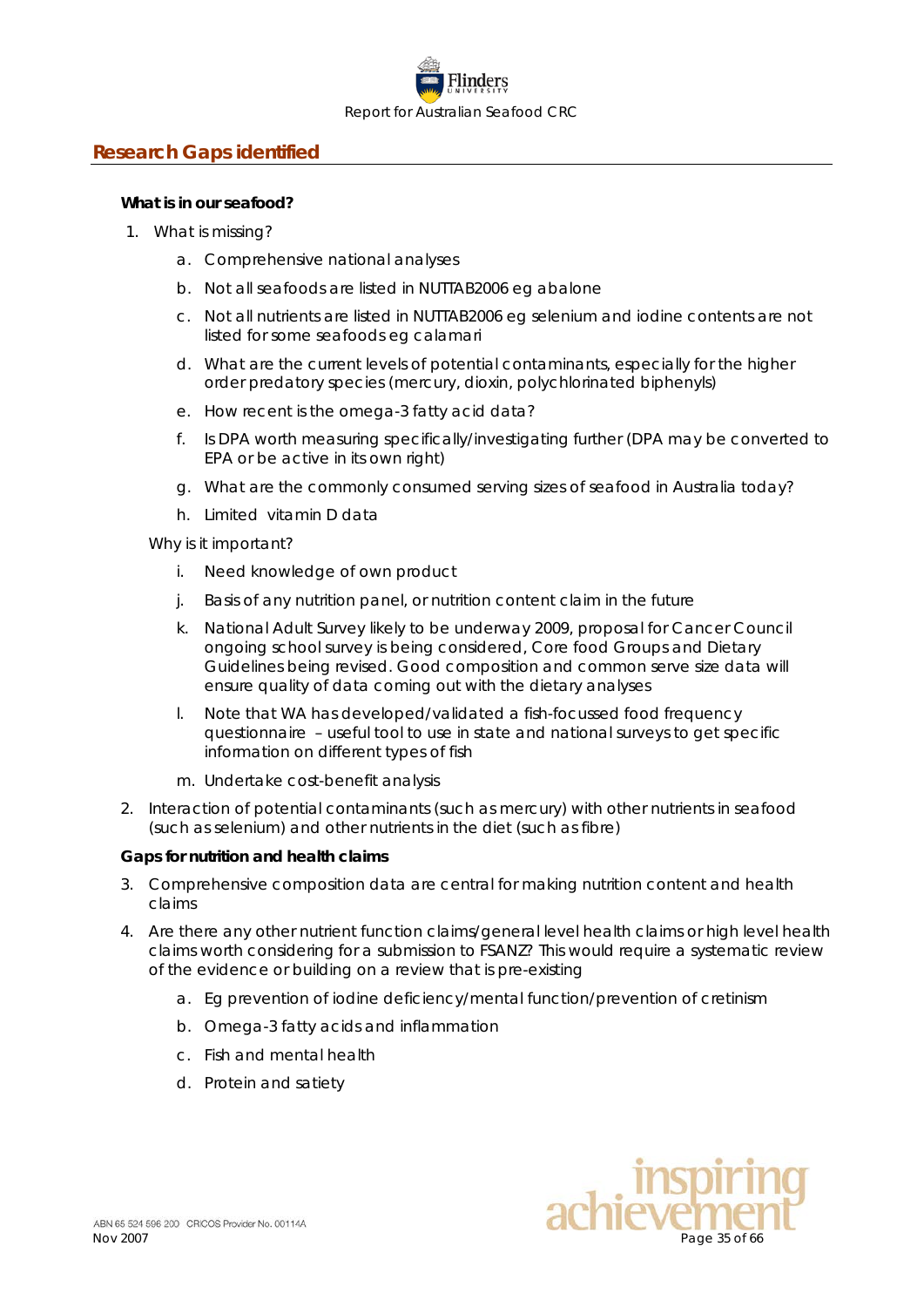

- 5. Is there enough evidence to prepare a systematic review for a nutrient for consideration for any other health claims? The current literature review being undertaken in the concurrent Project 2 should assist with a critical analysis and opportunity identification.
- 6. Does the upper limit for selenium need to be considered?

### **Intakes/preparation**

- 7. Do we have sufficient economic analyses impact of increasing fish consumption, fish production, risk-benefit (mercury vs health benefits)
- 8. Results may be inconsistent due to limited standardisation of tools to estimate fish intake investigate usage of fish food frequency questionnaire developed in Western Australia. Some studies do not report on details of fish type or portion sizes.
- 9. Do not fully understand fish preparation effects (Mozaffarian et al 2006, Myint et al 2006) – impact on bioavailability etc. Some suggestion that n-3 fatty acids obtained from cooked fish fillets are more efficiently absorbed than from uncooked sources. Mooney et al (2002) have done some investigations into the effects of processing and environment on the oil composition of some seafood species
- 10. Fish meals vs supplements
	- a. Absorption of n-3s from a fish meal is likely to be more gradual than from concentrated fish oil where the oil tends to be taken as a bolus, causing a sudden increase in fatty acids.
	- b. The more gradual dietary intake may be more beneficial in chronic heart disease (Burr 2005). DART2 trial revealed that fish oil capsules actually increased risk of cardiac and sudden death.

### **Gender effects?**

11. Are there any gender effects? Very few intervention studies have been undertaken in women. Results from the EPIC study suggest that men may need to eat more fish than women to obtain the same blood concentrations. Potentially due to differences in body size & plasma volume, or due to differences in oestrogen or percentage of body fat? Very few studies have investigated the sex differences. EPIC study suggests that women get greater benefit than men for the same amount of fish consumed – the equivalent of an extra half a serve of fish. This is important to understand given the dietary recommendations to eat more fish.

#### **Obesity and diabetes**

12. Furthermore obesity is increasing along with a concomitant increase in mainly type 2 diabetes, metabolic sequelae of insulin resistance – hypertension and elevated plasma triglycerides. There is some evidence to suggest that higher consumption of fish in an obese population may reduce the risk of developing type 2 diabetes, independent of any weight loss. Insulin sensitivity has been positively associated with the proportion of LC PUFA present in cell membranes. The EPIC study found that eating oily fish as part of healthy lifestyle was associated with lower HbA1C albeit in women only. Some earlier studies suggested that higher intakes of n-3 fatty acids actually worsened glycaemic control but these findings have not been confirmed by more recent meta-analyses.

#### **Cardiovascular disease: FSANZ analysis/review**

- 13. Gaps identified by FSANZ upon consideration of Howe et al commissioned review looking at omega-3 fatty acids and CVD risk
	- a. Insufficient randomised controlled trials (RCTs) that show reduced CVD risk

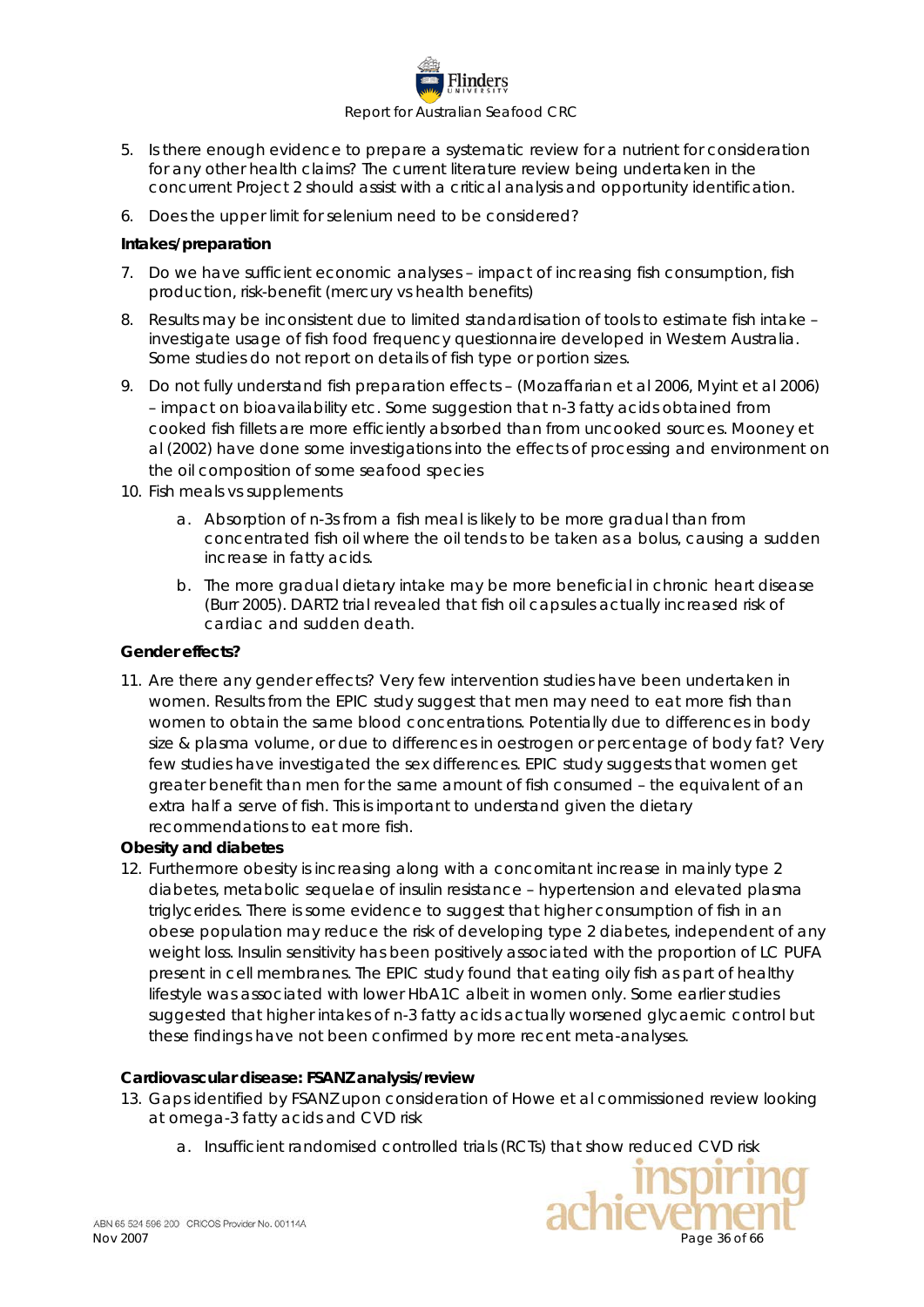

- b. There is not enough evidence from primary prevention trials
- c. Observational studies have not considered/adjusted for other lifestyle effects (gender, fish preparation)
- d. Proposed anti-arrhythmic effects have not translated to reduced CVD events need another large well designed RCT to determine if omega-3 fatty acids reduce sudden death in patients being treated for CHD
- e. While there is convincing evidence that supplemental omega-3 fatty acids in doses of around 1g per day, modestly reduces blood pressure and triglycerides, there is still not enough evidence to show reduction in CVD risk in well designed RCTs
- f. There is uncertainty as to what extent food (seafood) can lower triglycerides

#### **Adopting modern molecular biology nutritional science**

Nutrigenomics: offers the opportunity to understand the molecular basis of the health benefits of seafood in a systematic manner. This newer science offers the promise of a tailored approach which may be a prudent approach given concerns are sometimes expressed regarding sustainability of fish stocks across the globe. Nutrigenomics may eventually assist with defining key sub-groups of the population to whom the seafood health benefit message should be targeted.

- a) Differences in individual's genetic makeup may cause some key nutrients to be metabolised differently and/or at different rates amongst different people or groups of people such that some may need more or less of a particular nutrient. Well-being may therefore be compromised if there is insufficient nutrient available
- b) Alternatively, understanding how the bioactives in fish interact at the molecular level by affecting gene expression and therefore ultimately protein expression and metabolite production will further define those individuals most likely to benefit from increased consumption of seafoods. This may be worth exploring further in those with particular polymorphisms for coronary heart disease as biomarkers for this disease are well established. Trials that measure success by measuring changes in an established biomarker that correlates to a reduction in risk tend to be shorter, cheaper research options compared to waiting until trial participants are diagnosed with heart disease. Other diseases such as colorectal cancer and Alzheimer's are also worth exploring in this nutrigenomic context but biomarkers for these diseases are less established/accepted in the scientific community. Where biomarkers are not well established, longer term trials are needed, generally until the disease manifests itself. Such trials are therefore long and expensive.

#### **Fish as a source of selenium**

Undertake a more systematic analysis of the selenium content of Australian seafood. What other roles of selenium might be worth exploring further eg role of selenium in reducing role of infections?

#### **Fish as a source of iodine**

Undertake more systematic analysis of iodine content of Australian seafood.

#### **Fish as a source of bioactives & functional foods**

Bioprocessing of fish, fish by-products or waste could identify pre-existing bioactives that provide a health benefit to value-add to the seafood industry but could also produce novel bioactives through systematic bioprocessing that could generate potentially commercialisable intellectual property as ingredients for functional food development.

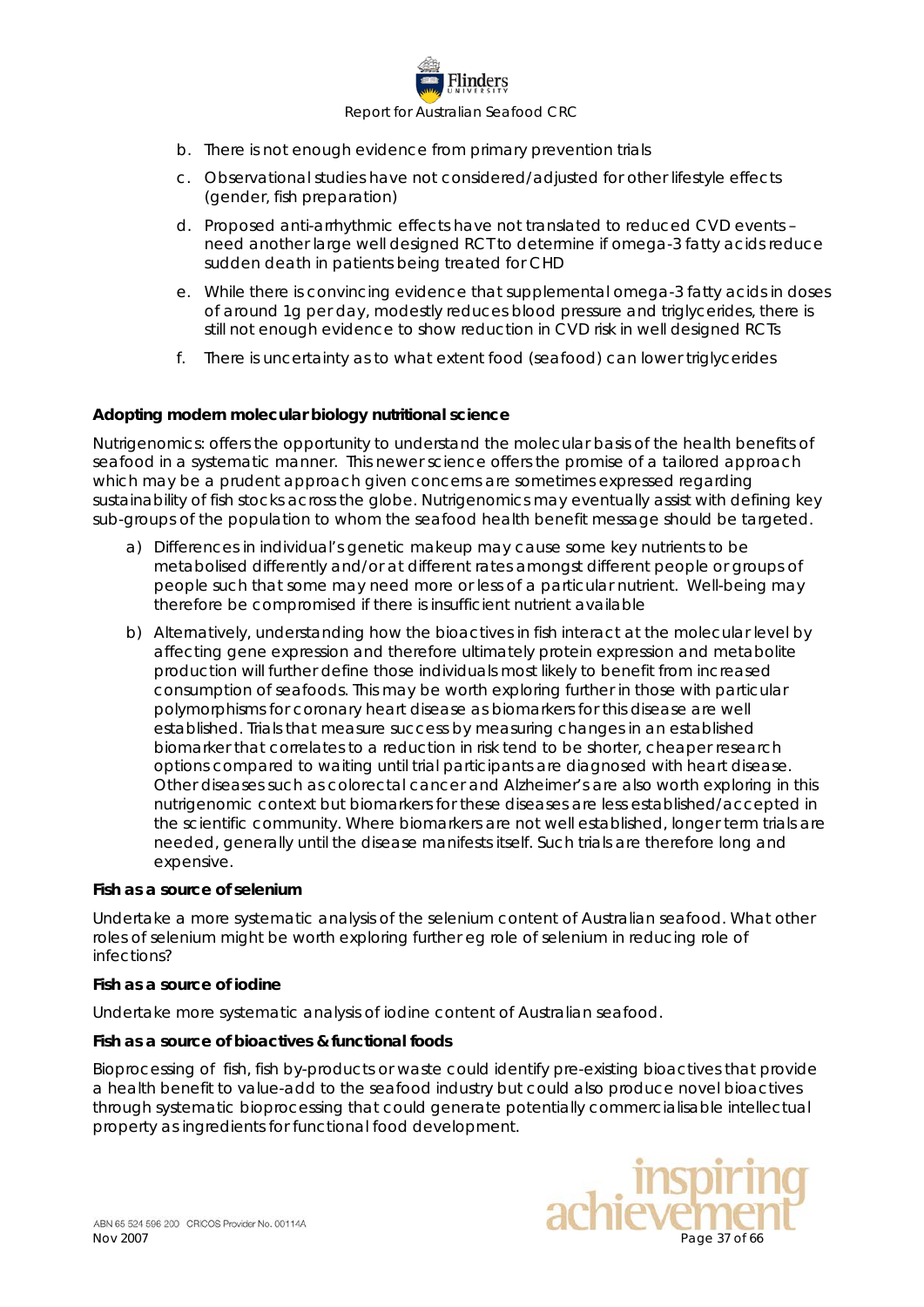

#### **Fish and cancer prevention**

Given the recent findings from the World Cancer Research Fund that deemed that there was limited but suggestive evidence that consumption of fish decreased the risk of colorectal cancer, it would seem prudent to gather information on the gaps in the evidence as identified by the reviewers once the whole document becomes readily available, later in 2007.

The Cancer Council Australia has also recently reviewed the evidence of the role of omega-3 fatty acids and fish in cancer prevention (Cancer Council Australia 2006). They identified the following research needs

- Prospective RCT and cohort studies
- Able to comprehensively measure and report omega-3 fatty acids in the diet from all sources
- Able to classify the omega-3 fatty acid group into individual fatty acids in order to investigate the association between specific fatty acids and risk of cancer
- Able to investigate the association between the omega-3 to omega-6 ratio and cancer risk
- Develop consistency in the way data is collected, measured and reported and classification for levels of evidence when reviewing the literature
- (Observational) studies should be conducted in populations with sufficient variation in intake of fish and individual fatty acids

#### **Fish and dementia**

A recent Cochrane review (Lim et al 2007) concluded that there was a growing body of evidence from biological, observational and epidemiological studies that suggested a protective effect of omega-3s against dementia in cognitively intact elderly aged 60 years and over. There were no RCTs available to include in the review but the authors noted that 2 RCTs were due to be completed in 2008.

Research opportunities identified in this recent review

- Determine if the potential protective effect of the long chain omega-3 fatty acid DPA against developing dementia can be replicated in humans
- What are the levels of DPA in fish?
- Need double-blinded RCTs to determine if omega-3 fatty acids can prevent cognitive impairment (or reduce decline)
- What are the effects of omega-3's on sub-populations in relation to prevention of dementia such as for those at more or less risk of developing dementia. Specifically, is there a differential benefit of increased consumption of omega-3 rich diets for those at higher risk (eg those carrying the apo-E4 polymorphism who have a higher risk of developing Alzheimer's) compared to those at lower risk of developing Alzheimer's.
- What is the effect of the source, the dose and exposure duration of omega 3 on potential dementia prevention
- Is there a place for omega-3's in secondary prevention ie slowing down the progression of the disease that has been diagnosed at an early or mild stage. In the past this was not possible as the definitive diagnosis of Alzheimer's was only possible at post-mortem. However earlier diagnosis will soon be possible due to the outcomes of research that is focusing on identifying reliable early stage biomarkers and with the advent of more modern brain imaging techniques.

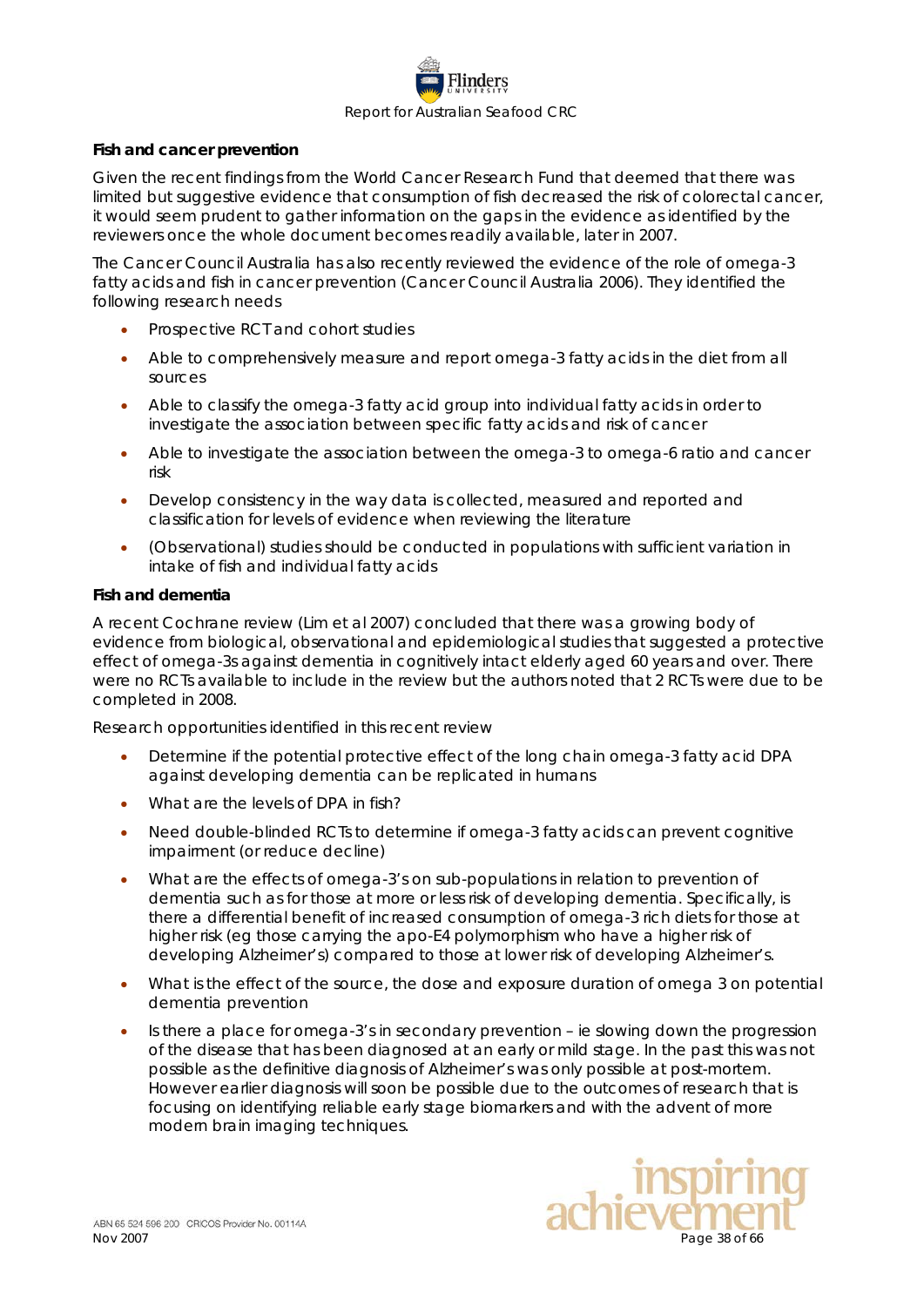

• At what age should those at increased risk, commence some preventative intervention such as a seafood-rich diet containing plenty of omega-3 fatty acids.

#### **Chronic diseases in general**

Dose-response relationships between omega-3 fatty acids (and hence amount of fish to be consumed) and prevention of chronic disease/promotion of well-being have not been adequately determined.

### **What are other primary food categories doing?**

Additional opportunities may be identified for seafood if we examine the approaches that other primary food categories are adopting with respect to marketing and delivery of health messages

- Dairy mixture of nutrients (calcium, B-vitamins), milk-protein derived peptides with bioactivity (such as reducing blood pressure, assisting with dental health and uptake of calcium into teeth, conjugated linoleic acids, components in colostrum (eg immune function and physical performance or peptides such as clostrinin that may play a protective role in Alzheimer's disease)
- Red meat iron as one of key nutrients that is more readily absorbed from animal sources in the haem form compared to plant sources
- Soy phyto-oestrogens
- Cereals fibre as key ingredient but other more cereal-specific phytochemicals such lignans, resistant starch for bowel health
- Fruit and vegetables antioxidants and phytochemicals

So it would be important to define what is currently a unique value-proposition for seafood – look at scientific literature for evidence, identify gaps. This is currently underway in Project 2. Leads can also be found by reviewing traditional medicine approaches. For example

- Is there a seafood colostrum equivalent? Fish roe likely to be unique
- Are seafood proteins likely to yield novel bioactive peptides once subjected to processing?
- Is there a unique compound or group of compounds only found in fish?
	- o Long chain omega-3 fatty acids are an example but the fish oil supplement industry is a strong competitor.
	- o Seafood is purportedly the best source of iodine (after seaweed which is not widely consumed in Australia)

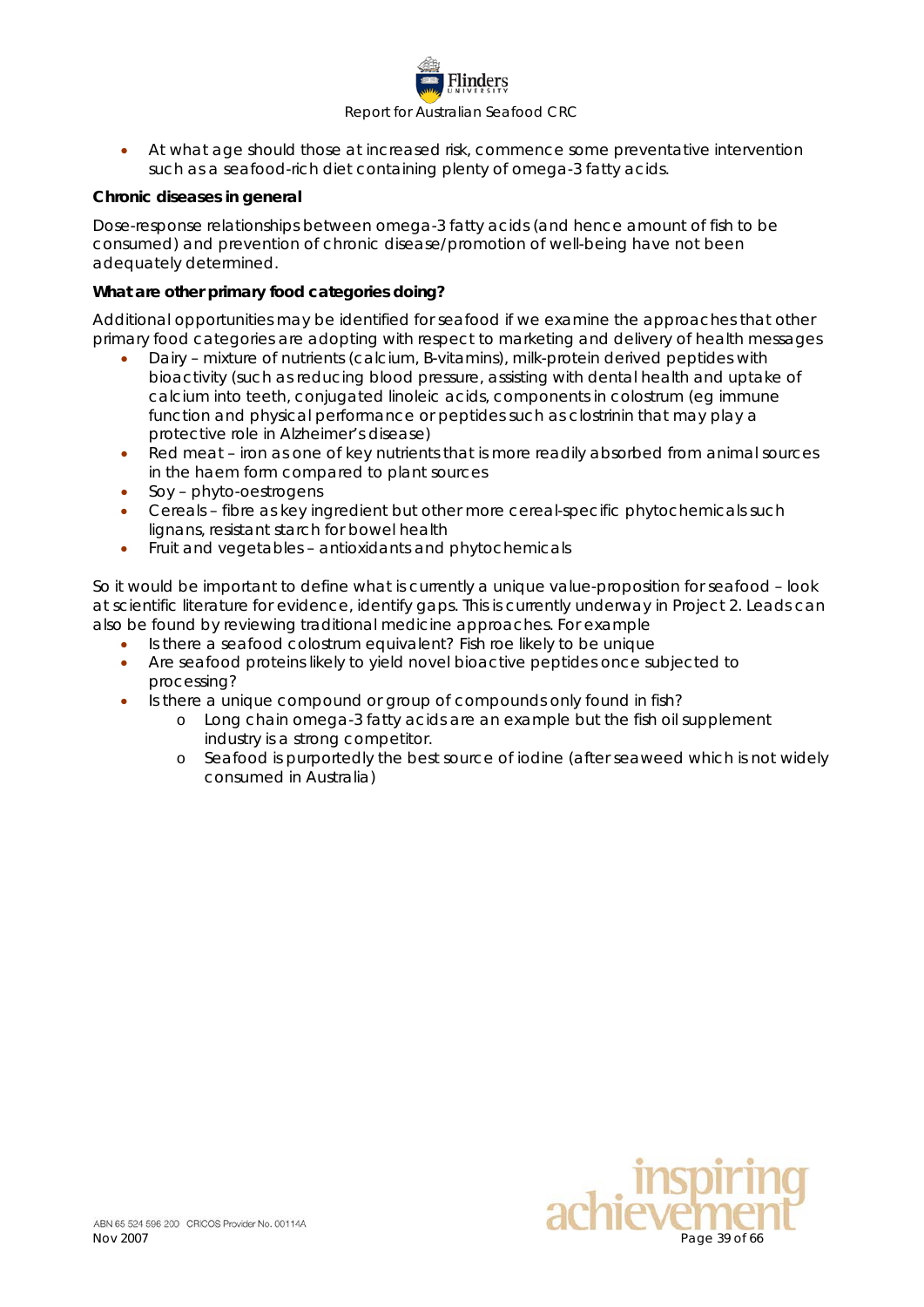

# <span id="page-39-0"></span>**Potential additional collaborators/funding bodies**

# *Some selection criteria developed for choosing suitable collaborators*

- Available capacity (at appropriate time and with appropriate scope)
- Relevant capability
- Expressed interest in the priority areas/research gaps
- Access to funding
- Track record or proven ability to be able to adapt to health benefits of seafood research
- Good understanding of the importance of health and a demonstrated readiness to work within a multidisciplinary team
- Freedom to publish findings (ie no commercial interests that would impede dissemination of findings)
- Cognisant of the needs of the seafood industry

# *List of potential collaborators/ research partners*

### <span id="page-39-1"></span>**Government Organisation**

### *Federal*

- Commonwealth Department of Agriculture, Forestry and Fisheries. *What are their priorities?*
- FSANZ *food regulations and food composition team, ongoing analysis of Australian food composition data*
- Federal Department of Health & Ageing, Nutrition Section. *Funding the next adult nutrient and food intake survey. How to ensure that the seafood industry gets good information on seafood consumption in Australia. In addition, the Core Food Groups and the Dietary Guidelines are being reviewed over the next 1-2 years. Good seafood nutrient composition data would be relevant for both of these activities*
- 
- NHMRC *funding*
- Australian Research Council *funding*

### *State and Territory*

- State & Territory Departments of Health
- State Departments of Primary Industries
	- o WA Department of Fisheries
	- o South Australian Research and Development Institute (SARDI)
	- o NSW Department of Primary Industries
	- o Tasmania Department of Primary Industries and Water
	- o Victoria Department of Primary Industries. Note the Food for Life initiative in Victoria
	- o Northern Territory Department of Primary Industry, Fisheries & Mines
	- o Queensland Department of Primary Industries and Fisheries

#### **Non-government organisations**

- Alzheimers Australia
- Neurosciences Australia (looking at diet & Alzheimers, cognitively impaired)
- Asthma foundation
- Cancer Council Australia
- Diabetes Australia
- Nutrition Australia
- International Life Sciences Institute (ILSI)
- Other health groups similar to Southern Adelaide Health Services

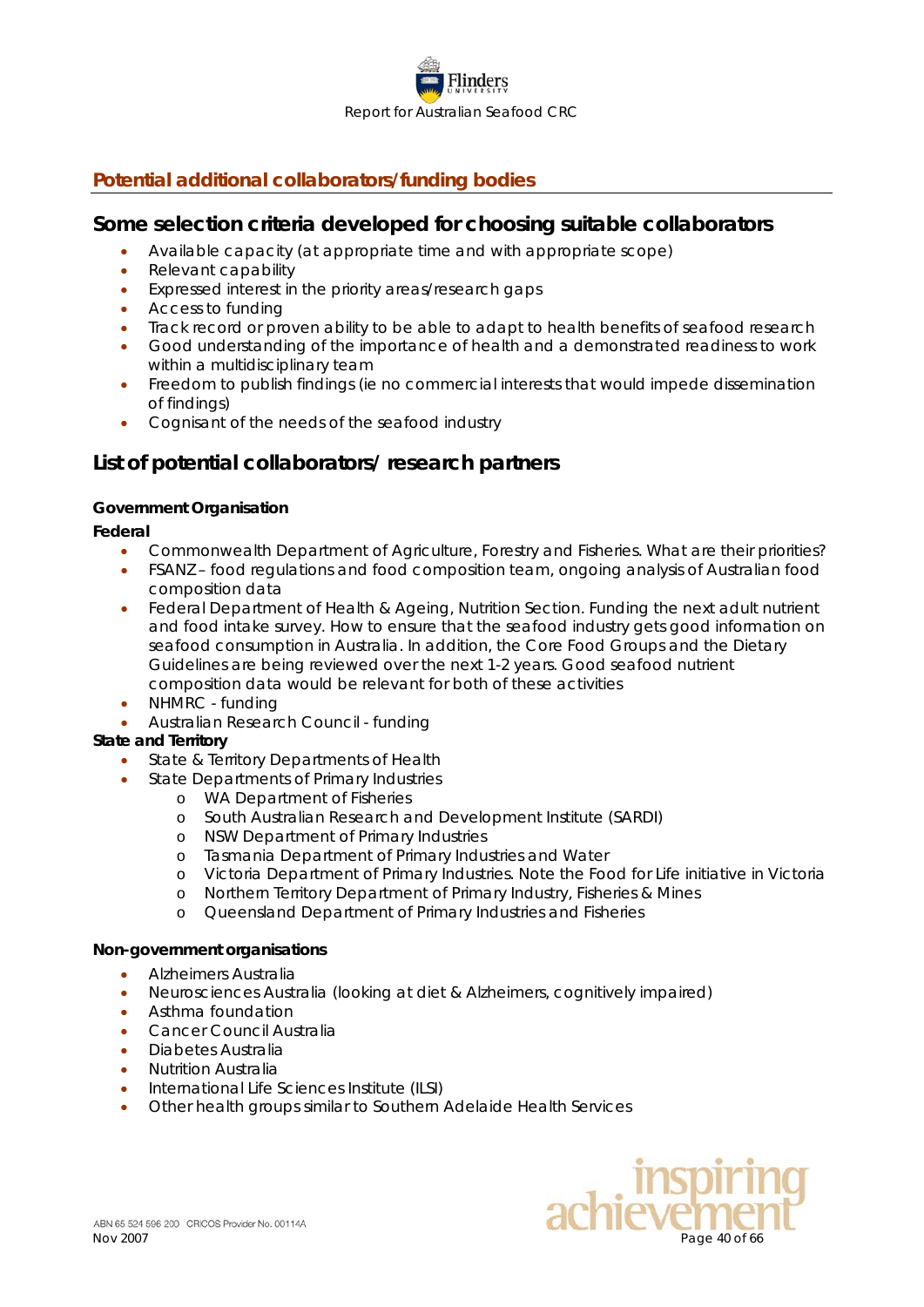

#### <span id="page-40-0"></span>**Professional Organisations (including consultations only)**

- DAA (consultation)
- Nutrition Society (consultation)
- Environmental organisations contaminations, cost-benefit ratios
- National Heart Foundation of Australia
- Cancer Councils
- Arthritis Australia
- **Gut Foundation**
- Australian Crohn's and Colitis Association

### **International Organisations**

• World Health Organisation (cost-benefit ratio)

### **Research organisations**

- CSIRO
	- o Food Science Australia
	- o Human Nutrition
	- o Preventative Health National Research Flagship
	- o Food Futures National Research Flagship
- International Diabetes Institute
- National Ageing Research Institute (NARI)
- National Institutes of Health (US)
- National Cancer Institute (US)
- Dementia CRC

#### <span id="page-40-1"></span>**Industry**

- Australian Food and Grocery Council
- Simplot
- **Nestle**
- SeaLord (NZ)

# *Some different funding models for further consideration*

- 1. Coinvestment with State Government Departments for a specific research program
	- SA Strategic Health Research Program one of the priorities for 2008 is bioactives in foods and prevention of cancer. This would appear to be an appropriate funding body to link into given that the CRC is headquartered in SA and that the WCRF's most recent review states that upon reviewing the totality of the evidence, the evidence was rated as suggestive of a decreased risk of developing colorectal cancer with increased fish consumption. However, expressions of interest have already been called for the 2008 round of funding.
	- WA Department of Health has expressed interest in investing in the health arena.
- 2. Establish a centre of excellence (could be virtual) around a particular research expertise or research focus eg bioactive discovery
- 3. Applications to traditional research funding bodies for a large program grant eg to fund a large RCT
- 4. Coinvestment from FSANZ and industry to undertake a national analysis of nutrient and potential contaminants present in Australian seafoods

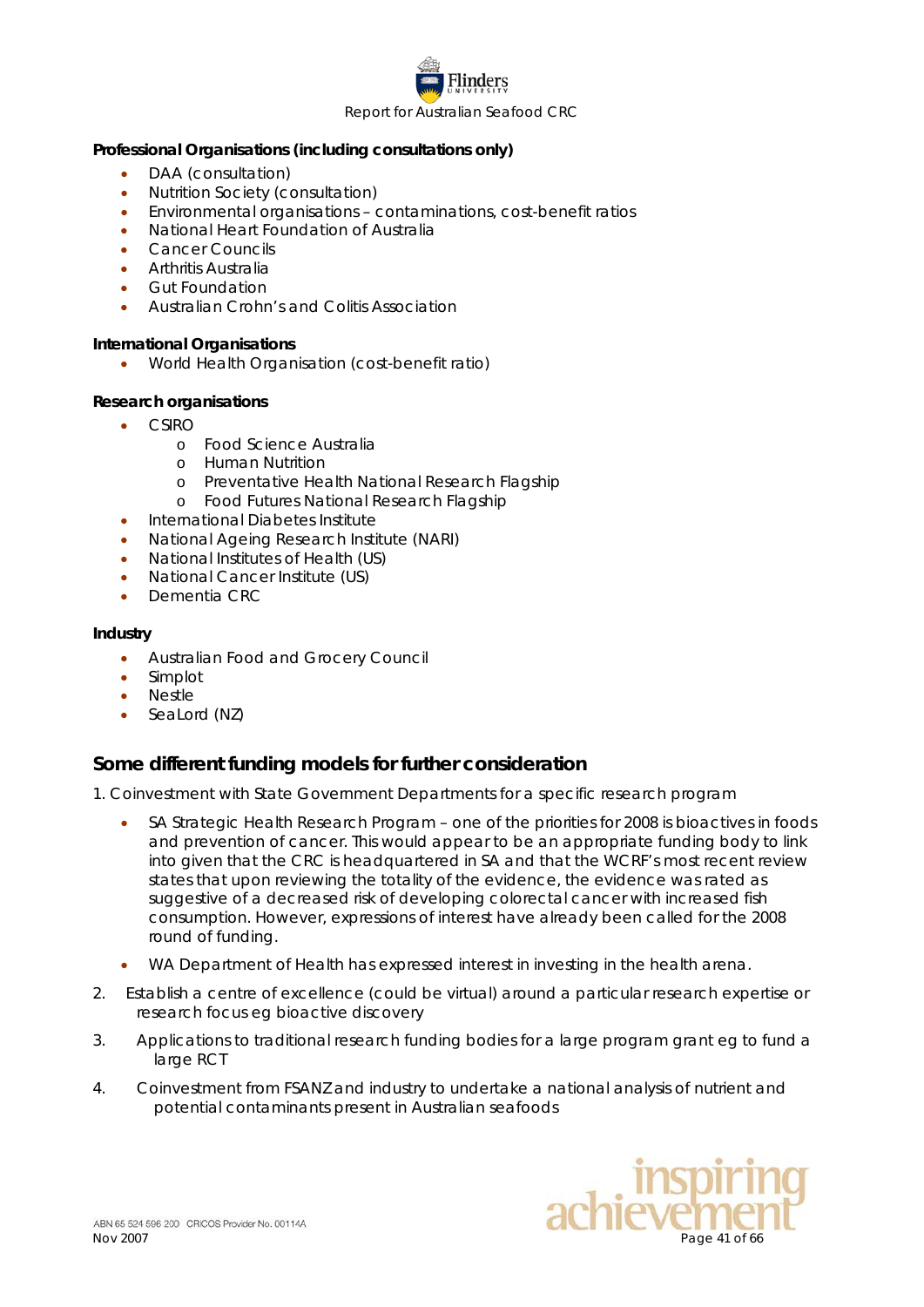

- 5. Collaboration established with bodies undertaking large national surveys to ensure there is an appropriate intake instrument utilised to gain an accurate understanding of seafood consumption.
	- a. National adult nutrition survey
	- b. Cancer Council schoolchildren survey
	- c. Australian Imaging and Biomarker and Lifestyle survey (Alzehimers)
	- d. Beyond Blue
- 6. Collaborate with Fisheries Research & Development Corporation: Investigate what health related projects FRDC currently funds and discuss agreed mutual priorities for health related research that are seen as a high priority by both the FRDC and the Australian Seafood CRC
- 7. Approach a CSIRO National Research Fund for a large Flagship Collaboration Program (\$1- 3m over 3 years). May fit with either the Food Futures Flagship or the Preventative Health Research Flagship.
- 8. Work with Cancer Councils, National Heart Foundation to get some agreed research priority areas where projects could be co-funded by both the CRC and the other funding body. The National Heart Foundation is currently reviewing evidence relating to fish consumption and cardiovascular disease with the view of releasing a position statement in the near future.
- 9. Explore sources of international funding.
	- a. Approach WHO or other global funding bodies to undertake a comprehensive risk benefit analysis
- 10. The International Council for the Control of Iodine Deficiency Disorders (ICCIDD)?

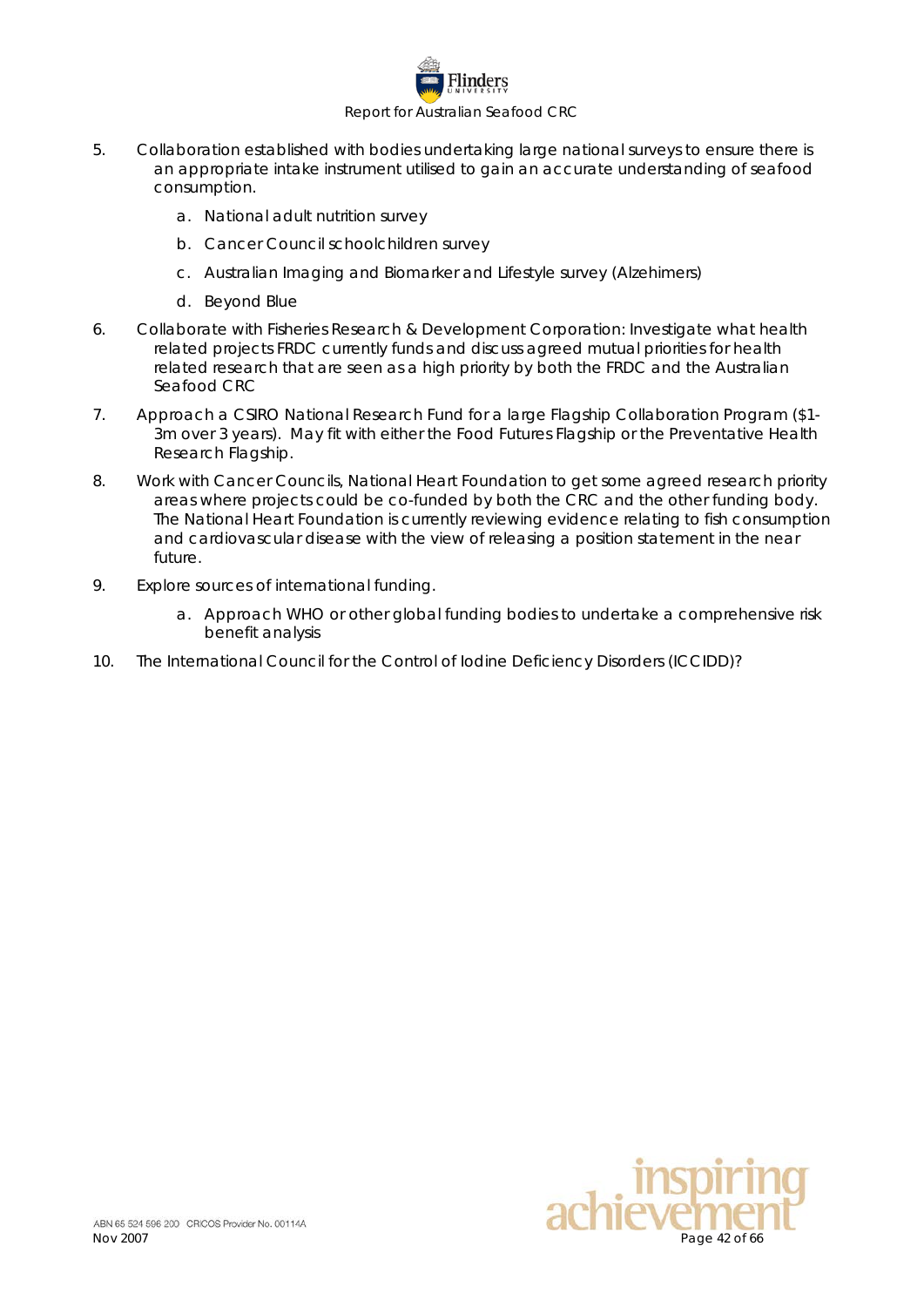

### <span id="page-42-0"></span>**Key recommendations**

#### **Recommendations: immediate**

- 1. Consult more broadly with CRC participants to gain a better understanding of their R&D priorities needed for justifying product health benefit claims.
- 2. A comprehensive seafood composition analysis should be undertaken to ensure there are current and adequate data present in the national food composition data-base. This will be very important in order to obtain accurate information on Australian intakes and the availability of all of the key nutrients present in seafoods given that there is a national adult survey being planned for 2008/9 and several key nutrition education documents are about to be revised. Updated information is vital.
- 3. Evaluate the interest and feasibility of preparing information to support a claim that there is probable evidence of the following nutrients/fish being associated with a particular health outcome, in other words that there is already sufficient evidence suitable to make a general level health claim.
	- protein and satiety, helping to maintain a healthy weight
	- iodine and neurological development
	- iodine and energy metabolism
	- selenium and immune function
	- omega-3 fatty acids/fish and mental health
	- low saturated fatty acids and mental health
	- omega-3 fatty acids/fish and bowel health
	- omega-3 fatty acids and joint health
	- omega-3 fatty acids and lung health

or for a high level health claim

- iodine & prevention of deficiency leading to cretinism, goitre.
- 4. Evaluate the interest from the CRC participants and other potential collaborators in filling some of the research gaps in order to assist with the gathering of conclusive evidence that higher consumption of fish is associated with reducing the risk of developing cardiovascular disease, dementia, colorectal cancer and arthritis.

#### **Recommendations: longer term**

- 5. Keep a watching brief on changes in food code and status of the yet-to-be approved health claims. This should be part of the brief for ongoing environmental scanning for Health Benefits of Seafood Program Leader.
- 6. Integrate the 3 commissioned reports and the outcomes of the 12<sup>th</sup> December workshop to identify potential areas of research focus, collaborators and partners for a health benefits of seafood research program.
- 7. Establish a small strategic working party to further refine the research program by rigorously assessing the potential areas of research focus and opportunities identified.
- 8. Explore funding opportunities and different funding models, engage with potential funding partners, obtain agreement in principle.
- 9. Work with identified core health benefit research partners, collaborators, providers, stakeholders to finalise the proposed research program.
- 10. Finalise the budget and business plan for presentation to CRC Seafood Board.

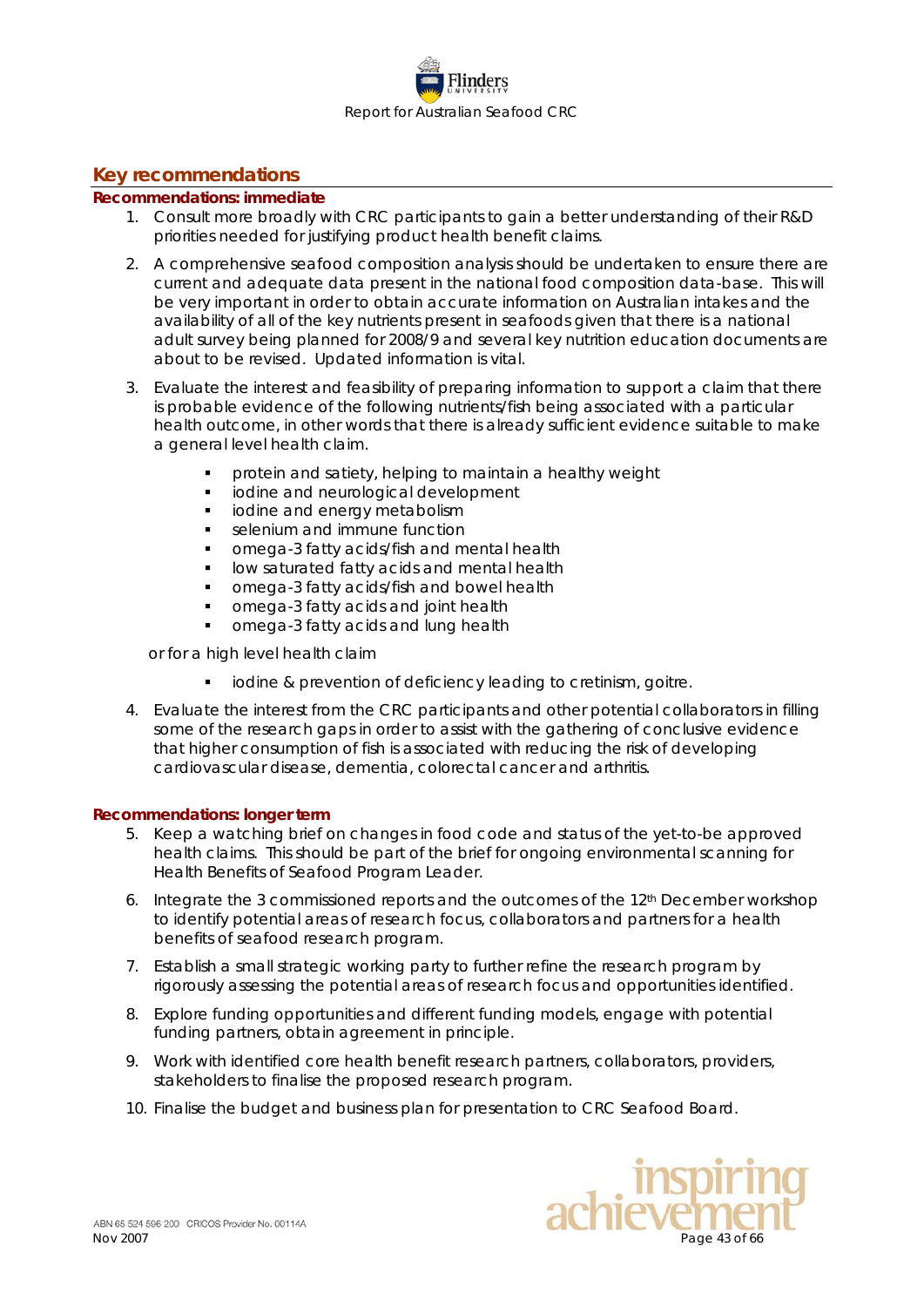

### <span id="page-43-0"></span>**References**

- Australian Government Department of Health and Ageing, NH&MRC Nutrient reference values for Australia and New Zealand Including Recommended Dietary Intakes. Commonwealth of Australia 2006
- Burr ML, Dunstan FDJ & George CH 2005, 'Is Fish Oil Good or Bad for Heart Disease? Two Trials with Apparently Conflicting Results', *The Journal of Membrane Biology*, Vol. 206, pp.155-163.
- Calder PC 2002, 'Dietary modification of inflammation with lipids', *Proceedings of the Nutrition Society*, Vol.61, pp.345-358
- Cancer Council Australia. Health Professional Summary. Omega-3 fatty acids, fish and cancer prevention. 2006
- Champe PC, Harvey RA & Ferrier Dr 2005, *Lippincott's Illustrated Reviews: Biochemistry*, 3<sup>rd</sup> edition, Lippincott Williams & Wilkins, Philadelphia, USA.
- Connor & Connor 2007. The importance of fish and DHA in Alzheimer's disease. Am J Clin Nutr 85:929-930.
- FSANZ website at www.foodstands.gov.au
- Hooper L et al. Omega 3 fatty acids for prevention and treatment of cardiovascular disease. Cochrane Database of Systematic Reviews 2004, Issue 4. Art, No.:CD003177. DOI:10.1002/14651858.CD003177.pub2.
- Howe P, Mori T & Buckley J 2006, 'The relationship between omega-3 fatty acid intake and risk of cardiovascular disease', viewed online 3 Oct 2007, http://www.foodstandards.gov.au
- Japanese Ministry of Health, Labour, and Welfare viewed online 2 Nov 2007 < http://www.mhlw.go.jp/english/topics/foodsafety/fhc/index.html>
- Joint Health Claims Initiative, Final Technical Report, Part 1 & 2. A report by the Joint Health Claims Initiative to the Food Standards Agency. 2003 JHCI/76/03
- Lim et al. Omega 3 fatty acid for the prevention of dementia. Cochrane Database of systematic reviews 2006. Issue 1. Art No CD005379. DOI 10.1002/14651858.CD005379.pub2
- Logan AC, 2004 Omega-3 fatty acids and major depression. A primer for the mental health professional. BioMed Central Online 3(25):1-8.
- Mooney BD, Nichols PD & Elliott NG 2002, *Seafood The Good Food II*, CSIRO Marine Research, and Fisheries Research & Development Corporation (FRDC), Australia.
- Mozaffarian D, Gottdiener JS, Siscovick DS 2006, 'Intake of tuna or other boiled or baked fish versus fried fish and cardiac structure, function and hemodynamics', *American Journal of Cardiology*, Vol. 92, no.2, pp.216-222.
- Myint PK et al 2006, 'Habitual fish consumption and risk of incident stroke: the European Prospective Investigation into Cancer (EPIC) – Norfolk prospective population study', *Public Health Nutrition*, Vol. 9, no. 7, pp.882-888.
- NUTTAB2006 online version available at www.foodstandards.gov.au
- Massaro et al Omega-3 fatty acids, Inflammation and Angiogenesis: Nutrigenomic effects as an explanation for the anti-atherogenic and anti-inflammatory effects of fish and fish oils. J Nutrigenet Nutrigenomics 2008;1:4-23
- Ohama, H, Ikeda, H, Moriyama H 2006, 'Health foods and foods with health claim in Japan', *Toxicology*, Vol. 221, pp.95-111.
- Torpy JM, 2006. Eating fish: Health benefits and risks. JAMA 296(15):1926-1927

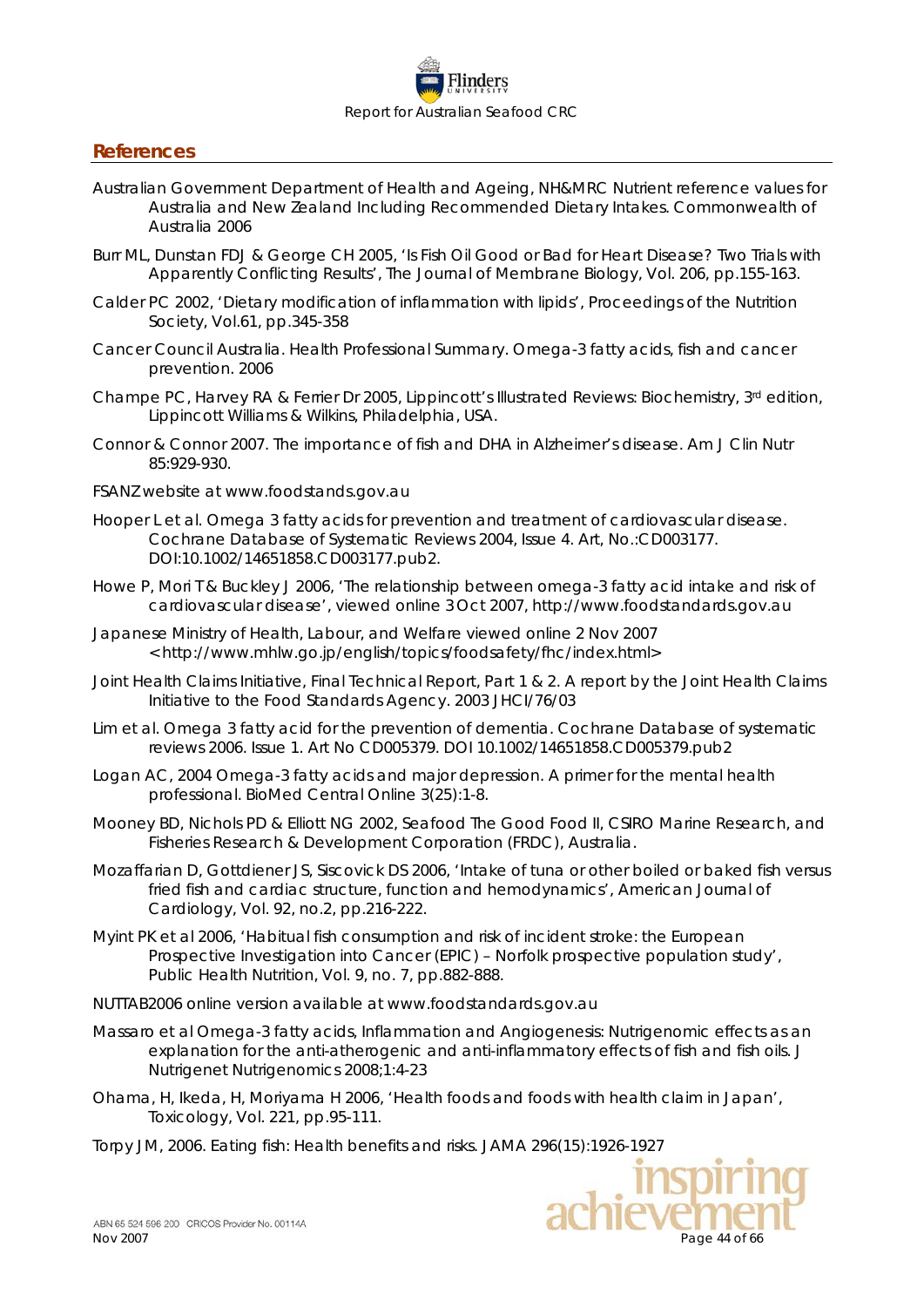

U.S. Food and Drug Administration/Center for Food Safety and Applied Nutrition viewed online

2 Nov 2007 <http://www.cfsan.fda.gov/~dms/lab-hlth.html>

- World Cancer Research Fund/American Institute for Cancer Research, Food, Nutrition, Physical Activity, and the Prevention of Cancer: a Global Perspective. Washington DC: AICR, 2007.
- World Health Organization 2003, *Diet, nutrition and the prevention of chronic diseases*, Report of a Joint WHO/FAO Expert Consultation, WHO Technical Report Series No. 916, WHO, Geneva.

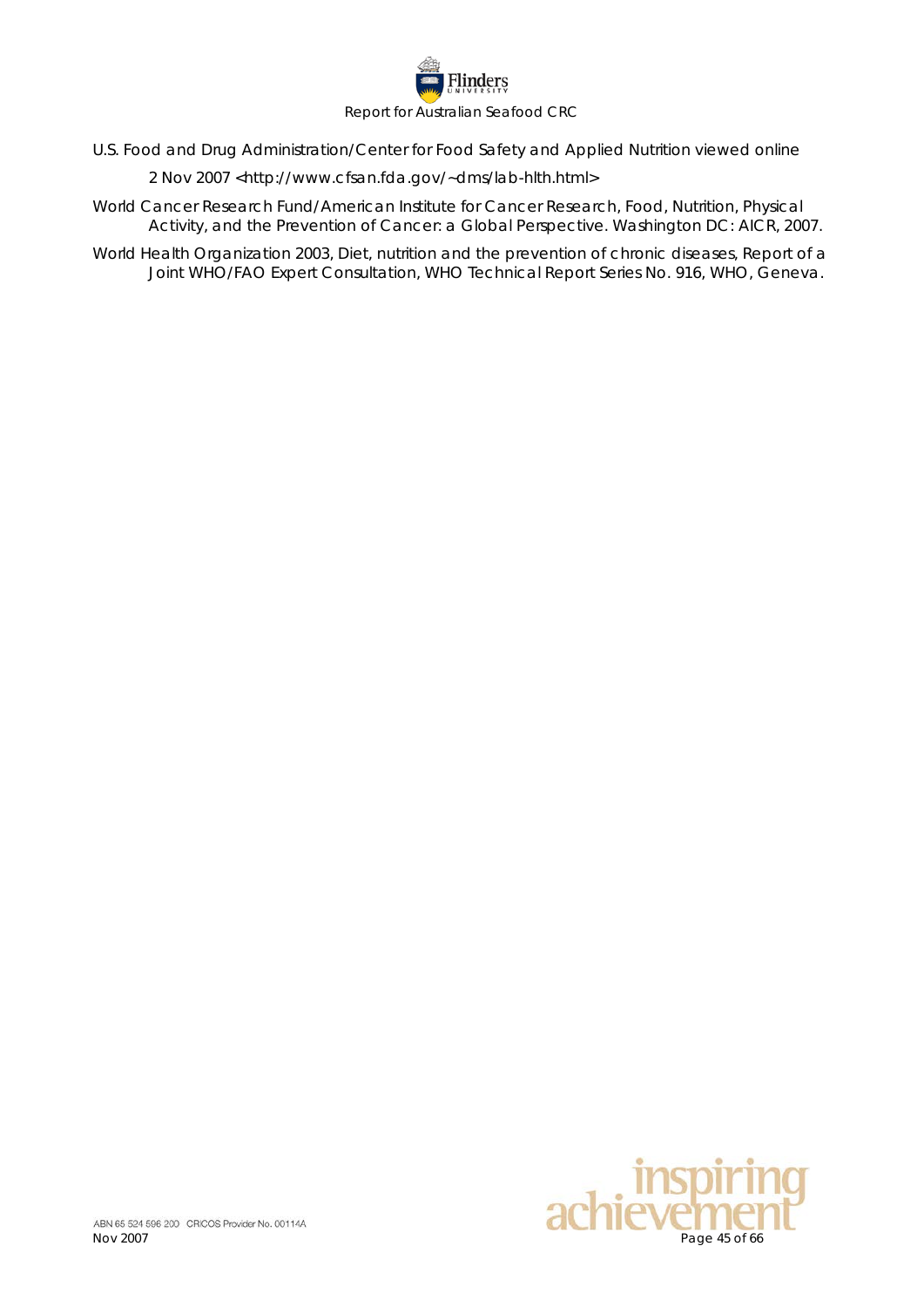

# <span id="page-45-0"></span>**Appendices**

### <span id="page-45-1"></span>**Appendix 1: Food Standard codes: current and proposed**

### **Standards that will be affected by the introduction of Standard 1.2.7 Nutrition, Health and Related Claims**

| allis<br><b>Existing Regulation</b>                                                                                                                                                                                                                                                                                                                                                                                          | <b>Proposed Regulation</b>                                                                                                                                                                                                                                                                             |  |  |  |  |  |
|------------------------------------------------------------------------------------------------------------------------------------------------------------------------------------------------------------------------------------------------------------------------------------------------------------------------------------------------------------------------------------------------------------------------------|--------------------------------------------------------------------------------------------------------------------------------------------------------------------------------------------------------------------------------------------------------------------------------------------------------|--|--|--|--|--|
| Part 1.1- Preliminary                                                                                                                                                                                                                                                                                                                                                                                                        | Part 1.1- Preliminary                                                                                                                                                                                                                                                                                  |  |  |  |  |  |
| Standard 1.1.1 - Preliminary Provisions -<br>Application, interpretation and General Prohibitions                                                                                                                                                                                                                                                                                                                            | Standard 1.1.1 - Preliminary Provisions -<br>Application, interpretation and General Prohibitions                                                                                                                                                                                                      |  |  |  |  |  |
| Many definitions used in the Code are contained in<br>this standard                                                                                                                                                                                                                                                                                                                                                          | With added definitions (either new or moved from other<br>Standards)                                                                                                                                                                                                                                   |  |  |  |  |  |
| Part 1.1A Transitional Standards                                                                                                                                                                                                                                                                                                                                                                                             | Part 1.1A Transitional Standards                                                                                                                                                                                                                                                                       |  |  |  |  |  |
| Standard 1.1A.2 - Transitional Standard for Health<br>Claims                                                                                                                                                                                                                                                                                                                                                                 | <b>Standard 1.1A.2</b> repealed 2 years after gazettal of<br>Standard 1.2.7                                                                                                                                                                                                                            |  |  |  |  |  |
| Part 1.2 - Labelling and Other Information                                                                                                                                                                                                                                                                                                                                                                                   | Part 1.2 - Labelling and Other Information Requirements                                                                                                                                                                                                                                                |  |  |  |  |  |
| Requirements<br>Standard 1.2.7 (reserved)                                                                                                                                                                                                                                                                                                                                                                                    | <b>Standard 1.2.7 Nutrition. Health and related claims</b>                                                                                                                                                                                                                                             |  |  |  |  |  |
| <b>Standard 1.2.8 - Nutrition Information Requirements</b>                                                                                                                                                                                                                                                                                                                                                                   | <b>Standard 1.2.8</b> – Nutrition Information Requirements                                                                                                                                                                                                                                             |  |  |  |  |  |
| This Standard sets out nutrition information<br>requirements in relation to food and the manner in<br>which information is provided. It regulates the use of<br>nutrition claims in relation to:<br>Polyunsaturated and monounsaturated fatty<br>acid content<br>Lactose<br>Gluten content<br>$\bullet$<br>Salt, sodium or potassium content<br>$\bullet$<br>Omega fatty acid content<br>$\bullet$<br>Low joule<br>$\bullet$ | Conditions for nutrition claims will be moved to Standard<br>1.2.7                                                                                                                                                                                                                                     |  |  |  |  |  |
| Part 1.3 - Substances Added to Food                                                                                                                                                                                                                                                                                                                                                                                          | Part 1.3 - Substances Added to Food                                                                                                                                                                                                                                                                    |  |  |  |  |  |
| <b>Standard 1.3.1 - Food Additives</b>                                                                                                                                                                                                                                                                                                                                                                                       | Standard 1.3.1 - Food Additives                                                                                                                                                                                                                                                                        |  |  |  |  |  |
| This Standard regulates the use of food additives in<br>the production and processing of food.                                                                                                                                                                                                                                                                                                                               | This Standard will be amended by deleting the reference<br>made to Standard 1.2.8 in the Editorial Note after clause 4                                                                                                                                                                                 |  |  |  |  |  |
| <b>Standard 1.3.2 - Vitamins and Minerals</b>                                                                                                                                                                                                                                                                                                                                                                                | <b>Standard 1.3.2 - Vitamins and Minerals</b>                                                                                                                                                                                                                                                          |  |  |  |  |  |
| This Standard regulates the addition of vitamins and<br>minerals to foods, and the claims which can be<br>made about the vitamin and mineral content of<br>foods.                                                                                                                                                                                                                                                            | Claims in relation to the vitamin and mineral content of<br>food will be moved to Standard 1.2.7.<br>Labelling of foods with respect to vitamin or mineral<br>content will be moved to Standard 1.2.8.<br>This Standard will now mainly deal with permission to add<br>vitamins and minerals to foods. |  |  |  |  |  |
| Part 2.6 - Non-alcoholic Beverages<br>Standard 2.6.2 - Non-Alcoholic Beverages and Brewed Soft Drinks                                                                                                                                                                                                                                                                                                                        |                                                                                                                                                                                                                                                                                                        |  |  |  |  |  |

**Part 2.9 – Special Purpose Foods**

- **Standard 2.9.2** Foods For Infants
- **Standard 2.9.3** Formulated Meal Replacements and Formulated Supplementary Foods
- **Standard 2.9.4** Formulated Supplementary Sports Foods
- **Part 2.10 – Standards for Other Food**
- **Standard 2.10.2** Salt and Salt Products

Basically no change, except requiring amendment when referring to the relevant Standards

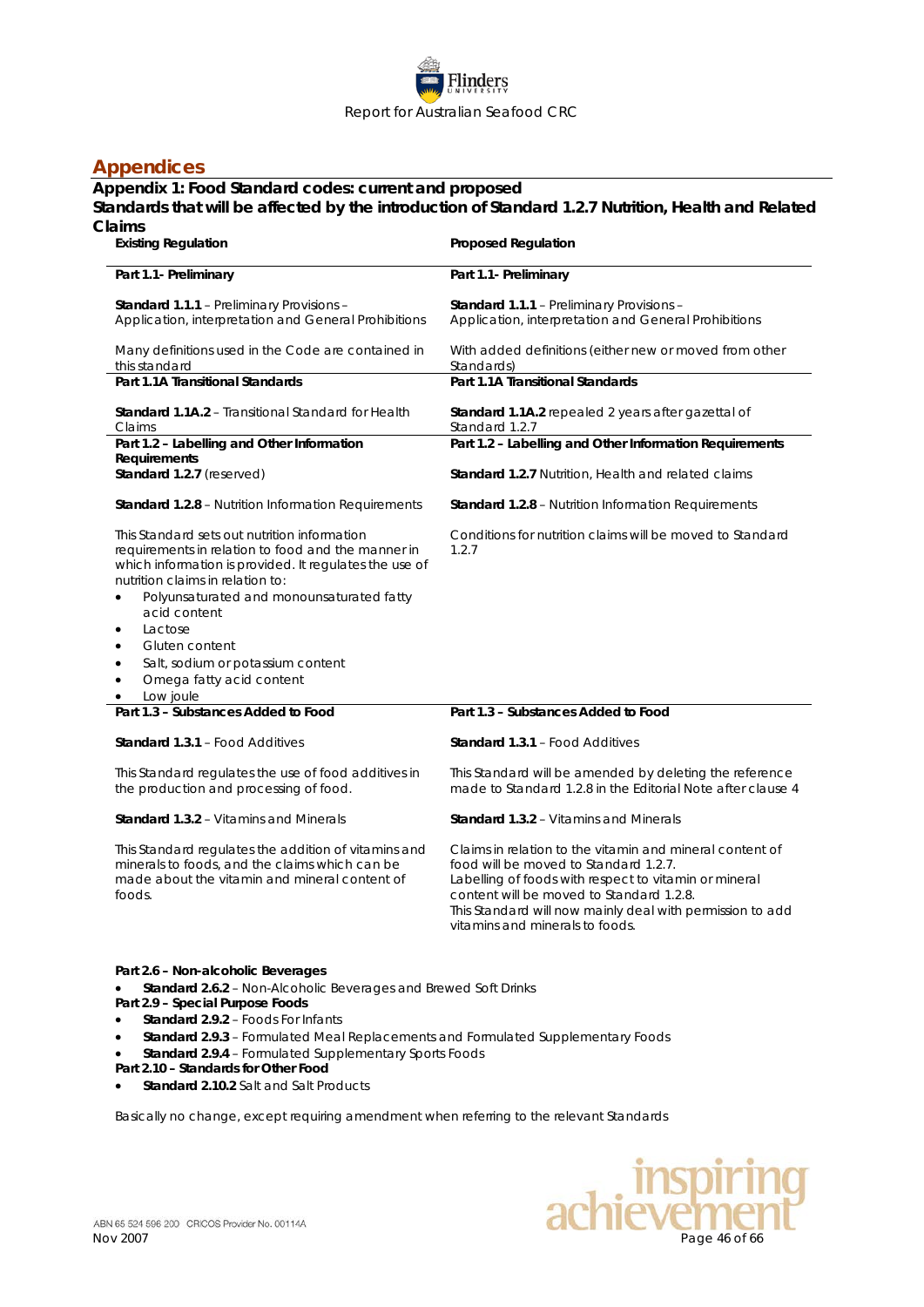

#### <span id="page-46-0"></span>**Appendix 2 Overview of proposed nutrient profiling model**

### **Proposed Nutrient Profiling Model in Preliminary Final Assessment Report Proposal P293 Nutrition, Health and Related Claims, Attachment 1, draft Standard 1.2.7, with reference to seafoods**

In order to carry a health claim, a food product must meet the scoring criteria set out below (except when the general level health claim is made in relation to gluten, lactose, infant foods, a vitamin or mineral) in addition to other qualifying criteria and conditions. This will help safeguard inappropriate foods from carrying health claims.

Food will be classified into three categories and will need to satisfy different scoring criteria (See Table 5):

Category 1 – Beverages (excluding milk)

Category 2 – Foods other than those included in category 1 or 3 **[Seafood will be classified as a Category 2 food]**

Category 3 – Edible oils and spreads; margarine; butter; and cheese with calcium content>320mg/100g

Category 1 and 2 foods are awarded points based on their Energy, Saturated fatty acids, Total sugars, Sodium, Fruit and Vegetable, Protein, and Fibre contents.



Final Score of a food = Baseline Points – V Points – P Points – F Points Refer to Table 5 to determine if a food meets scoring criteria for a health claim

**Table 1. Baseline points for category 1 and category 2 food products** (Baseline points for Category 3 food products is not shown here as it is not related to seafoods)

| <b>Points</b>     | Average energy<br>content (kJ)<br>per 100 g/100 mL | Saturated fatty<br>acids(g)<br>per 100 g/100 mL | Total sugars (g)<br>per 100 g/100 mL | Sodium (mg) per<br>100 g/100 mL |
|-------------------|----------------------------------------------------|-------------------------------------------------|--------------------------------------|---------------------------------|
| 0                 | $<$ 335                                            | $\leq$                                          | $\leq 4.5$                           | $\leq 90$                       |
|                   | >335                                               | >1                                              | >4.5                                 | >90                             |
| $\overline{c}$    | >670                                               | >2                                              | > 9                                  | >180                            |
| 3                 | >1005                                              | >3                                              | >13.5                                | >270                            |
| $\overline{4}$    | >1340                                              | >4                                              | >18                                  | >360                            |
| 5                 | >1675                                              | >5                                              | >22.5                                | >450                            |
| 6                 | >2010                                              | >6                                              | >27                                  | >540                            |
| $\overline{\tau}$ | >2345                                              | >7                                              | >31                                  | >630                            |
| 8                 | >2680                                              | >8                                              | >36                                  | >720                            |
| $\overline{Q}$    | >3015                                              | > 9                                             | >40                                  | >810                            |
| 10                | >3350                                              | >10                                             | >45                                  | >900                            |

#### **Table 2. Fruit and Vegetable Points (V Points)**

|                | Column <sub>1</sub>                             | Column <sub>2</sub>                   |               |
|----------------|-------------------------------------------------|---------------------------------------|---------------|
| <b>Points</b>  | % concentrated fruit, vegetable, and<br>legumes | % fruit, vegetables, nuts and legumes |               |
| $\theta$       | -25                                             | $\leq 40$                             |               |
|                | >25                                             | >40                                   |               |
| $\overline{2}$ | $\geq 43$                                       | >60                                   | Page 47 of 66 |
|                | $\geq 67$                                       | >80                                   |               |

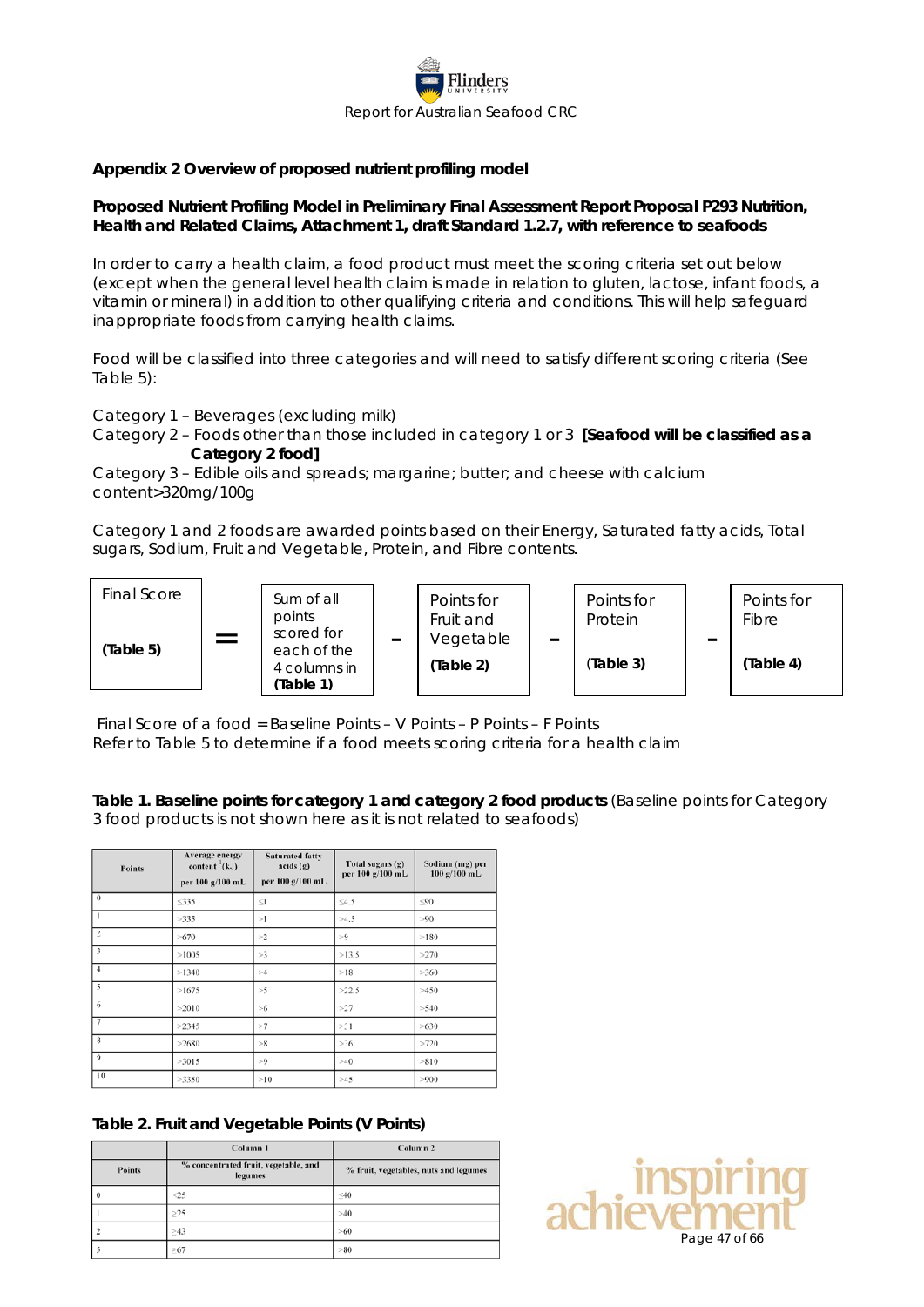

#### **Table 3. Protein Points (P Points)**

| Points   | Protein (g) per 100 g or mL |
|----------|-----------------------------|
| $\theta$ | $\leq1.6$                   |
|          | >1.6                        |
|          | >3.2                        |
| 3        | >4.8                        |
|          | >6.4                        |
| 5        | > 8.0                       |

**Table 4. Fibre Points (F Points)**

| <b>Points</b> | Dietary fibre (g) per 100 g or mL |
|---------------|-----------------------------------|
| $\Omega$      | < 0.9                             |
|               | >0.9                              |
|               | >1.9                              |
| 3             | >2.8                              |
|               | >3.7                              |
|               | >4.7                              |

#### **Table 5. Scoring criteria for food categories**

| Food product | <b>Final score</b> | Meets scoring criteria to make a health<br>claim |
|--------------|--------------------|--------------------------------------------------|
| Category 1   | $\leq 1$           | Yes                                              |
| Category 2   | $\leq 4$           | Yes                                              |
| Category 3   | < 28               | Yes                                              |

#### **Example 1: Prawn, King (Large Size)**

Nutrient contents (per 100g, raw): (NUTTAB 2006) Energy 371 kJ<br>Saturated Fatty Acid 0.2g Saturated Fatty Acid Total Sugars 0.0g<br>Sodium 350mg Sodium 350mg Protein 20.5g

#### **Step 1. Calculate baseline points**

Total baseline points

- = (points for average energy content) + (points for saturated fatty acids) + (points for total
- sugars) + (points for sodium)

 $= 1 + 0 + 0 + 3$  $= 4$ 

#### **Step 2. Calculate Fruit and Vegetable Points (V Points)**

V Point = 0 for prawn



Note: If a food product scores ≥11 baseline points, then it cannot score any Protein Points unless it can score 5 Fruit and Vegetable Points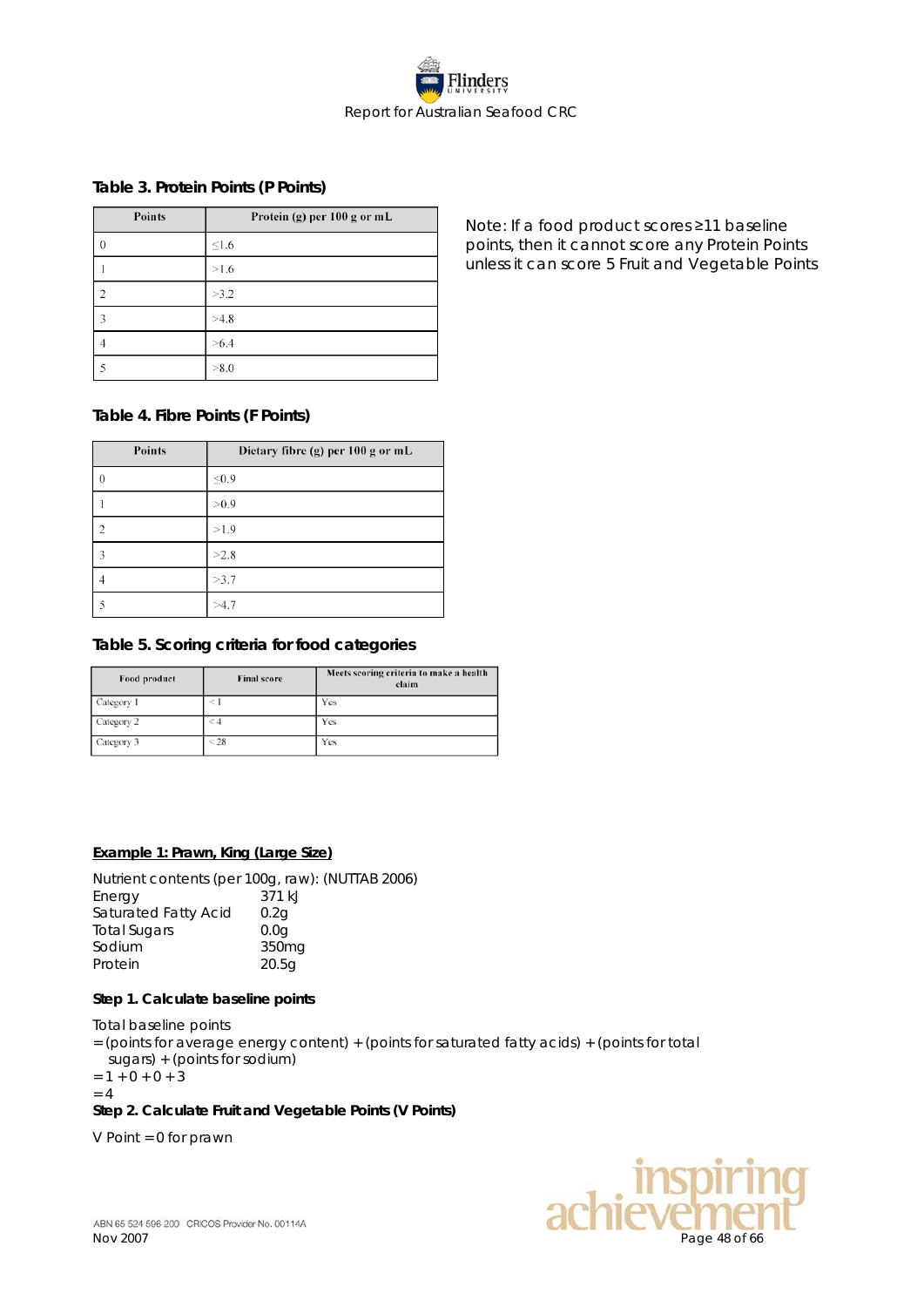

#### **Step 3. Calculate Protein Points (P Points)**

[If a food product scores ≥11 baseline points, then it cannot score any Protein Points unless it can score 5 Fruit and Vegetable Points] P Point = 5

#### **Step 4. Calculate Fibre Points (F Points)**

F Point = 0 for prawn

#### **Step 5. Calculate Final Score**

Final Score = baseline points – (V Points) – (P Points) – (F Points)<br>=  $4 - 0 - 5 - 0$ 

$$
= 4 - 0 - 5 - 0
$$
  
= -1

| <b>Food Product</b> | <b>Final Score</b> | Meets scoring criteria to make a<br>health claim |
|---------------------|--------------------|--------------------------------------------------|
| Category 2 food     | Final Score $<$ 4  | Yes, prawn meets scoring criteria                |

#### **Example 2: Australian Salmon, Canned in Brine, drained**

Nutrient contents (per 100g): (NUTTAB 2006) Energy 680 kJ Saturated Fatty Acid 3.2g Total Sugars 0.0g Sodium 526mg<br>Protein 20.5a Protein 20.5g

#### **Step 1. Calculate baseline points**

Total baseline points

= (points for average energy content) + (points for saturated fatty acids) + (points for total

sugars) + (points for sodium)

 $= 2 + 3 + 0 + 5$  $= 10$ 

#### **Step 2. Calculate Fruit and Vegetable Points (V Points)**

V Point = 0 for Australian Salmon, Canned in Brine, drained

#### **Step 3. Calculate Protein Points (P Points)**

[If a food product scores ≥11 baseline points, then it cannot score any Protein Points unless it can score 5 Fruit and Vegetable Points] P Point = 5

#### **Step 4. Calculate Fibre Points (F Points)**

F Point = 0 for Australian Salmon, Canned in Brine, drained

#### **Step 5. Calculate Final Score**

Final Score = baseline points – (V Points) – (P Points) – (F Points)  $= 10 - 0 - 5 - 0$ 

$$
= 10 - 0 = 3 - 0
$$
  
= 5

| <b>Food Product</b> | <b>Final Score</b> | Meets scoring criteria to make a<br>health claim                                     |
|---------------------|--------------------|--------------------------------------------------------------------------------------|
| Category 2 food     | Final Score $> 4$  | No, Australian Salmon, Canned in<br>Brine, drained does not meet<br>scoring criteria |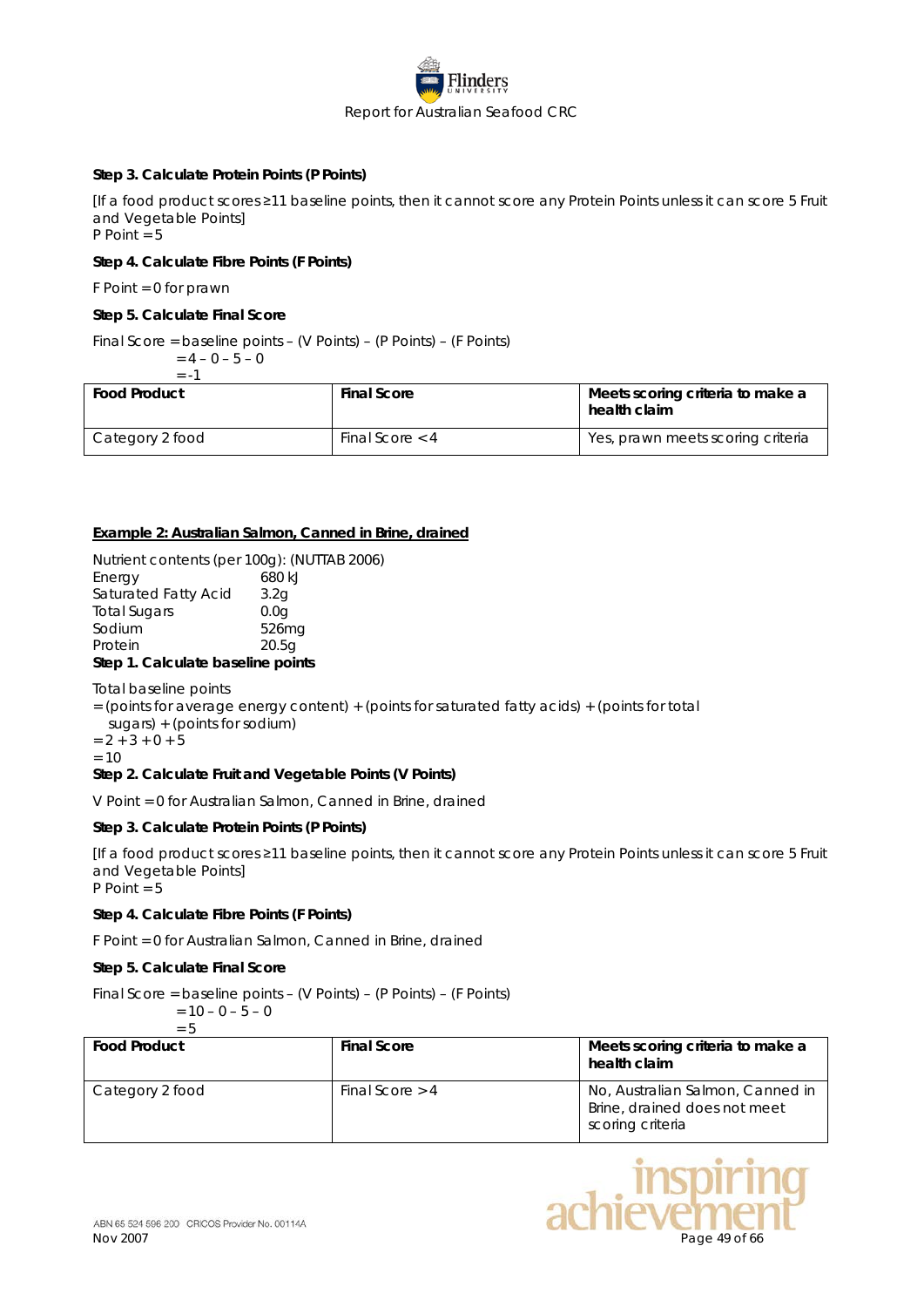

### **Table 6. Final Scores for some common seafoods (calculated based on nutrient composition obtained from NUTTAB 2006)**

| <b>Food Product</b>                                    | Energy<br>kJ/100g | <b>SFA</b><br>g/100g | Total<br><b>Sugars</b><br>g/100g | Sodium<br>mg/<br>100 <sub>g</sub> | Protein<br>g/100g | Final<br>score | <b>Meets</b><br>scoring<br>criteria? |
|--------------------------------------------------------|-------------------|----------------------|----------------------------------|-----------------------------------|-------------------|----------------|--------------------------------------|
| Prawn king (large size),<br>purchased cooked           | 436               | 0.2                  | 0.0                              | 552                               | 23.7              | $\overline{2}$ | Yes                                  |
| Prawn, garlic, king, home<br>prepared                  | 1110              | 3.3                  | 0.3                              | 569                               | 20.4              | 12             | <b>No</b>                            |
| Prawn king (large size), raw                           | $\overline{371}$  | 0.2                  | 0.0                              | 350                               | 20.5              | $-1$           | Yes                                  |
| Tuna, yellowfin, fresh, raw                            | 435               | 0.2                  | 0.0                              | 37                                | 23.4              | $-4$           | Yes                                  |
| Tuna, canned in brine, drained                         | 497               | 0.8                  | 0.0                              | 327                               | 23.8              | $-1$           | Yes                                  |
| Tuna, Canned in Vegetable<br>Oil, drained              | 889               | 2.1                  | 0.0                              | 425                               | 23.6              | 3              | Yes                                  |
| Atlantic Salmon Fillet, raw                            | 845               | 3.7                  | 0.0                              | 42                                | 20.7              | $\Omega$       | Yes                                  |
| Atlantic Salmon, steamed or<br>poached                 | 994               | 4.4                  | 0.0                              | 42                                | 24.4              | $\mathbf{1}$   | Yes                                  |
| Australian Salmon, Canned in<br>Brine, drained         | 680               | 3.2                  | 0.0                              | 526                               | 20.5              | 5              | <b>No</b>                            |
| Red Salmon, Canned in Water,<br>No Added Salt, drained | 816               | 3.3                  | 0.0                              | 110                               | 21.9              | $\mathbf{1}$   | Yes                                  |
| Oyster, raw                                            | 303               | 0.8                  | 0.0                              | 310                               | 12.0              | $-2$           | Yes                                  |
| Oyster, smoked, canned in oil,<br>drained              | 739               | 3.4                  | 0.0                              | 391                               | 17.4              | $\overline{4}$ | No                                   |
| Whiting, King George, raw                              | 372               | 0.2                  | 0.0                              | 72                                | 20.3              | $-4$           | Yes                                  |
| Whiting, King George, Fried in<br><b>Peanut Oil</b>    | 638               | 1.3                  | 0.1                              | 70                                | 23.0              | $-3$           | Yes                                  |
| Scallop, boiled in unsalted<br>water                   | 433               | 0.3                  | 0.0                              | 155                               | 22.2              | $-3$           | Yes                                  |
| Lobster, purchased, steamed<br>or boiled               | 407               | 0.2                  | 0.0                              | 306                               | 22.0              | $-1$           | Yes                                  |
| Calamari or squid, poached                             | 410               | 0.5                  | $0.0\,$                          | 355                               | 20.9              | $-1$           | Yes                                  |
| Barramundi aquacultural fillet,<br>steamed or poached  | 453               | 0.4                  | 0.0                              | n/a                               | 22.8              | n/a            | n/a                                  |
| Fish finger, frozen, uncooked                          | 838               | 3.1                  | 0.0                              | 259                               | 10.1              | $\overline{2}$ | Yes                                  |
| Anchovy, canned in oil,<br>drained                     | 762               | 2.0                  | $0.0\,$                          | 5480                              | 25.4              | 13             | No                                   |

n/a = data not available

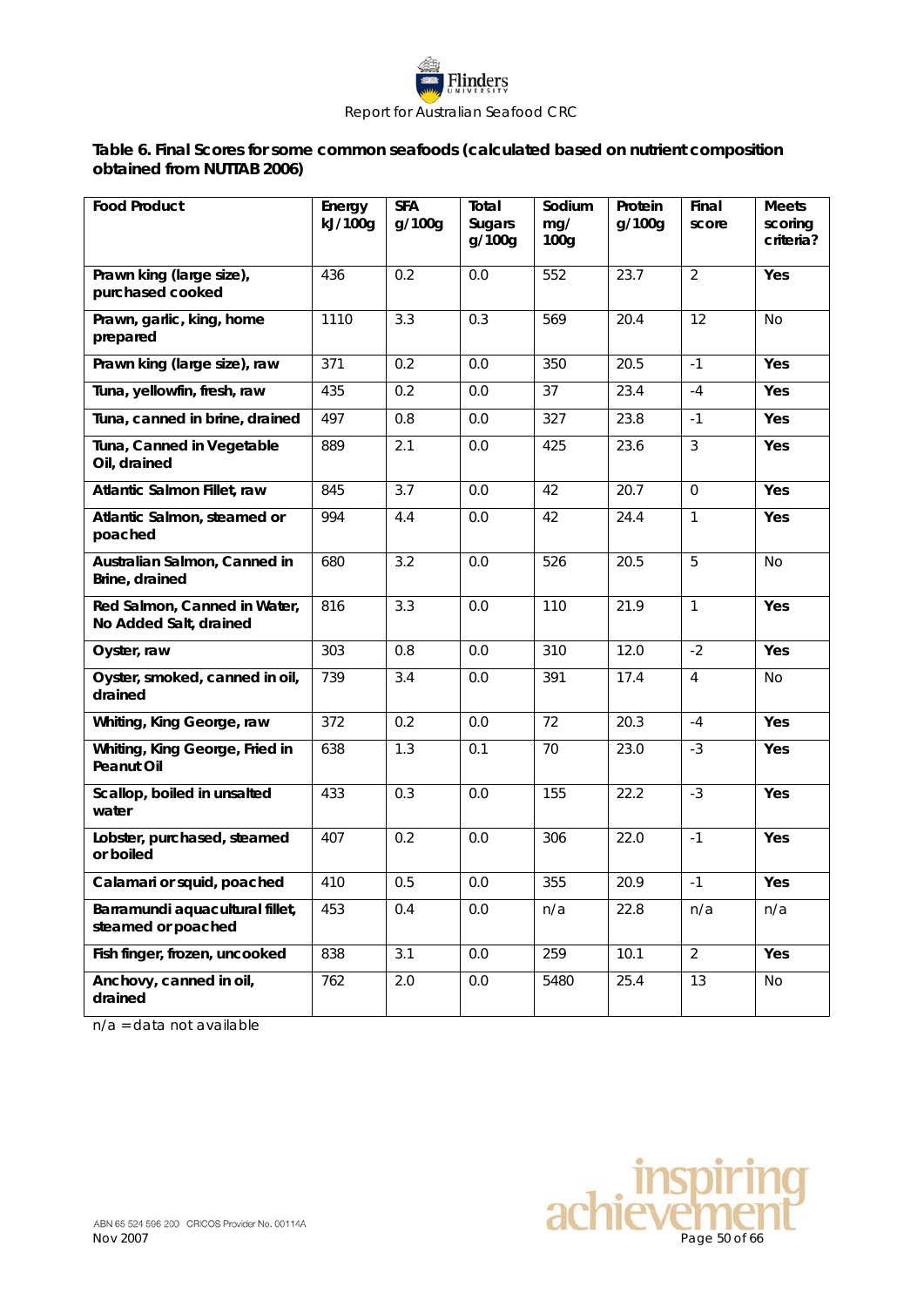

### <span id="page-50-0"></span>**Appendix 3: Proposed pre-approved high level health claims as of November 2007**

The following diet-disease relationships have been substantiated by expert review and FSANZ will pre-approve high level health claims based on these relationships:

- Dietary intake of calcium, vitamin D status and risk of developing osteoporosis, particularly in the 65 year and over age group
- Increased dietary intake of calcium and enhanced bone mineral density
- Reduction in dietary intake of sodium and reduction in blood pressure
- Folic acid and neural tube defects
- Saturated fatty acids and LDL cholesterol levels
- Saturated and trans fatty acids and LDL cholesterol levels
- Diet rich in vegetables and fruit and reduced risk of coronary heart disease
- Increased intake of vegetables and fruit and reduced risk of coronary heart disease.

Other high level health claims not listed above will require pre-market assessment and approval and will be considered by FSANZ on a case-by-case basis.

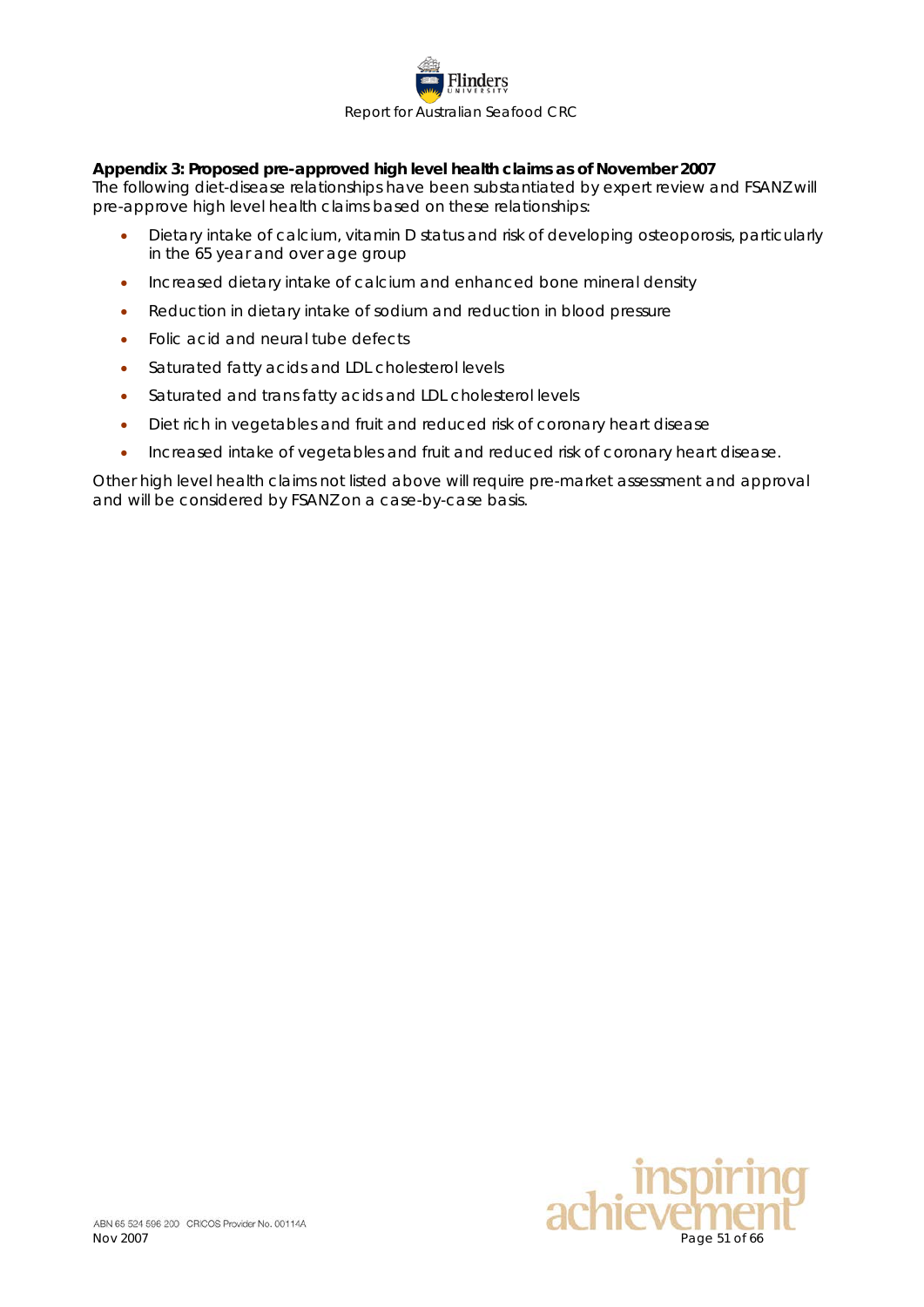

#### **Appendix 4: Substantiation approaches for high level health claims**

<span id="page-51-0"></span>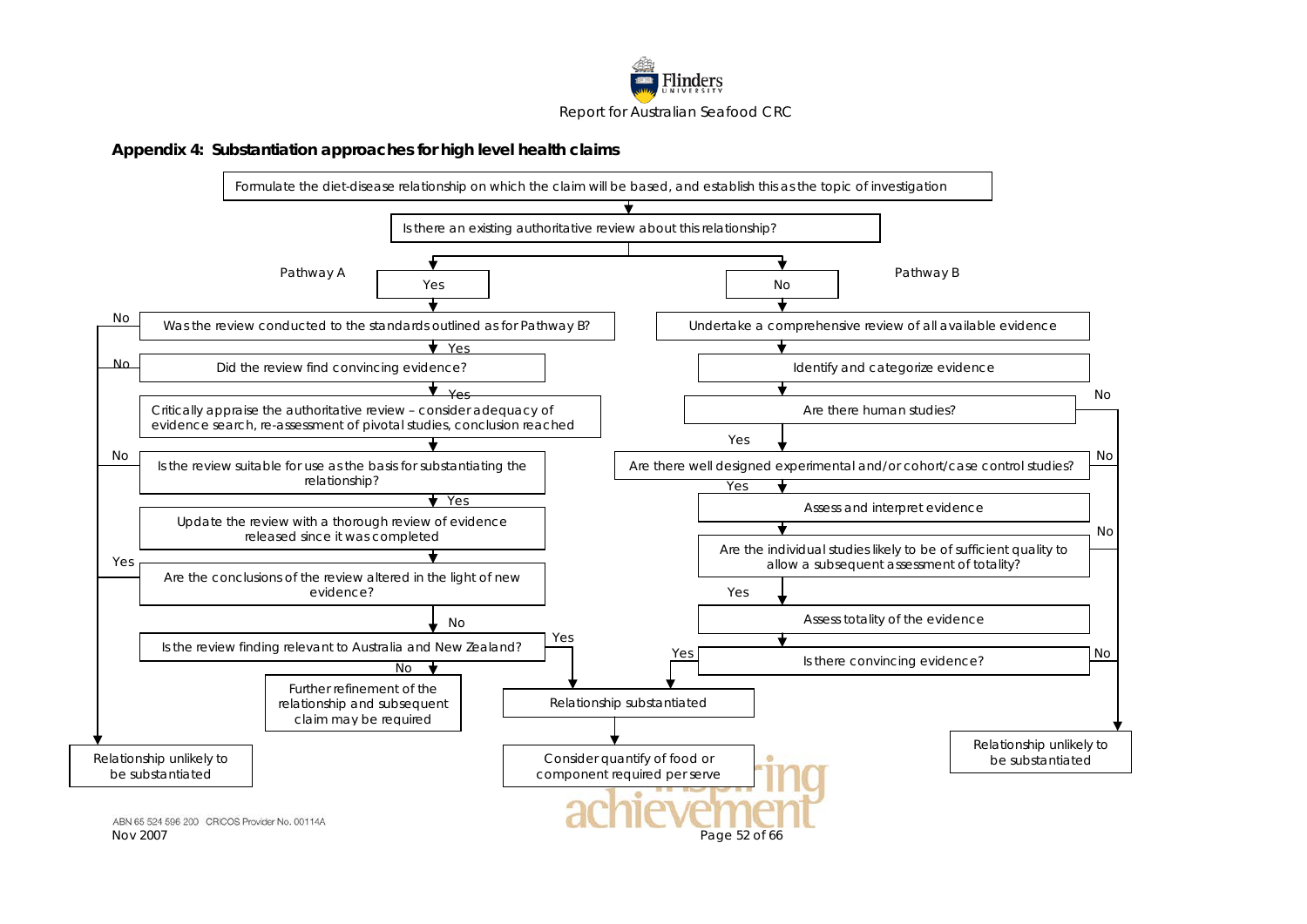

#### **Substantiating a General level health claim**



- Position papers and reviews are all conducted in accordance with processes generally drawn on for scientific research
- Scientific evidence rated as 'probable' is generally required to support a general level health claim.
- Must demonstrate relevance to the Australia and New Zealand population and environment if information is drawn from overseas documents or sources

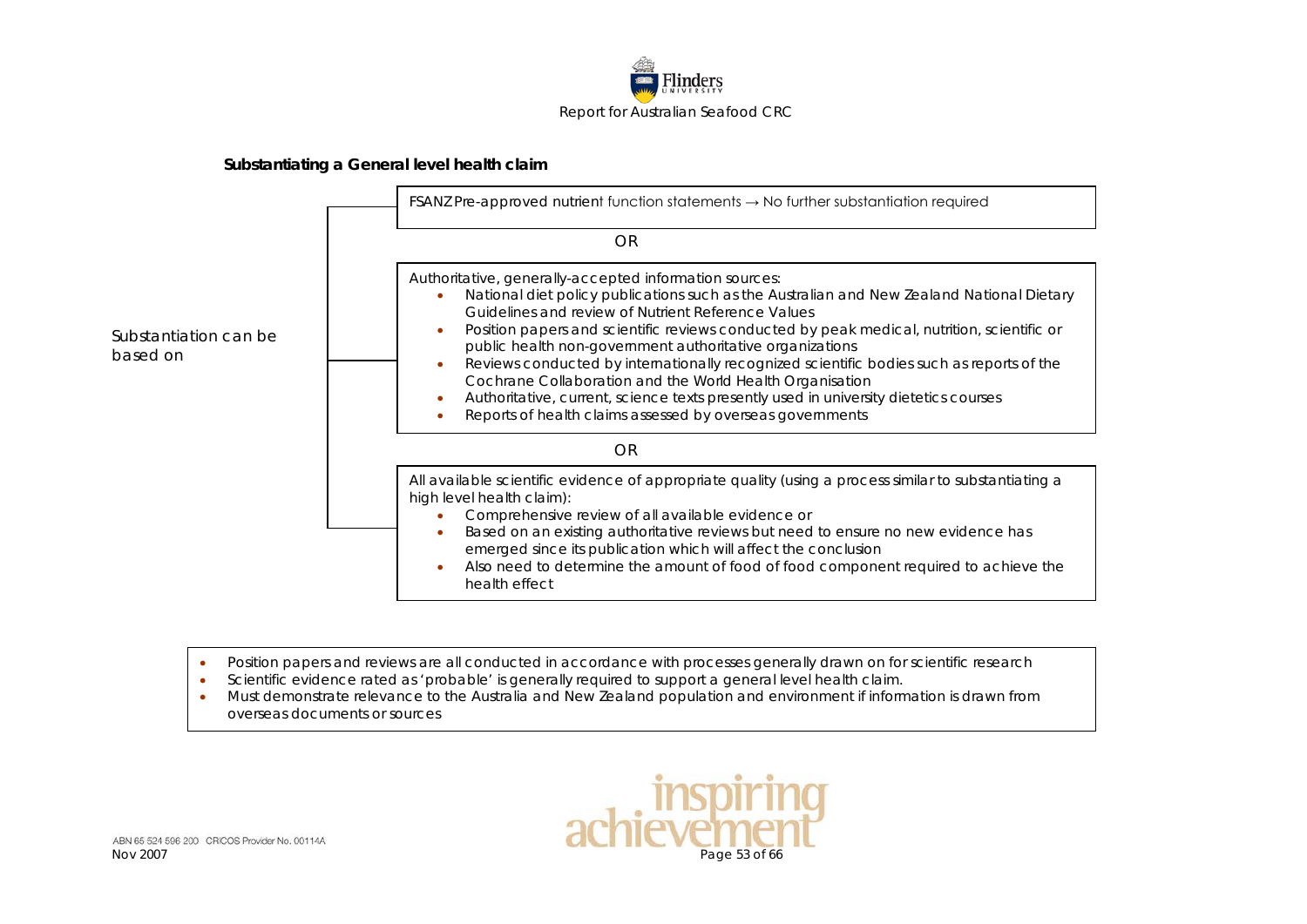

#### <span id="page-53-0"></span>**Appendix 5 Classification of strength of evidence (based on World Health Organization 2003)**

Evidence is rated as **convincing** when there are consistent associations between the diet, food or component and the health effect, with little or no evidence to the contrary. Studies providing the evidence should be conducted in humans and be of acceptable quality, preferably including both observational and experimental design. The mechanism of the effect can be established and is supportive of a causal relationship.

Evidence is rated as **probable** when the associations between the diet, food or component and the health effect is not so consistent and therefore cannot support a more definite judgement. Studies providing the evidence should be conducted in human and of acceptable quality, preferably including both observational and experimental design. Mechanistic and laboratory evidence are usually supportive and the relationship is biologically plausible.

Evidence is rated as **possible** when the number of appropriate studies available is limited. The studies generally indicate a relationship exists and is biologically plausible but may or may not be supported by mechanistic or laboratory evidence. More higher quality studies are required.

Evidence is rated as **insufficient** when the limited studies available are not of appropriate quality to substantiate a relationship. More higher quality studies are required.

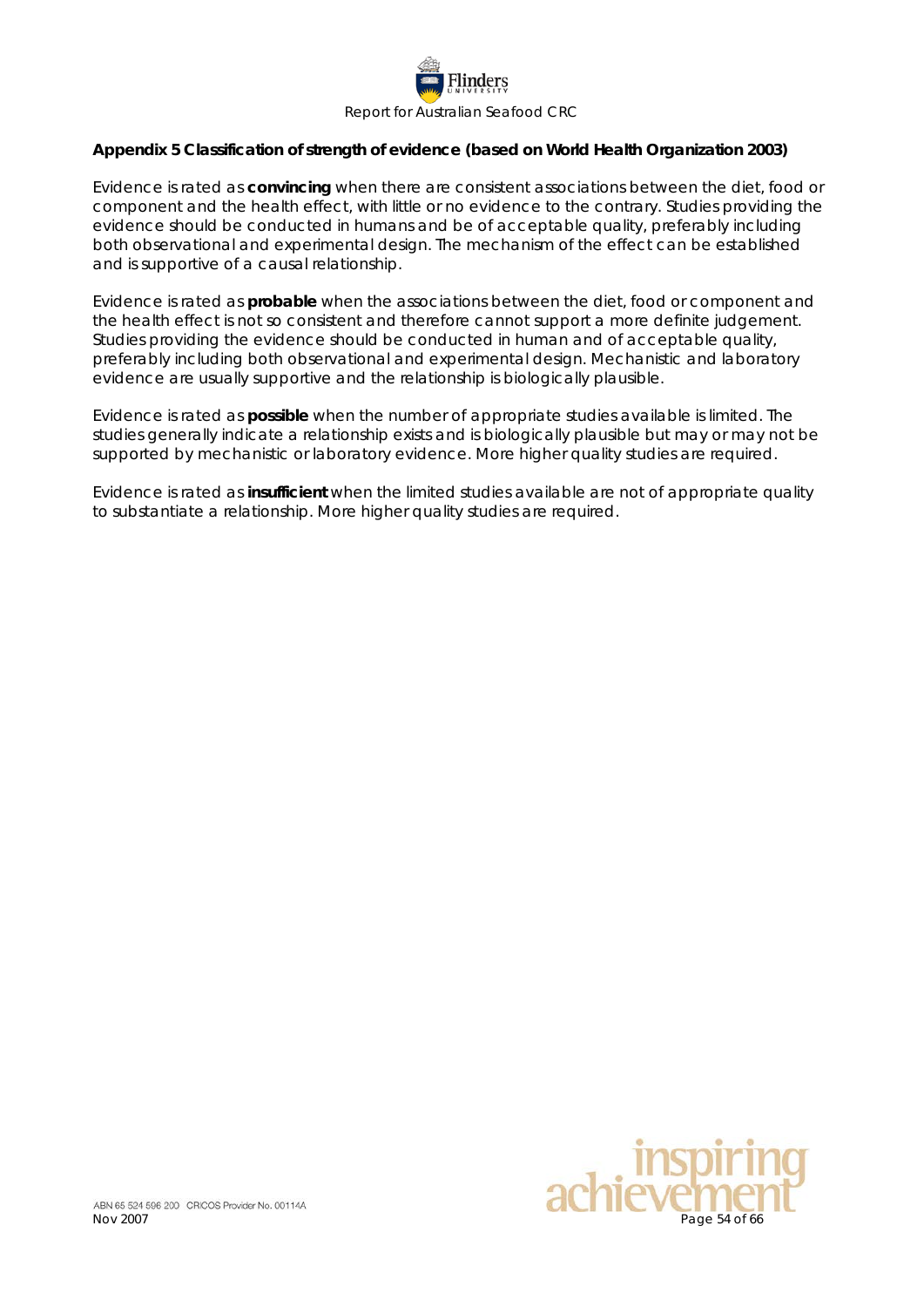

#### <span id="page-54-0"></span>**Appendix 6: Proposed pre-approved nutrient function claims/statements**

Most relevant to seafood

- Protein
- Vitamin E
- Vitamin D
- **Selenium**
- Iodine
- Zinc
- DHA

#### Table 1: Pre-approved statements for recognised vitamins and minerals.

Pre-approved statements for vitamins and minerals are based on the UK Joint Health Claims Initiative (JHCI) list of well-established statements.

| Nutrient                | Model statement from JHCI                                                                                                                                                |
|-------------------------|--------------------------------------------------------------------------------------------------------------------------------------------------------------------------|
| Vitamin D               | Vitamin D is necessary for the normal absorption and utilisation of calcium and<br>phosphorus                                                                            |
| Vitamin E               | Vitamin E is necessary for cell protection from the damage caused by free<br>radicals (such as oxidation of polyunsaturated fatty acids in red blood cell<br>membranes)  |
| Vitamin K               | Vitamin K is necessary for normal coagulation (blood clotting)                                                                                                           |
| Thiamin                 | Thiamine is necessary for the normal metabolism of carbohydrates                                                                                                         |
| Riboflavin              | Riboflavin contributes to the normal release of energy from food                                                                                                         |
| Niacin                  | Niacin is necessary for the normal release of energy from food                                                                                                           |
| Pantothenic acid        | Pantothenic acid is necessary for the normal metabolism of fat                                                                                                           |
| Vitamin B <sub>6</sub>  | Vitamin $B_6$ is necessary for the normal metabolism of protein                                                                                                          |
| Folate                  | Folate is necessary for normal blood formation                                                                                                                           |
| Vitamin B <sub>12</sub> | Vitamin B <sub>12</sub> contributes to normal blood formation                                                                                                            |
| Biotin                  | Biotin contributes to normal fat metabolism and energy production                                                                                                        |
| Vitamin C               | Vitamin C is necessary for normal structure and function of connective tissue<br>(such as that required for normal gums, skin, healing processes, bone and<br>cartilage) |
| Calcium                 | Calcium is necessary for normal structure of bones and teeth                                                                                                             |
| Magnesium               | Magnesium is necessary for normal energy metabolism                                                                                                                      |
| Iron                    | Iron contributes to normal blood formation                                                                                                                               |
| Copper                  | Copper is necessary for the normal function of the immune system                                                                                                         |
| Iodine                  | Iodine is necessary for normal production of thyroid hormones                                                                                                            |
| Zinc                    | Zinc contributes to the normal structure of skin and normal wound healing                                                                                                |
| Manganese               | Manganese contributes to normal bone function                                                                                                                            |
| Phosphorus              | Phosphorus is necessary for the normal structure of bone and teeth                                                                                                       |
| Selenium                | Selenium is necessary for cell protection from some types of damage caused by free<br>radical damage                                                                     |

#### Table 2: Pre-approved statements for nutrients other than vitamins and minerals

Claims for protein and omega-3 polyunsaturated fatty acids are derived from the Canadian Food Inspection Agency (CFIA) system. The dietary fibre statement is based on background information in the Dietary Guidelines.

| <b>Nutrient</b>               | CFIA claim                                                                                        | Other claim (derived from the         |
|-------------------------------|---------------------------------------------------------------------------------------------------|---------------------------------------|
|                               |                                                                                                   | <b>Australian Dietary Guidelines)</b> |
| Protein                       | "helps build and repair body<br>tissues"                                                          |                                       |
| Docosahexaenoic acid<br>(DHA) | "DHA, an omega-3 fatty acid,<br>supports the normal development<br>of the brain, eves and nerves" |                                       |
| Dietary fibre                 |                                                                                                   | "contributes to regular laxation"     |

וכו וו<br>Aveir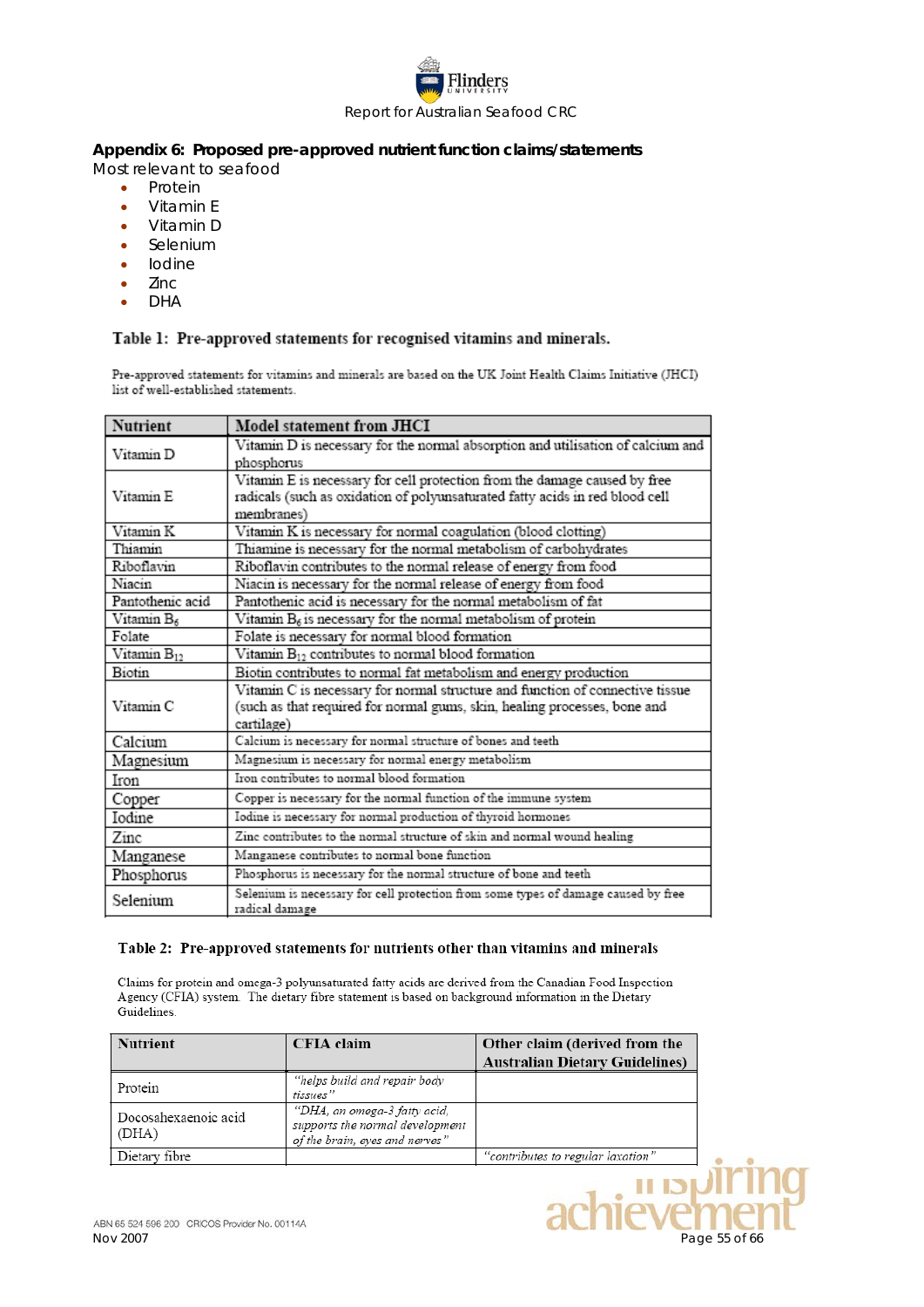

### <span id="page-55-0"></span>**Appendix 7: Information health claims in Japan &US**

#### **Health Claims in Japan[1](#page-55-1),[2](#page-55-2)**

In 2001, The Ministry of Health, Labour, and Welfare (MHLW) implemented a new system which allow foods including nutritional supplements to make claims in relation to certain nutritional or health functions. Foods that comply with specifications and standards are referred to as Foods with Health Claims (FHC). Figure 1 demonstrates where Foods with Health Claims (FHC) are positioned with respect to medicine and other foods. FHC can be further categorized into two groups:

- 1. Foods with Nutrient Function Claims (FNFC) and
- 2. Foods for Specified Health Uses (FOSHU)



Figure 1. Positioning of Foods with Health Claims (FHC) with respect to medicine and other foods

### 1. Foods with Nutrient Function Claims (FNFC)

FNFC refer to all food that is labeled with the nutrient function claims specified by the MHLW. Currently, standards and specifications for nutritional function have been established for 17 ingredients (12 vitamins and 5 minerals). These foods may be freely manufactured and distributed without any permission from or notification to the national government, provided that it meets the established standards and specifications. In addition to the nutrient function claims, warning indications must also be displayed (Table 1). Eight other vitamins and minerals were considered by MHLW for standardization but did not receive approval. These were Vitamin K, phosphorus and potassium (no deficiency in Japan); iodine, manganese, selenium, chromium and molybdenum (data not available for the calculation of nutritional parameters based on the national nutritional survey).

<span id="page-55-2"></span><sup>2</sup> Ohama, H, Ikeda, H, Moriyama H 2006, 'Health foods and foods with health claim in Japan', *Toxicology*, Vol. 221, pp.95-111.



<sup>1</sup> Japanese Ministry of Health, Labour, and Welfare viewed online 2 Nov 2007

<span id="page-55-1"></span><sup>&</sup>lt; http://www.mhlw.go.jp/english/topics/foodsafety/fhc/index.html>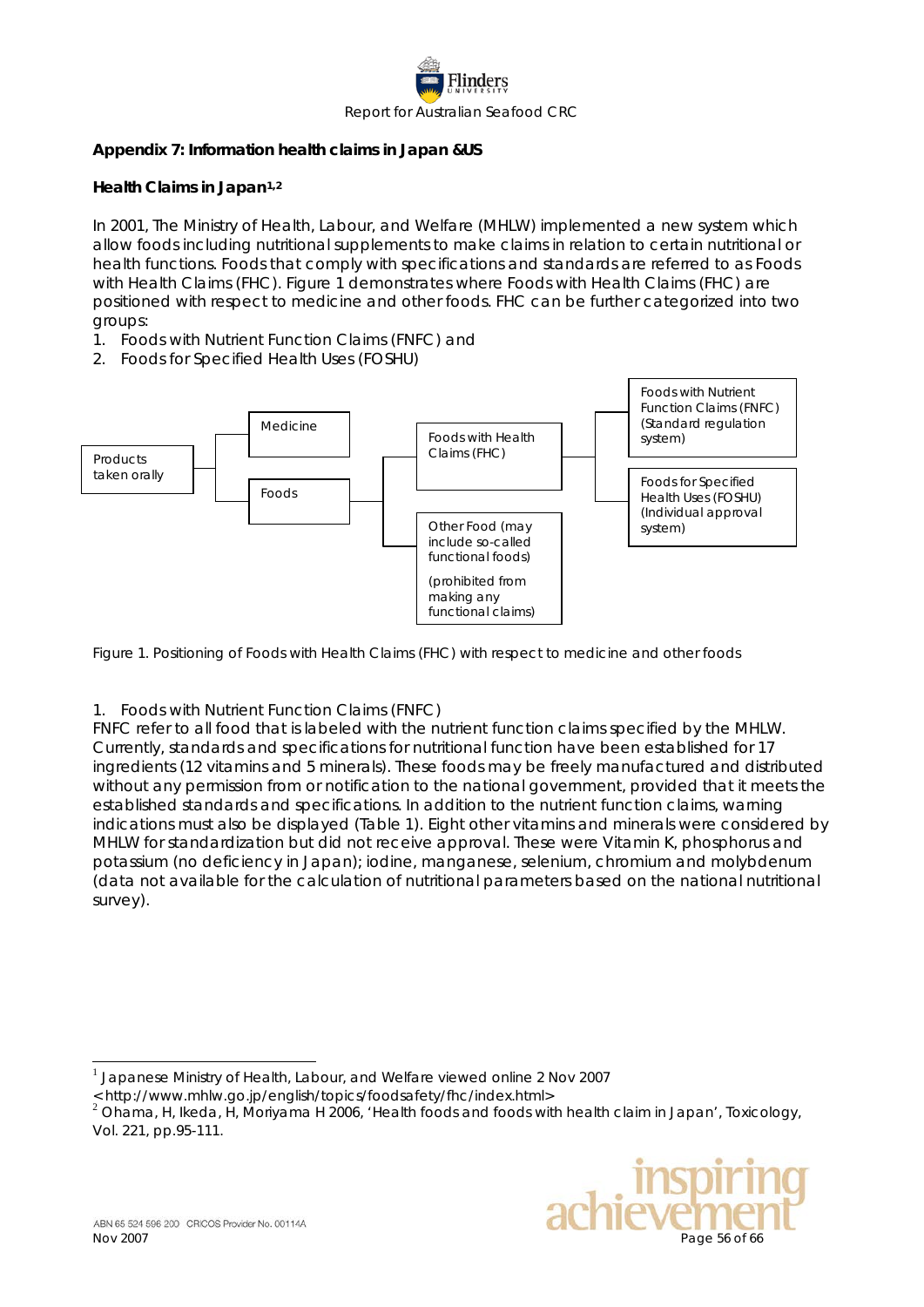

|                    |                         | Table T. Standards and Specifications for nutrient function claims in Japan.                                                                                                                                     |                                                                                                                                                                                                                                                                                    |
|--------------------|-------------------------|------------------------------------------------------------------------------------------------------------------------------------------------------------------------------------------------------------------|------------------------------------------------------------------------------------------------------------------------------------------------------------------------------------------------------------------------------------------------------------------------------------|
| <b>Nutritional</b> | Specified               | <b>Function Claims</b>                                                                                                                                                                                           | <b>Warning Indication</b>                                                                                                                                                                                                                                                          |
| Ingredient         | Range of                |                                                                                                                                                                                                                  |                                                                                                                                                                                                                                                                                    |
|                    | advisable daily         |                                                                                                                                                                                                                  |                                                                                                                                                                                                                                                                                    |
| Niacin             | intake<br>$3.3 - 60$ mg | Helps to maintain skin and mucosa health                                                                                                                                                                         | Increased intake of this product will not result in curing diseases nor                                                                                                                                                                                                            |
| Pantothenic        |                         | Helps to maintain skin and mucosa health                                                                                                                                                                         | promoting health. Please comply with the advisable daily intake.                                                                                                                                                                                                                   |
| acid               | $1.65 - 30$ mg          |                                                                                                                                                                                                                  |                                                                                                                                                                                                                                                                                    |
| Biotin             | $14 - 500$ mcg          | Helps to maintain skin and mucosa health                                                                                                                                                                         |                                                                                                                                                                                                                                                                                    |
| Vitamin A          | $135 - 600$ mcg         | Helps to maintain vision in the dark, and helps to maintain<br>skin and mucosa healthy                                                                                                                           | Increased intake of this product will not result in curing diseases nor<br>promoting health. Please comply with the advisable daily intake. Women<br>within the third months of pregnancy or women considering to be<br>pregnant should be careful of over consumption             |
| Vitamin B1         | $0.30 - 25mg$           | Helps to produce energy from carbohydrate and to<br>maintain skin and mucosa healthy                                                                                                                             | Increased intake of this product will not result in curing diseases nor<br>promoting health. Please comply with the advisable daily intake.                                                                                                                                        |
| Vitamin B2         | $0.33 - 12mg$           | Helps to maintain skin and mucosa health                                                                                                                                                                         |                                                                                                                                                                                                                                                                                    |
| Vitamin B6         | $0.3 - 25$ mg           | Helps to produce energy from protein and to maintain<br>skin and mucosa healthy                                                                                                                                  |                                                                                                                                                                                                                                                                                    |
| Vitamin B12        | $0.60 - 60$ mcg         | Aids in red blood cell formation                                                                                                                                                                                 |                                                                                                                                                                                                                                                                                    |
| Vitamin C          | $24 - 1000$ mg          | Helps to maintain skin and mucosa healthy and has anti-<br>oxidizing effect                                                                                                                                      |                                                                                                                                                                                                                                                                                    |
| Vitamin D          | $1.5 - 5.0$ mcg         | Promotes the absorption of calcium in gut intestine and<br>aids in the growth of bone                                                                                                                            |                                                                                                                                                                                                                                                                                    |
| Vitamin E          | $2.4 - 150mg$           | Helps to protect fat in the body from being oxidized and<br>to maintain cell health                                                                                                                              |                                                                                                                                                                                                                                                                                    |
| Folic acid         | $60 - 200$ mcg          | Aids in red blood cell formation and contributes to the<br>normal growth of the fetus                                                                                                                            | Increased intake of this product will not result in curing diseases nor<br>promoting health. Please comply with advisable daily intake. This product<br>helps normal development of fetus, but increased intake of this product<br>will not result in better development of fetus. |
| Zinc               | $2.1 - 25mg$            | Necessary nutrient to maintain normal taste and helps to<br>maintain healthy skin and mucous membranes. It is<br>involved in the metabolism of protein and nucleic acids<br>and is helpful in maintaining health | Increased intake of this product will not result in curing diseases nor<br>promoting health. Too much intake of zinc might inhibit absorption of<br>copper. Please comply with the advisable daily intake. Infants and young<br>children should avoid use of this product.         |
| Calcium            | $210 - 600$ mg          | Necessary in the development of bone and teeth                                                                                                                                                                   | Increased intake of this product will not result in curing diseases nor                                                                                                                                                                                                            |
| Iron               | $2.25 - 10mg$           | Necessary in red blood cell formation                                                                                                                                                                            | promoting health. Please comply with the advisable daily intake.                                                                                                                                                                                                                   |
| Copper             | $0.18 - 6$ mg           | Helps to form red blood cells and helps proper function<br>of many body enzymes and bone formation                                                                                                               | Increased intake of this product will not result in curing diseases nor<br>promoting health. Please comply with the advisable daily intake. Infants<br>and young children should avoid use of this product.                                                                        |
| Magnesium          | 75 - 300mg              | Necessary in the development of bone and teeth,<br>maintain proper blood circulation, and helps proper<br>function of many body enzymes and energy                                                               | Increased intake of this product will not result in curing diseases nor<br>promoting health. Increased intake might cause diarrhoea. Please<br>comply with the advisable daily intake. Infants and young children should<br>avoid use of this product.                             |

#### Table 1. Standards and Specifications for nutrient function claims in Japan

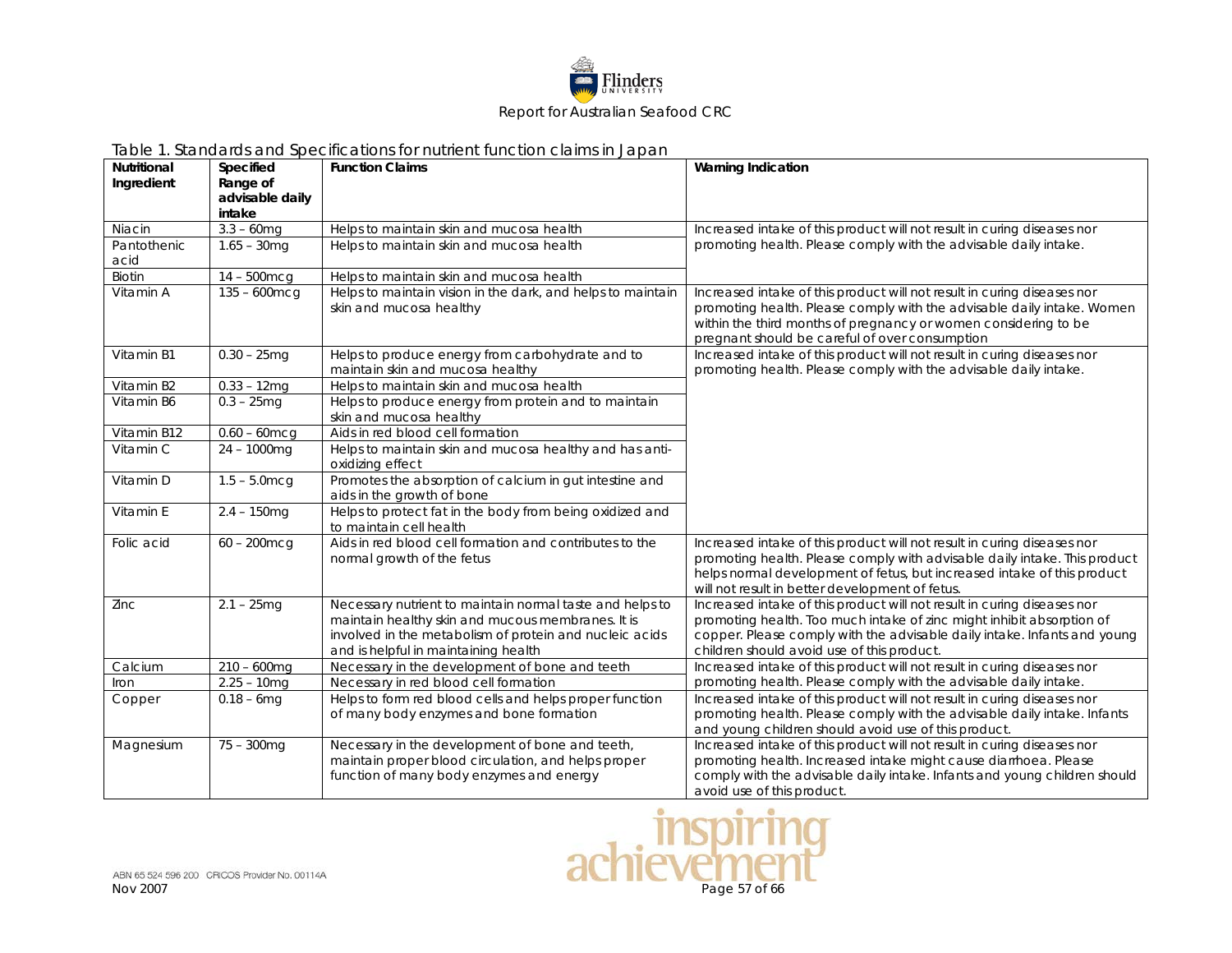

2. Foods for Specified Health Uses (FOSHU)

FOSHU refer to foods containing ingredient with functions for health or reduction of disease risk\*; and officially approved to claim its physiological effects on the human body. [\*Currently the only two approved Reduction of Disease Risk Claims relate to Calcium and Osteoporosis; and Folic Acid and Neural Tube Defect]

Requirements of FOSHU approval:

- Effectiveness on the human body is clearly proven by human studies, elucidating the mechanism of activity and establishing the dosage level
- Absence of any safety issues
- Use of nutritionally appropriate ingredients
- Guarantee of compatibility with product specification by the time of consumption
- Established quality control methods

In addition to the 'existing' FOSHU, two other types of FOSHU were introduced in 2005 to facilitate applicants for FOSHU approvals.

- Qualified FOSHU food with health function which is not substantiated on scientific evidence that meets the level of FOSHU, or the food with certain effectiveness but without established mechanism of the effective element for the function
- Standardized FOSHU standards and specifications are established for foods with sufficient FOSHU approvals and accumulation of scientific evidence

Health claims are categorized into different groups as listed in Table 2.

| <b>Specified Health Uses</b>       | Principal Ingredients (ingredients exhibiting health functions) |
|------------------------------------|-----------------------------------------------------------------|
| Foods to modify gastrointestinal   | Oligosaccharides, lactose, bifidobacteria, lactic acid          |
| conditions                         | bacteria, dietary fibre, ingestible dextrin, polydextrol, quar  |
|                                    | gum, psyllium seed coat, etc.                                   |
| Foods related to blood             | Chitosan, soybean protein, degraded sodium alginate,            |
| cholesterol and/or triacylglycerol | plant sterol/stanol (esters), middle chain fatty acid, DHA,     |
| level                              | EPA, psyllium seed husk, etc.                                   |
| Foods related to blood sugar       | Indigestible dextrin, wheat albumin, guava tea polyphenol,      |
| levels                             | L-arabinose, etc.                                               |
| Foods related to blood pressure    | Lactotripeptide, caesin dodecaneptide, tochu leaf               |
|                                    | glycoside (geniposidic acid), sardine peptide, etc.             |
| Foods related to dental hygiene    | Palatinose, maltitol, erythritol, etc.                          |
| Cholesterol plus gastrointestinal  | Degraded sodium alginate, dietary fibre from psyllium seed      |
| conditions, triacyglycerol plus    | husk, etc.                                                      |
| cholesterol                        |                                                                 |
| Foods related to mineral           | Calcium citrated malate, caesin phosphopeptide, haem            |
| absorption                         | iron, etc.                                                      |
| Foods related to osteogenesis      | Soybean isoflavone, MBP (Milk basic protein), etc.              |

Table 2. Examples of Specified Health Uses and Principals ingredients

Under the Health Promotion Law, any claims of efficacy and function made on functional foods must be relevant and based on scientific ground and must not be misleading or deceptive.

#### **Labelling system for Nutrient**

Labelling is voluntary for all foods except foods with nutrition claims.

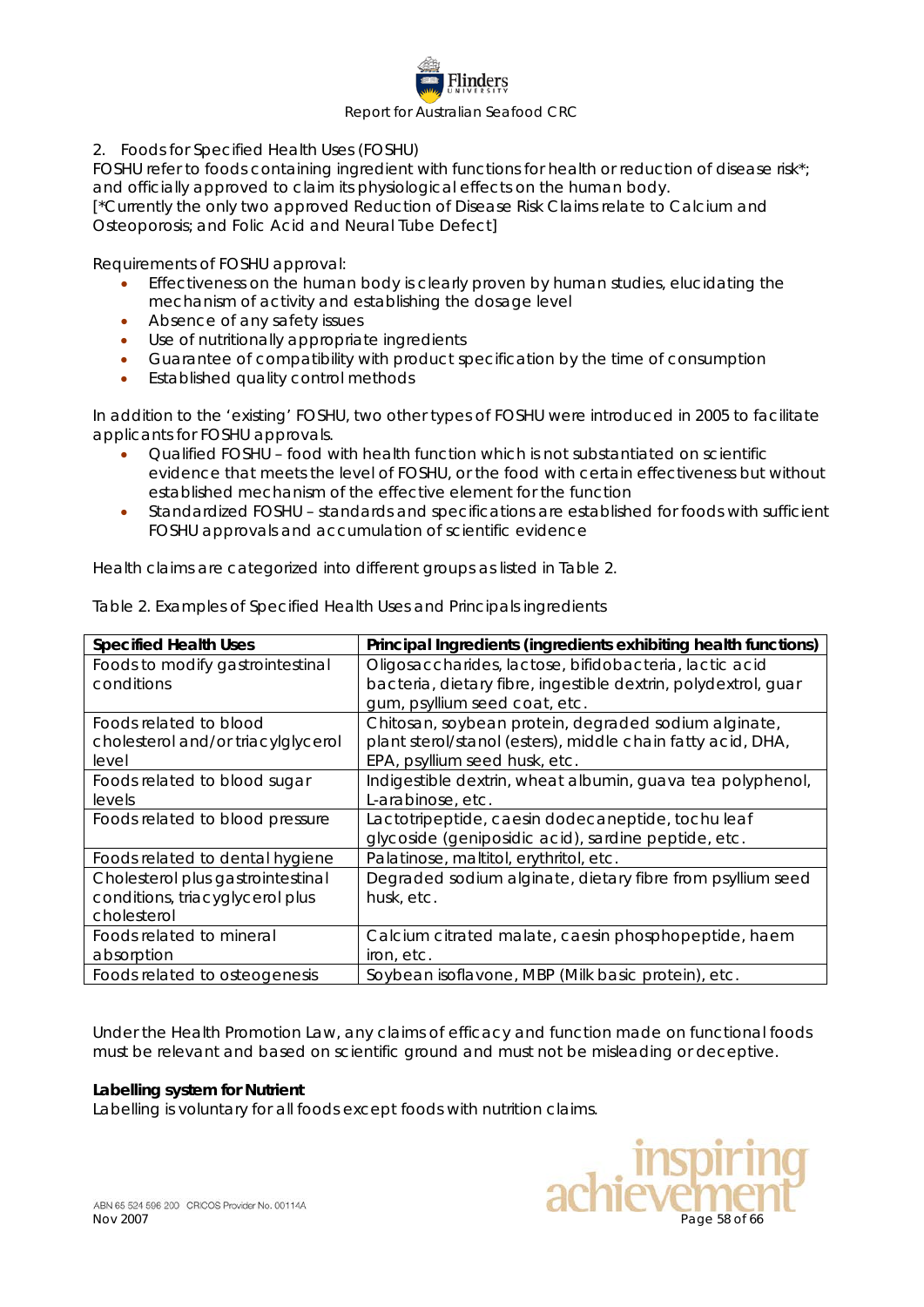

Nutrients covered in the Nutrition Labeling Standards are protein, fat, carbohydrate, sodium, zinc, potassium, calcium, chromium, selenium, iron, copper, sodium, magnesium, manganese, iodine, phosphorus, niacin, pantothetic acid, biotin, vitamin A, vitamin B1, vitamin B2, vitamin B6, vitamin B12, vitamin C, vitamin D, vitamin E, vitamin K and folic acid.

Energy value, the amount of protein, fat, carbohydrate, and sodium are mandatory and must be declared together with the amount of any other nutrient, in particular the nutrient that is the subject of the claim.

Provisions are made for nutrient content claims which allow the display of statements such as 'high/low in XX', 'zero', 'source of', 'enhanced/reduced' as set out in the Standard.

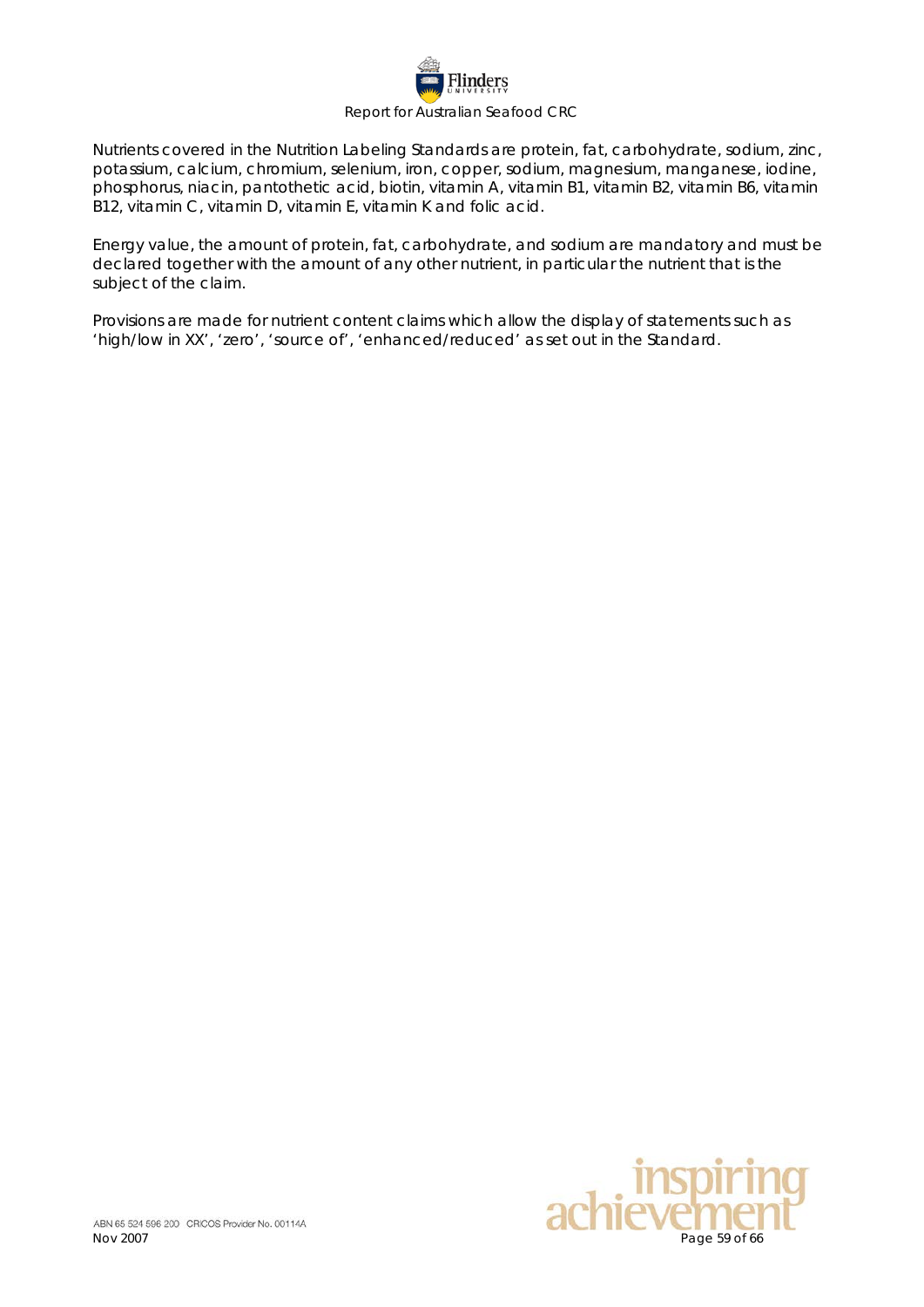

### **Health Claims in U.S.[3](#page-59-0)**

There are three categories of claims that can be used on food and dietary supplements:

- Health claims
- Nutrient content claims
- Structure/function claims

**Health claims** describe a relationship between a food, food component, or dietary supplement ingredient, and reducing risk of a disease or health-related condition. Health claims are limited to claims about disease risk reduction and cannot be claims about the cure, mitigation, treatment or prevention of disease. Health claims may be authorized in one of three ways:

1. The Nutrition Labeling and Education Act (NLEA) authorized health claims, provide for health claims used on labels that characterize a relationship between a food, a food component, dietary ingredient, or dietary supplement and risk of a disease, provided the claims meet certain criteria. The U.S. Food and Drug Administration (FDA) authorizes these types of health claims based on an extensive review of the scientific literature using the significant scientific agreement standard to determine that the nutrient/disease relationship is well established.

Approved Health Claims that may be relevant to seafoods:

- Dietary Fat and Cancer [Model Claim, Statement: Development of cancer depends on many factors. A diet low in total fat may reduce the risk of some cancers]
- 2. Health claims based on authoritative standards

The Food and Drug Administration Modernization Act of 1997 (FDAMA) allows certain health claims to be made as a result of a successful notification to FDA of a health claim based on an 'authoritative statement' from a scientific body of the US Government or the National Academy of Sciences. Currently this method for health claims cannot be used for dietary supplements.

Example of Health Claim based on an Authoritative Statement of a Scientific Body: Saturated Fat, Cholesterol, and Trans Fat and Reduced Risk of Heart Disease

3. Qualified health claims

The Consumer Health Information for Better Nutrition Initiative provides for the use of qualified health claims when there is emerging evidence for a relationship between a food, food component, or dietary supplement and reduced risk of a disease or health-related condition. In this case, the evidence is not well enough established to meet the significant scientific agreement standard required for FDA to issue an authorizing regulation. In such case, FDA will issue a letter of enforcement discretion.

Qualified Health Claims that may be relevant to seafoods:

- Selenium and Certain Cancers
- Antioxidant Vitamins and Risk of Certain Cancers
- Omega-3 Fatty Acids and Reduced Risk of Coronary Heart Disease

All foods carrying health claims must also meet the following general requirements:

• Food meets certain criteria depending on the specific claim e.g. Claims related to Coronary Heart Disease will generally require the food bearing such claim to meet the

<span id="page-59-0"></span> <sup>3</sup> U.S. Food and Drug Administration/Center for Food Safety and Applied Nutrition at http://www.cfsan.fda.gov/~dms/lab-hlth.html

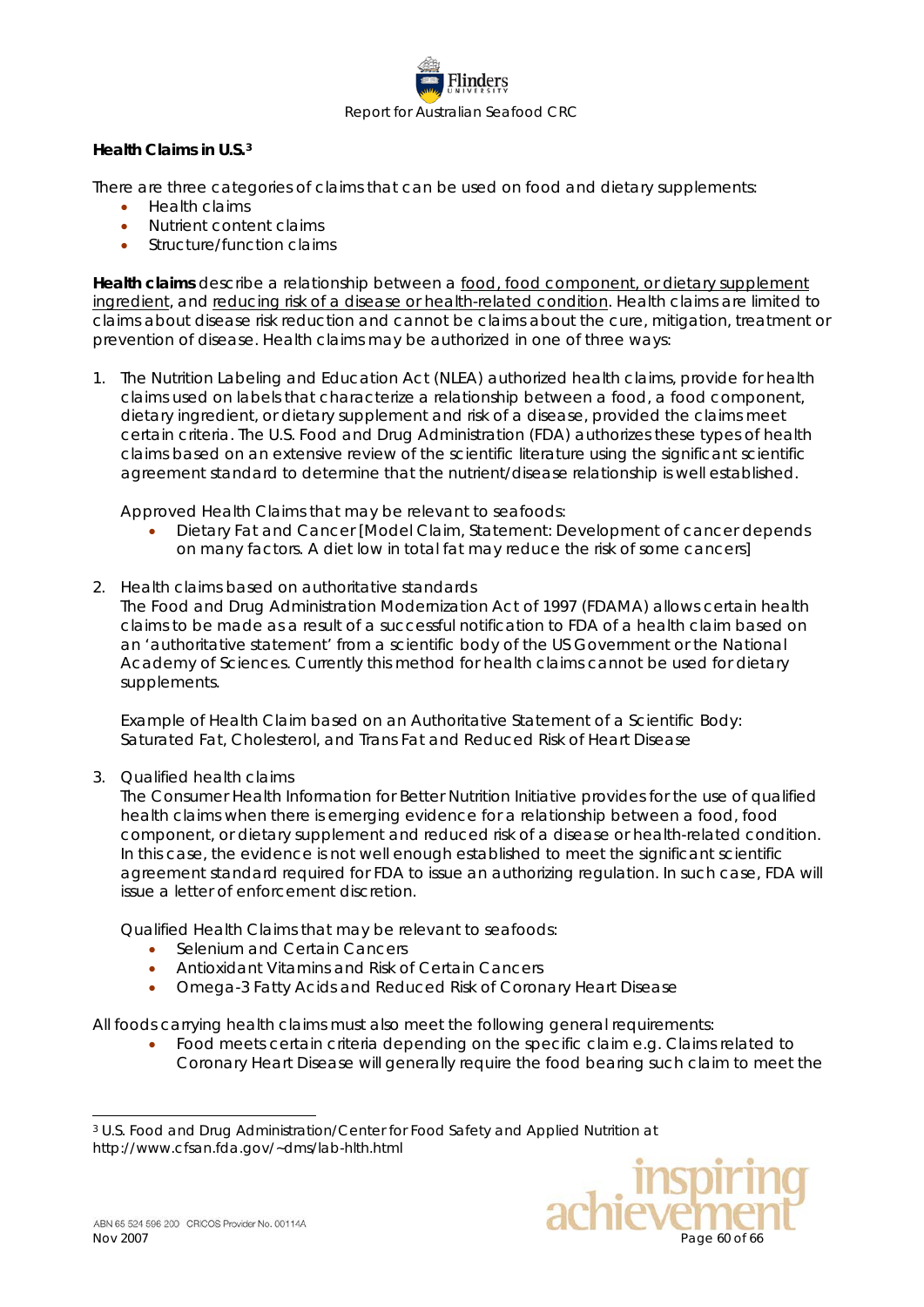

'low fat', 'low saturated fat' and the 'low cholesterol' criteria as set out in the Code of Federal Regulations

- Food must not exceed any of the disqualifying nutrient levels for total fat, saturated fat, cholesterol, or sodium
- A conventional food, prior to any nutrient addition, must contain at least 10% of the Daily Value for vitamin A, vitamin C, iron, calcium, protein, or dietary fibre
- Enables the public to comprehend the information provided and to understand the relative significance of such information in the context of the total daily diet
- If the claim is about the effects of consuming the substance at decreased dietary levels, the level of the substance in the food is sufficiently low to justify the claim. If the claim is about effects of consuming the substance at other than decreased dietary levels, the level of the substance must be sufficiently high and in an appropriate form to justify the claim
- The label does not represent or purport that the food is for infants and toddlers less than 2 years of age

#### **Nutrient content claims**

NLEA permits the use of label claims that characterize the level of a nutrient in a food made in accordance the FDA's authorizing regulations. Nutrient content claims describe the level of a nutrient of dietary substance in the product, using terms such as 'free', 'high' and 'low', or they compare the level of a nutrient in a food to that of another food, using terms such as 'more', 'reduced', and 'lite'. FDA exercises its oversight in determining which nutrient content claims may be used on a label or in labeling for a food by two means: (1) FDA issues a regulation authorizing a nutrient content claim or (2) A firm submit a notification for a claim based on an authoritative statement.

#### **Structure/Function claims**

These are statements that describe the effect a dietary supplement may have on the structure or function of the body. For example, 'calcium builds strong bones'. Structure/function claims may also describe a benefit related to a nutrient deficiency disease (like Vitamin C and scurvy) as long as the statement also tells how widespread such a disease is in the US. The manufacturer is responsible for ensuring the accuracy and truthfulness of these claims. No pre-approval by FDA is necessary, but manufacturer of the dietary supplement must submit a notification within 30 days of first marketing the product. The claim must also include a mandatory disclaimer statement.

#### **Dietary guidance statements**

Dietary guidance statements usually focus on general dietary patterns, practices and recommendations that promote health. Typically 'dietary guidance' statements make reference to a category of foods and not a specific substance. E.g. 'Carrots are good for you health'. Dietary guidance statements can be made without FDA review or authorization before use but the statements must be truthful and non-misleading.

[Dietary guidance statements and structure/function claims are not considered health claim and are not subject to FDA review and authorization]

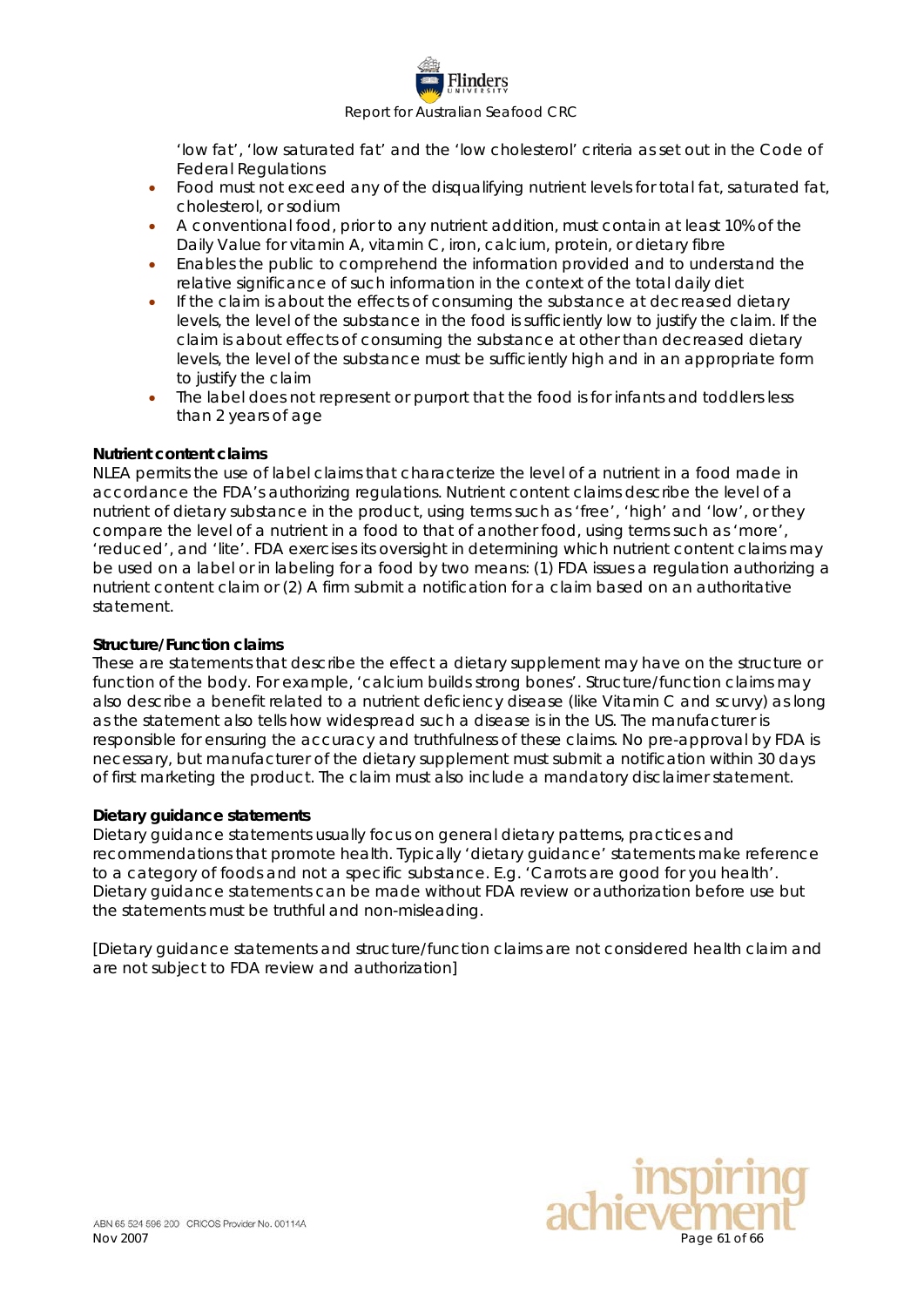

#### **Appendix 8: Theoretical flow charts for assessing prawns, canned oysters, n-3 fatty acids & general level health claim Example: Prawn, king, raw 1 serving = 190 g**

<span id="page-61-0"></span>

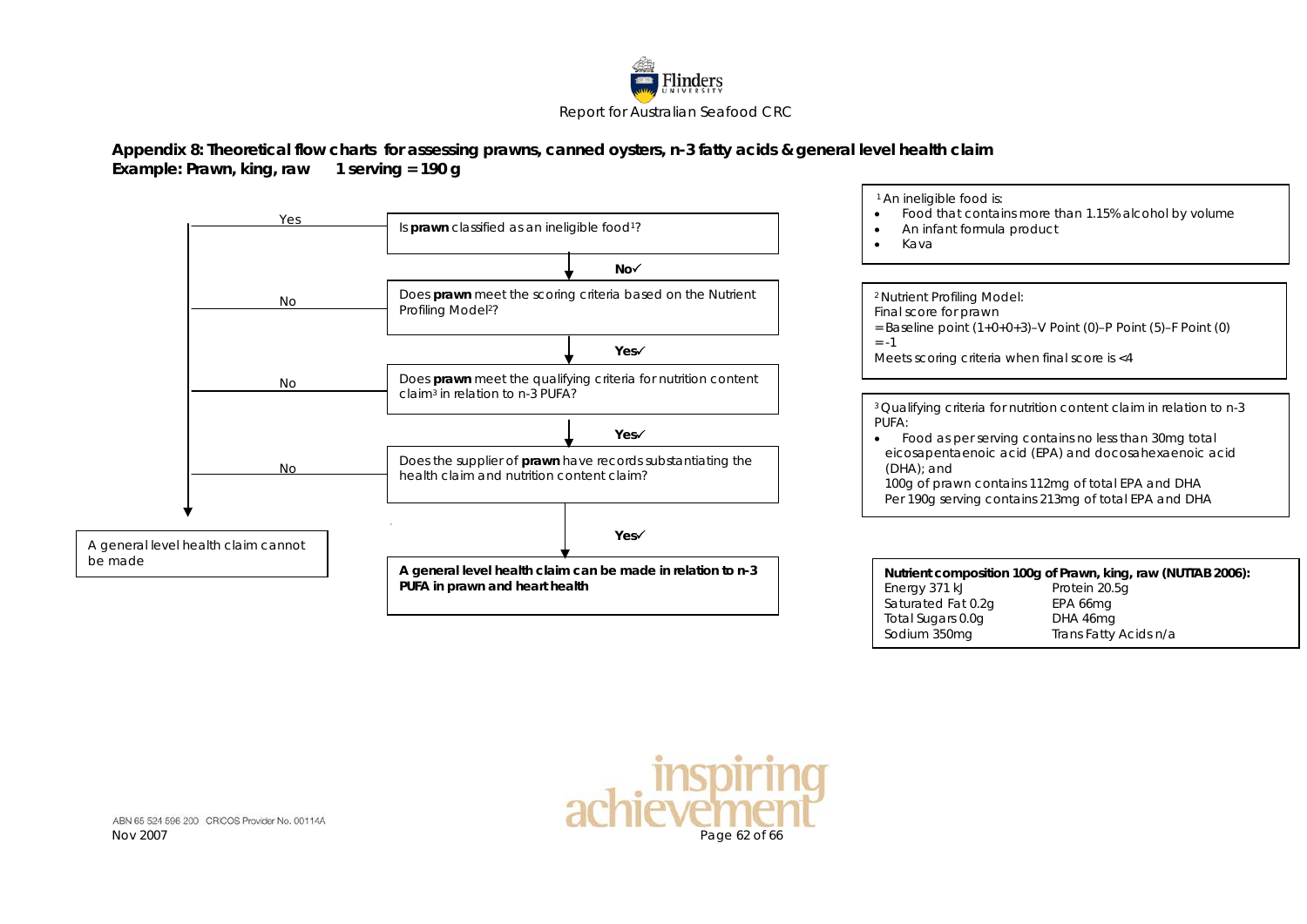

### **Example: Oyster (Smoked, Canned in Oil, Drained) 1 serving = 61 g**



| <sup>1</sup> An ineligible food is:<br>Food that contains more than 1.15% alcohol by volume<br>An infant formula product<br>Kava                                                                                                                                                                                                                                                                                                                                                                                                                                                                                                                                                                                                                 |                                                                                                                                        |
|--------------------------------------------------------------------------------------------------------------------------------------------------------------------------------------------------------------------------------------------------------------------------------------------------------------------------------------------------------------------------------------------------------------------------------------------------------------------------------------------------------------------------------------------------------------------------------------------------------------------------------------------------------------------------------------------------------------------------------------------------|----------------------------------------------------------------------------------------------------------------------------------------|
|                                                                                                                                                                                                                                                                                                                                                                                                                                                                                                                                                                                                                                                                                                                                                  |                                                                                                                                        |
| <sup>2</sup> Nutrient Profiling Model:<br>Final score for oyster, smoked, canned in oil, drained<br>= Baseline point $(2+3+0+4)-V$ Point (0)-P Point (5)-F Point (0)<br>$= 4$<br>Meets scoring criteria when final score is <4                                                                                                                                                                                                                                                                                                                                                                                                                                                                                                                   |                                                                                                                                        |
|                                                                                                                                                                                                                                                                                                                                                                                                                                                                                                                                                                                                                                                                                                                                                  |                                                                                                                                        |
| <sup>3</sup> Qualifying criteria for nutrition content claim in relation to n-3<br>PUFA:<br>Food as per serving contains no less than 30 mg total<br>eicosapentaenoic acid (EPA) and docosahexaenoic acid<br>(DHA); and<br>100g of oyster contains 1368mg of total EPA and DHA<br>Per 61g serving contains 834mg of total EPA and DHA√<br>Other than for fish or fish products with no added saturated<br>fatty acids, the total of saturated fatty acids and trans fatty<br>acids in the food is no more than 28% of its total fatty acids<br>content or the amount of saturated fatty acids and trans fatty<br>acids in the food is no more than 5g per 100g of the food<br>Saturated fatty acids + Trans fatty acid in oyster = $3.4g / 100g$ |                                                                                                                                        |
|                                                                                                                                                                                                                                                                                                                                                                                                                                                                                                                                                                                                                                                                                                                                                  |                                                                                                                                        |
| Drained (NUTTAB 2006):<br>Energy 739kJ<br>Saturated Fat 3.4q<br>Total Sugars 0.0g<br>Sodium 391mg                                                                                                                                                                                                                                                                                                                                                                                                                                                                                                                                                                                                                                                | Nutrient composition of 100g Oyster, Smoked, Canned in Oil,<br>Protein 17.4q<br><b>EPA 901mg</b><br>DHA 467mg<br>Trans Fatty Acids n/a |

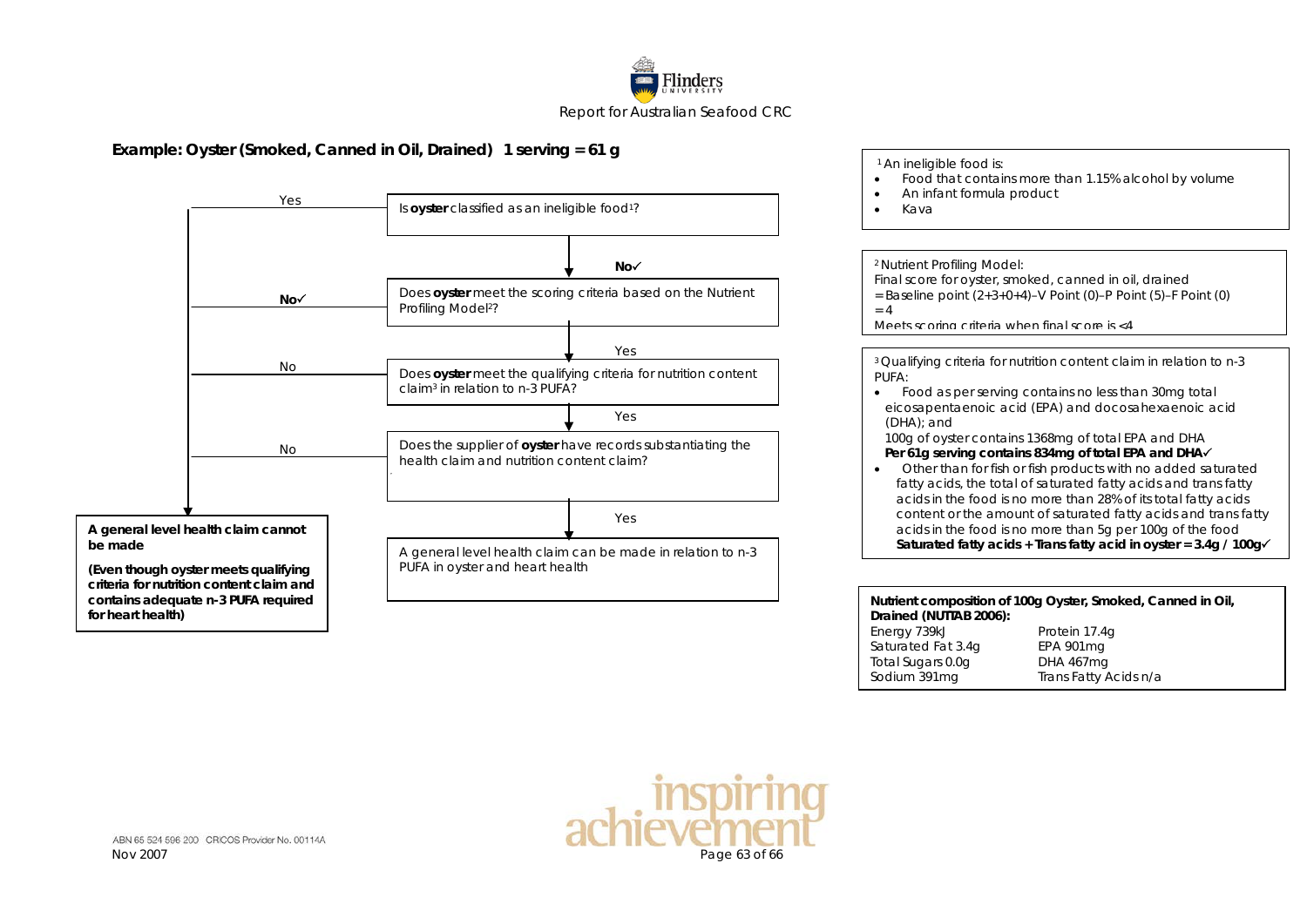

#### **Appendix 9: Theoretical flow charts for assessing prawns, selenium & general level health claim Example: Prawn, king, raw 1 serving = 190 g**



<span id="page-63-0"></span>Nov 2007 Page 64 of 66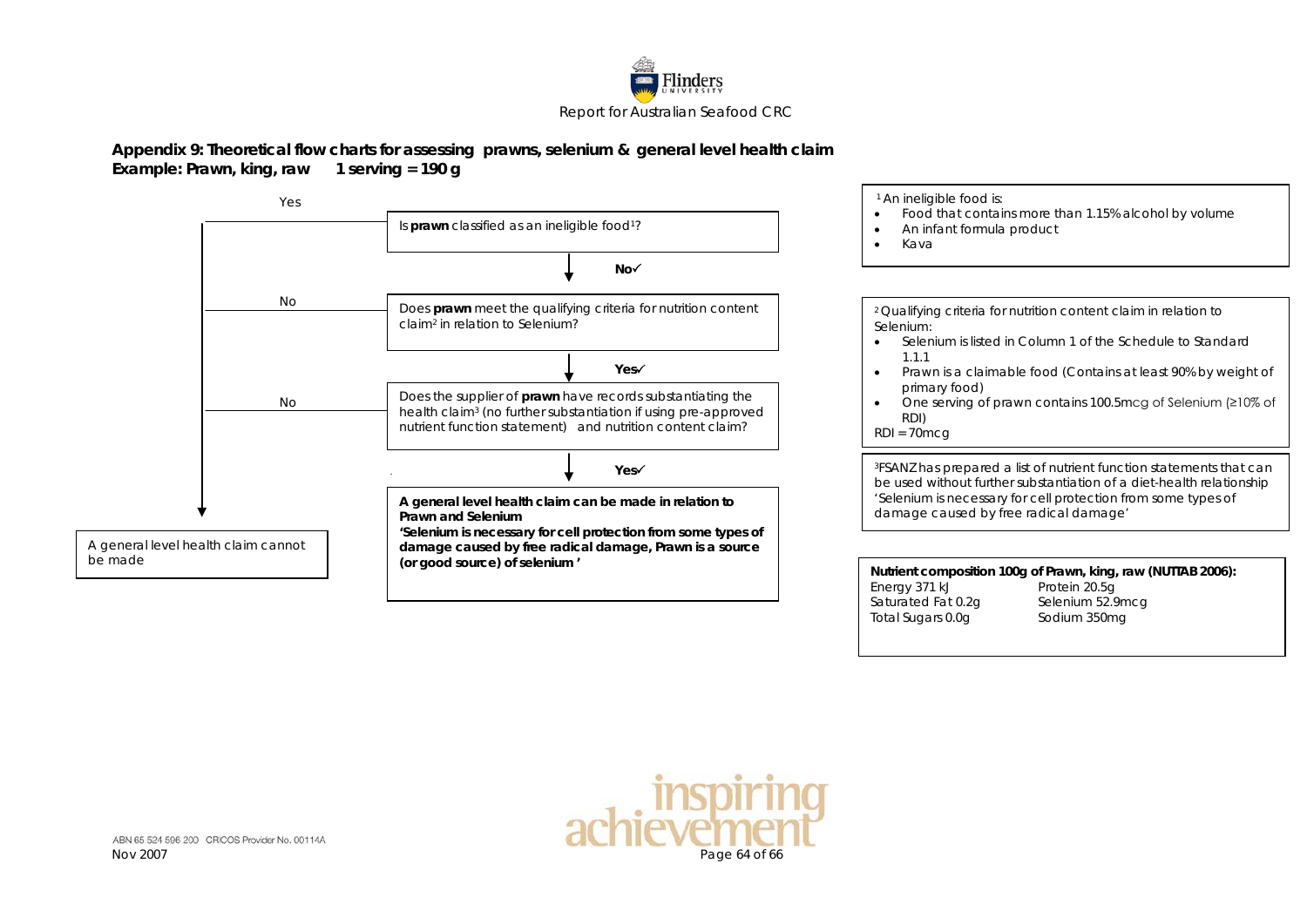

#### **Appendix 10: Theoretical flow charts for assessing prawns, tuna, iodine& general level health claim Example: Prawn, king, raw 1 serving = 190 g**



Total Sugars 0.0g Sodium 350mg

<span id="page-64-0"></span>